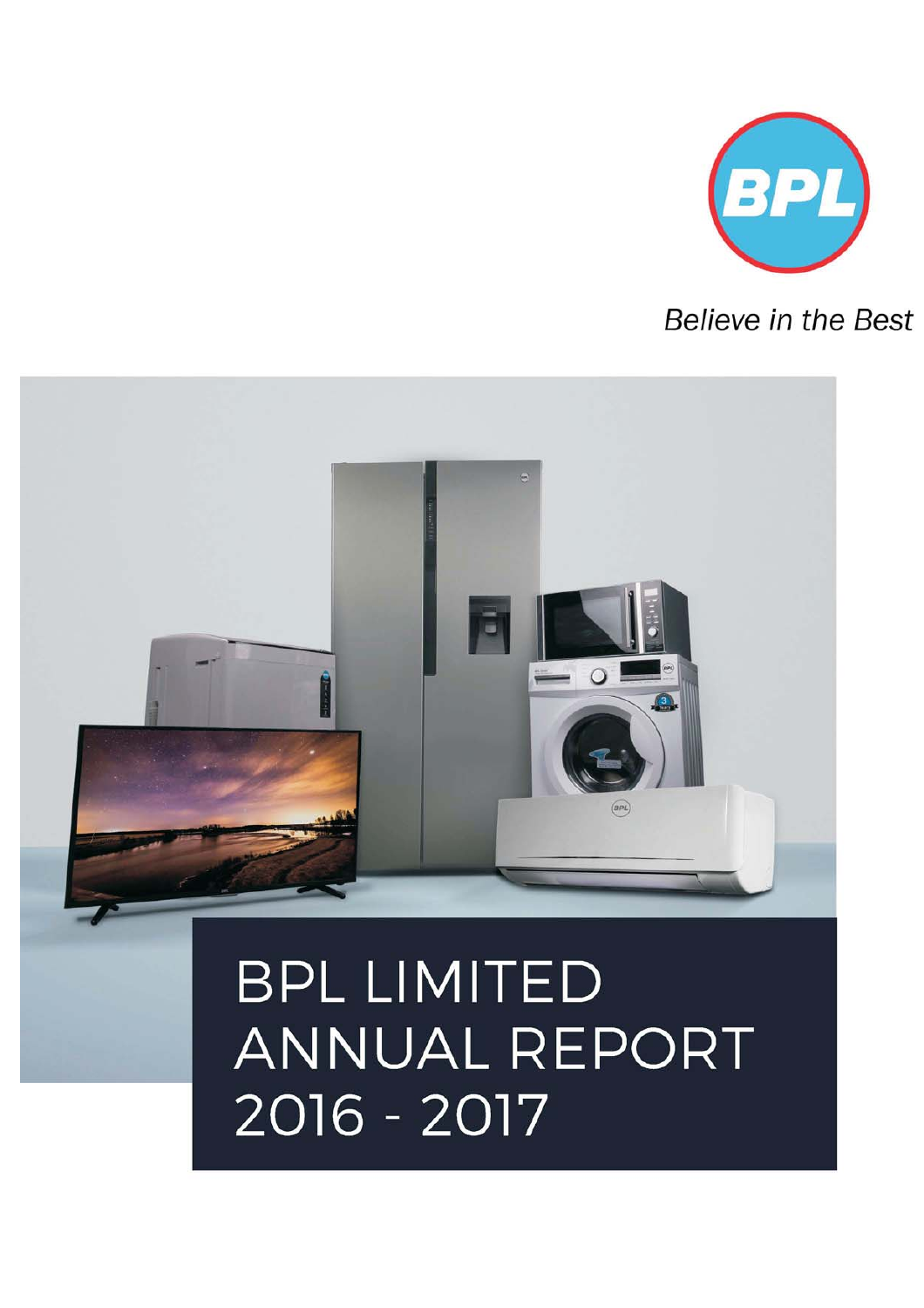### **Corporate Information**

#### **BOARD OF DIRECTORS**

Mr. Ajit G Nambiar, Chairman & Managing Director Mrs. Anju Chandrasekhar Capt. Subbarao Prabhala Mr. Suraj L Mehta

#### **COMPANY SECRETARY**

Mrs. Chitra M A

### **CHIEF FINANCIAL OFFICER**

Mr. S V Ganesh

#### **AUDITORS**

M/s. T Velu Pillai & Co., Chartered Accountants, Bangalore

#### **BOARD COMMITTEES Audit Committee**

Mr. Suraj L Mehta, Chairman Capt. Subbarao Prabhala, Vice-Chairman Mrs. Anju Chandrasekhar

#### **Nomination & Remuneration Committee**

Capt. Subbarao Prabhala, Chairman Mrs. Anju Chandrasekhar Mr. Suraj L Mehta

#### **Stakeholders Relationship Committee**

Mr. Ajit G Nambiar Mrs. Anju Chandrasekhar Capt. Subbarao Prabhala, Chairman

#### **CSR Committee**

Mrs. Anju Chandrasekhar, Chairperson Capt. Subbarao Prabhala Mr. Ajit G Nambiar

**REGISTERED OFFICE** BPL Works, Palakkad 678007, Kerala

### **CORPORATE OFFICE**

No. 64, Church Street, Bangalore 560 001

#### **MANUFACTURING FACILITIES**

BPL Works, Palakkad 678 007, Kerala Doddaballapur 561 203, Bangalore District

#### **REGISTRAR AND SHARE TRANSFER AGENT**

Karvy Computershare Private Limited, Karvy Selenium Tower B, Plot 31-32, Gachibowli, Financial District, Nanakramguda, Hyderabad- 500 032, Telengana, India, Tel: +914067161700

| Contents                                                          | Page No.  |
|-------------------------------------------------------------------|-----------|
| Notice of AGM                                                     | $1 - 4$   |
| Board's Report and<br><b>Management Discussion &amp; Analysis</b> | $5-19$    |
| Report on Corporate Governance                                    | $20 - 25$ |
| Independent Auditors' Report                                      | $26 - 28$ |
| Secretarial Audit Report                                          | 29        |
| <b>Balance Sheet</b>                                              | 30        |
| Statement of Profit and Loss                                      | 31        |
| <b>Cash Flow Statement</b>                                        | $32 - 33$ |
| Notes to Accounts                                                 | 34-46     |
| <b>Proxy Form</b>                                                 | 47        |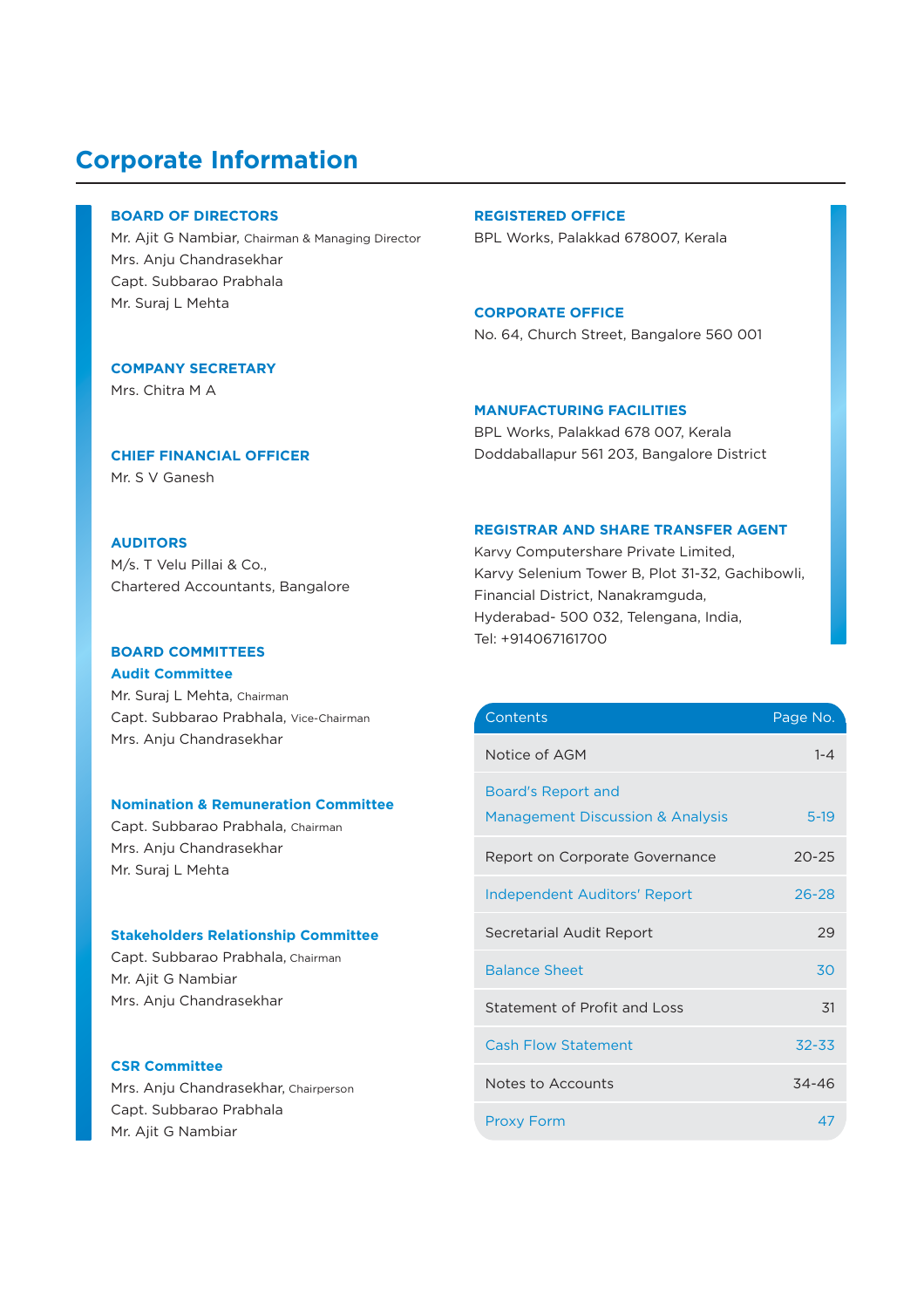Notice is hereby given that the 53rd Annual General Meeting of BPL Limited will be held on **Tuesday, the 26th September,** 2017 at 2.45 P.M. at Sri Chackra International, Krishna Gardens, Chandranagar P.O., Palakkad - 678007, Kerala, to transact the following business:

#### **ORDINARY BUSINESS**

- 1) To consider and adopt the Audited Financial Statements for the year ended 31st March, 2017 together with Report of Directors and the Auditors thereon.
- 2) To declare dividend of Rs. 0.001 per share on the Preference Shares.
- 3) To appoint a Director in place of Mr. Ajit G Nambiar, who retires by rotation and being eligible, offers himself for re-appointment.
- 4) To appoint auditors of the Company and to fix their remuneration.

Explanation: Section 139 of the Companies Act, 2013 provides for the appointment and mandatory rotation of the statutory auditors. As per the provisions of the said section and the rules framed thereunder, it is mandatory to rotate the statutory auditors on completion of a term as specified under the rules depending on the number of years for which an audit firm has been functioning as an auditor of a Company.

The existing Auditors, M/s T. Velupillai & Co, Chartered Accountants, have served as the auditors of the Company for more than 10 years as on the date of commencement of the Companies Act, 2013 and will be completing the transitional period of three years at the ensuing Annual General Meeting (AGM) as per the provisions of Companies Act, 2013 and rules framed thereunder.

The Audit Committee of the Company has proposed and the Board has recommended the appointment of M/s. MKUK Associates, Chartered Accountants, Bangalore, as the Auditors of the Company for a period of 5 years commencing from the date of ensuing AGM.

M/s. MKUK Associates, Chartered Accountants, Bangalore, subject to the approval of shareholders in the AGM, will hold office for a period of five years from the conclusion of 53rd Annual General Meeting of the Company till the conclusion of 58th Annual General Meeting of the Company to be held in the year 2022.

Therefore, shareholders are requested to consider and if thought fit, to pass the following resolution as an ordinary resolution:

"RESOLVED THAT pursuant to Section 139 and 142 of the Companies Act, 2013 and the rules made thereunder, as proposed by the audit Committee and recommended by the Board, M/s MKUK Associates, Chartered Accountants, Bangalore, (Firm Regn No.050113S) be and is hereby appointed as the statutory auditor of the Company and to hold office for a period of five years commencing from the FY 2017-18, on a remuneration as recommended by the audit committee in consultation with the auditors."

> *By Order of the Board*  $ck$  lea

10th August, 2017 Bangalore

**Chitra M A** *Company Secretary*

#### **NOTES:**

- 1. A member entitled to attend and vote at the AGM is entitled to appoint a proxy to attend and vote in the meeting instead of himself / herself, and such proxy need not be a member of the Company.
- 2. A person can act as a proxy on behalf of members not exceeding fifty (50) members and holding in aggregate not more than ten (10) percent of the total share capital of the Company. A member holding more than ten (10) percent of the total share capital of the Company carrying voting rights may appoint a single person as proxy, and such person shall not act as a proxy for any other person or shareholder.
- 3. The instrument of proxy in order to be effective must be deposited/ lodged at the registered / corporate office of the Company, duly completed and signed not later than 48 hours before the time fixed for holding the meeting. A proxy form is enclosed to this report.
- 4. Corporate members intending to send their authorised representatives to attend the meeting are requested to send a certified copy of the board resolution authorising their representative to attend and vote on their behalf at the meeting.
- 5. Members / Proxies should bring the Attendance Slip duly filled in, for attending the Meeting.
- 6. The Register of Members and Share Transfer Books of the Company will remain closed from 20th September, 2017 to 26th September, 2017 (both days inclusive).
- 7. Pursuant to the provisions of the Securities and Exchange Board of India (SEBI) (Listing Obligations and Disclosure Requirements - LODR) Regulations, 2015, additional information on Directors seeking re-election at the Annual General Meeting is appended to this Notice.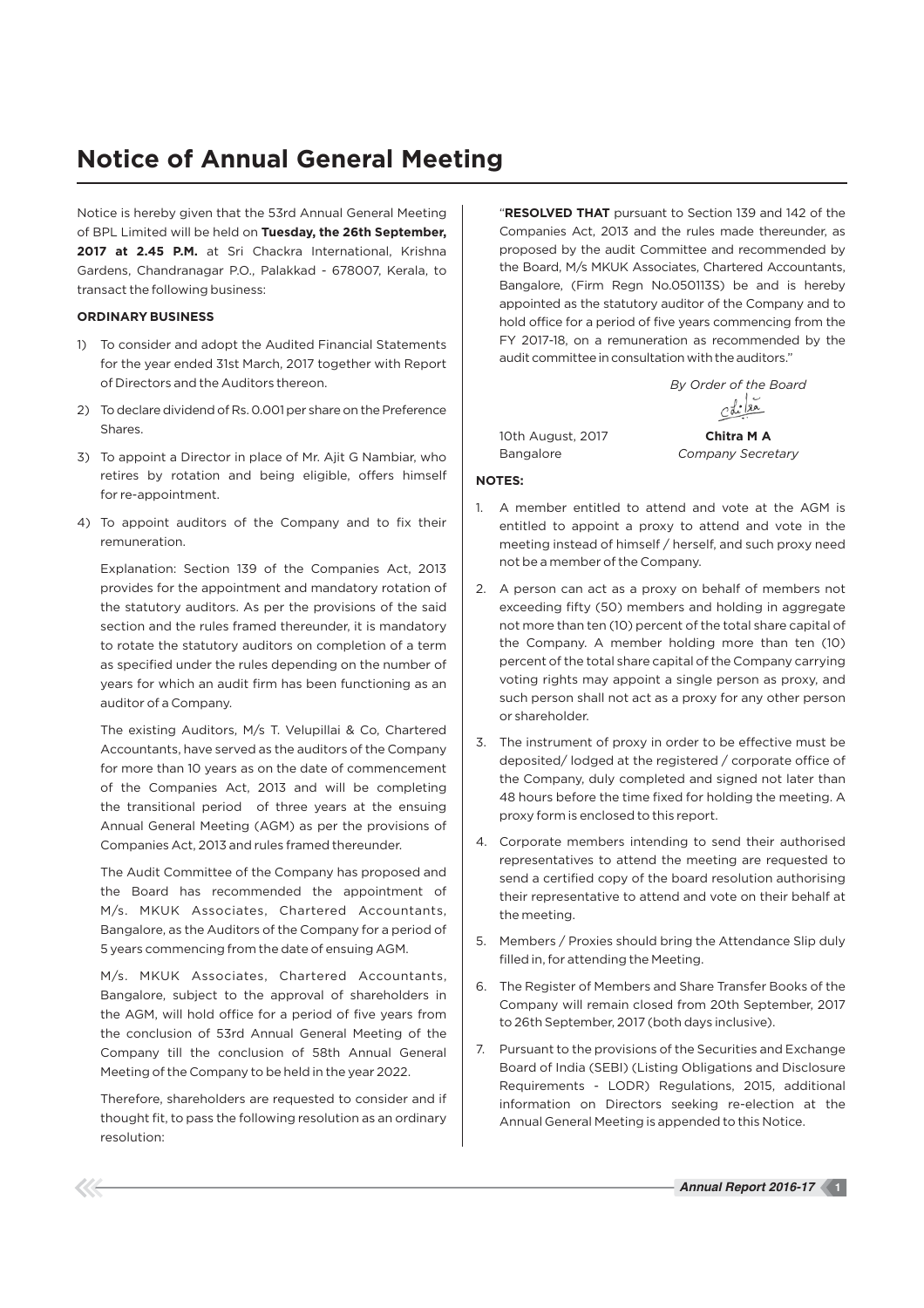- 8. Dividend of Rs. 0.001 per share has been recommended on the Preference Shares as per the terms of the issue covered by the approved Scheme of Arrangement.
- 9. *Members are requested to support the green initiative taken by the company by registering / updating their e-mail IDs with the depository participants to enable them to send the communication electronically.*
- 10. The SEBI has mandated the submission of Permanent Account Number (PAN) by every participant in the securities market. Members holding shares in electronic form are, therefore, requested to submit the PAN to their Depository Participants with whom demat accounts are maintained. Members holding shares in physical form can submit their PAN details either to the Company or to Company's Registrar & Share Transfer Agent Viz. Karvy Computershare Private Limited, Hyderabad.
- 11. Shareholders are requested to address all their correspondence including on matters related to Share Transfers, Annual Report etc., to BPL Limited, Dynamic House, No.64, Church Street, Bangalore 560 001.
- 12. Pursuant to the provisions of Section 108 of the Act read with the rules framed thereunder and Regulation 44 of SEBI (LODR) Regulations, 2015, the Company is offering e-voting facility to its members in respect of all the businesses to be transacted at the Annual General Meeting. The Company has engaged the services of M/s. Karvy Computershare Private Limited ("Karvy") to provide e-voting facilities.
- 13. The e-voting period commences on Friday 22nd September 2017 at 9.00 AM and ends at Monday 25th September 2017 at 5.00 PM. E-voting module will be disabled by Karvy for voting thereafter. Shareholders holding shares either in physical form or dematerialized form as on 19th September 2017 may cast their vote electronically. The voting rights for the shares are one vote per equity share, registered in the name of the shareholders/beneficial owners as on the cut-off date i.e 19th September 2017.
- 14. Once the vote on the resolution is cast by a shareholder, the shareholder shall not be allowed to change it subsequently. Shareholders/ proxies may also vote at the AGM through the ballot papers that will be provided at the venue. Shareholders who have cast their votes through e-voting prior to the meeting may also attend the AGM but shall not be allowed to cast their vote again.
- 15. Mr. P Sivarajan, Practicing Chartered Accountant, has been appointed as Scrutinizer for conducting the e-voting and ballot process in a fair and transparent

manner. The Scrutinizer's decision on the validity of voting shall be final.

- 16. A person whose name is recorded in the register of members or in the register of beneficial owners maintained by depository participants as on the cutoff date i.e. 19th September 2017 only, shall be entitled to avail the e-voting as well as voting in the AGM. Members who have acquired shares after the dispatch of the Notice and before the cutoff date may obtain the user ID by approaching Mr. P Nageswara Rao, Karvy Selenium, Tower B, Plot No. 31 & 32, Financial District, Gachibowli, Hyderabad - 500 032, E-mail: einward.ris@karvy.com, Phone: 040-67162222, for exercising their right to vote by electronic means.
- 17. The result of the voting along with the Scrutinizer's Report will be communicated to the stock exchanges within 48 hours of conclusion of the meeting and the same will also be hosted on the website of the Company (www.bpl.in) .
- 18. Annual Report including the notice of AGM and Proxy Form is being sent by electronic mode to members whose email addresses are registered with the Depository Participant, unless a member has requested for a physical copy of the documents. For members who have not registered their email addresses, physical copies are being sent by the permitted mode. A copy of Annual Report and the AGM Notice will be available on the Company's website, www.bpl.in
- 19. Register of Directors and Key Managerial Personnel and their share holding, maintained under Section 170 of the Companies Act, 2013 and Register of Contracts or Arrangements in which directors are interested maintained under Section 189 of the said act will be available for inspection by the members at the AGM.
- 20. In case of any grievances connected with the voting by electronic means, shareholders are requested to contact Mr. P Nageswara Rao, Karvy Selenium, Tower B, Plot No. 31 & 32, Financial District, Gachibowli, Hyderabad - 500 032, E-mail : einward.ris@karvy.com, Phone : 040-67162222.

#### **Procedure and instructions for e-voting**

Please read the procedure and instructions for e-voting given below before exercising the vote.

#### **A. Members who received the Notice through e-mail from Karvy:**

- i. Open your web browser during the voting period and navigate to 'https://evoting.karvy.com'
- ii. Enter the login credentials (i.e., user-id & password). However, if you are already registered with Karvy for evoting, you can use your existing User ID and password for casting your vote:

**2 BPL Limited**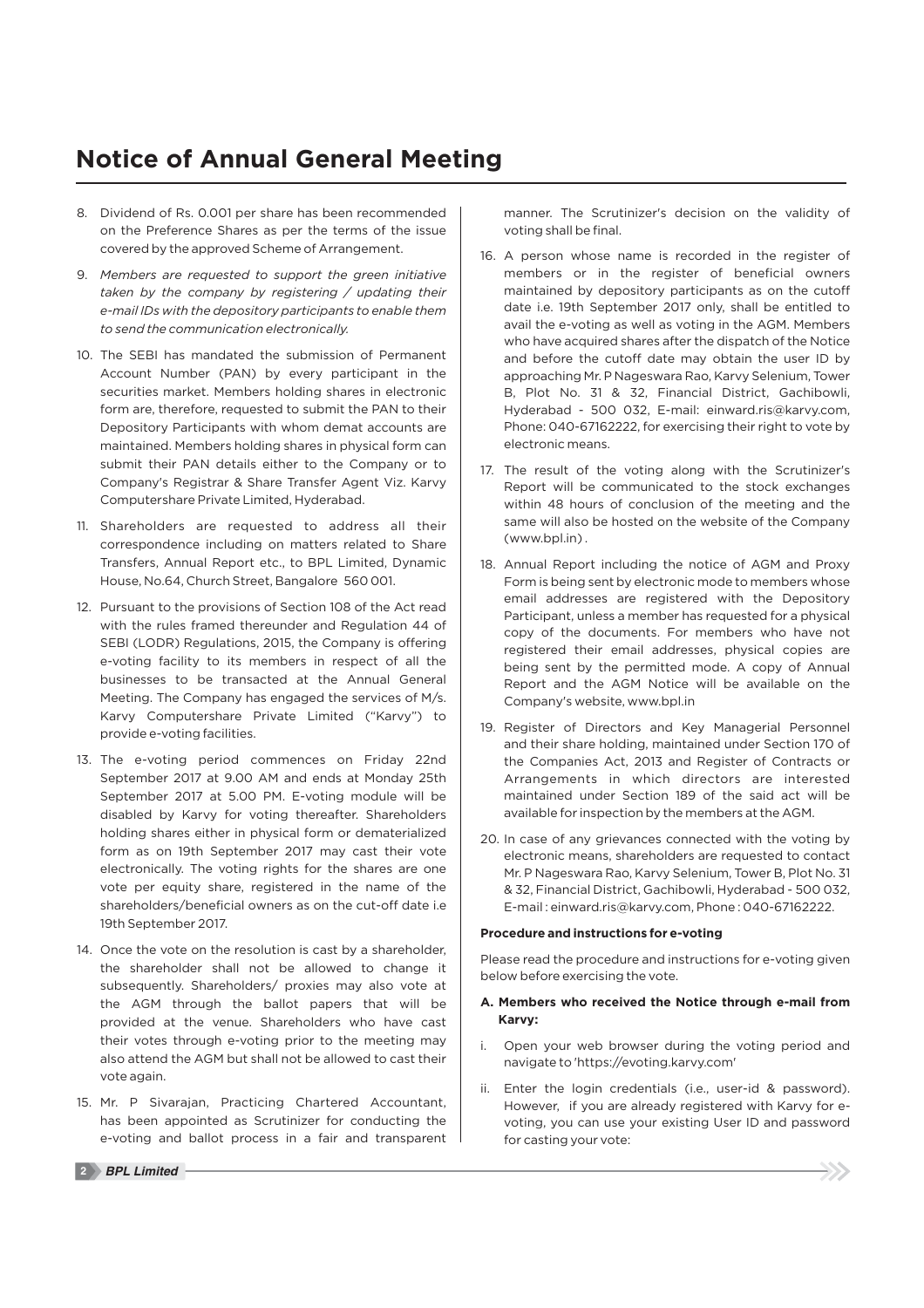| User ID | For Members holding shares in Demat Form:-<br>a) For NSDL :- 8 Character DP ID followed by<br>8 digit Client ID<br>b) For CDSL :- 16 digits Beneficiary ID / Client ID<br>For Members holding shares in Physical Form:<br>Event No. (EVENT) followed by Folio No.<br>registered with the Company |
|---------|--------------------------------------------------------------------------------------------------------------------------------------------------------------------------------------------------------------------------------------------------------------------------------------------------|
|         | Password Your unique password is printed in the<br>attendance slip/provided in the e-mail<br>forwarding the electronic notice                                                                                                                                                                    |

- iii. After entering these details appropriately, click on "LOGIN".
- iv. You will now reach Password Change Menu wherein they are required to mandatorily change their password. The new password shall comprise of minimum 8 characters with at least one upper case (A-Z), one lower case (a-z), one numeric value (0-9) and a special character (@, #, \$, etc.). The system will prompt you to change your password and update your contact details like mobile number, email ID etc on first login. You may also enter a secret question of your choice to retrieve your password in case you forget it. It is strongly recommended that you do not share your password with any other person and that you take utmost care to keep your password confidential.
- v. After changing password, you need to login again with the new credentials.
- vi. On successful login, the system will prompt to select the "Event" i.e BPL Limited.
- vii. On the voting page, enter the number of shares (which represents number of votes) as on the cut-off date under "FOR/AGAINST" against the resolution or alternatively you may partially enter any number in "FOR" , partially in "AGAINST" but the total number in "FOR/AGAINST" taken together should not exceed your total shareholding.
- viii. You may then cast your vote by selecting an appropriate option and click on "Submit". A confirmation box will be displayed. Click "OK" to confirm else "CANCEL" to modify your vote. During the voting period, Members can login any number of times till they have voted on the resolution.
- ix. Corporate/Institutional Members (corporate /Fls /Flls/Trust/Mutual Funds/Companys, etc) are additionally required to send scanned certified true copy (PDF Format) of the Board Resolution / Authority Letter, etc. together with the attested specimen signature(s) of the duly authorized representative(s), to the Scrutinizer

at e-mail ID: casivarajanp@gmail.com with a copy marked to evoting@karvy.com. The scanned image of the above mentioned documents should be in the naming format "Corporate Name\_Event No.".

#### **B. In case of Members receiving the Notice by post:**

- 1. Please use the User ID and initial password as provided in the attendanceslip.
- 2. Please follow all steps from Sr. No. (i) to (ix) as mentioned in (A) above, to cast your vote.

In case of any query pertaining to e-voting, please visit Help & FAQs section of Karvy e-voting website.

10th August, 2017 Bangalore

 $c$  de la $\sim$ **Chitra M A**

*By Order of the Board*

### *Company Secretary*

#### *Corporate Office:*

No.64, Dynamic House, Bangalore- 01. e-mail:investor@bpl.in, Phone: + 91-80-25589109 URL : www.bpl.in

#### **PARTICULARS REQUIRED FOR RE-APPOINTMENT OF A DIRECTOR PURSUANT TO THE COMPANIES ACT, 2013 AND SEBI (LODR) REGULATIONS, 2015**

The brief profile of the Director eligible for re-appointment is given below:

#### **Mr. AJIT G NAMBIAR**

Mr. Ajit G Nambiar, 54, is the Chairman & Managing Director of BPL Limited. After obtaining his Degree in Computer Engineering from Boston University, USA, Mr. Nambiar started his career in Electronic Research Private Limited (ERPL) in 1984 and was appointed as its Managing Director in 1986.

Mr. Ajit Nambiar took over as the Managing Director of BPL Limited in 1993 and due to his untiring efforts, the Company made rapid strides on all fronts. He took over as the Chairman of the Company in the year 1999. His vision has resulted in the Company becoming a truly diversified entity, with its foray into soft energy, computer peripherals and other businesses.

Mr. Ajit Nambiar holds directorships in many companies of the Group. He has rich and varied experience in management of companies for over three decades.

Name of the companies in which Mr. Ajit G Nambiar is a Director is furnished below:

1. BPL Limited, 2. Electro Investment Pvt. Ltd, 3. Nambiar Intl. Investment Co. Pvt. Ltd, 4. PanIndia Telecommunications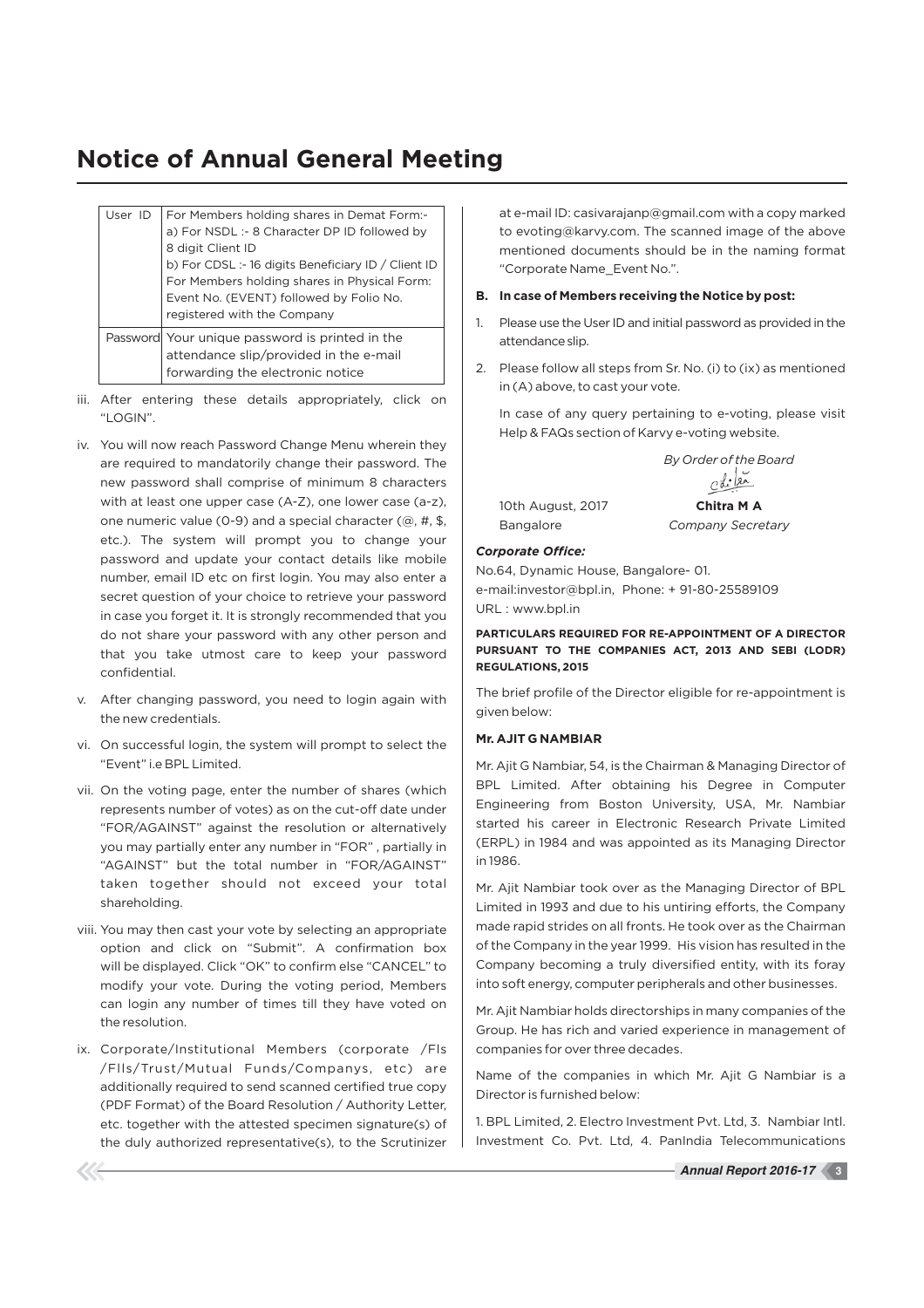Network Pvt. Ltd, 5. Phoenix Holdings Pvt. Ltd, 6. Stallion Computers Pvt. Ltd, 7. E R Computers Private Limited, 8. Electronic Research Pvt. Ltd, 9. NI Micro Technologies Pvt. Ltd, 10. Dynamic Electronics Pvt. Ltd, 11. Anan Properties & Finance Co., Pvt. Ltd, 12. Zyfax Systems (Bangalore) Pvt. Ltd, 13. Merino Finance Pvt. Ltd, 14. Asian Age (India) Pvt. Ltd, 15. BPL Medical Technologies Pvt. Ltd, 16. BPL Telecom Pvt. Ltd , 17. BPL Power Projects (AP) Pvt. Ltd, 18. Bharat Energy Ventures Limited, 19. Panasonic Appliances India Company Limited.

Mr. Ajit G Nambiar is also a member of the Stakeholders Relationship Committee of the Company.

Except Mr. Ajit G Nambiar, being an appointee and Mrs. Anju Chandrasekhar, being a relative, none of the other directors and Key Managerial Personnel is concerned or interested in the resolution set out at Item No.3.

The re-appointment of Mr. Ajit G Nambiar, on the board of the

company complies with the requirements of provisions of Section 203 of the Companies Act, 2013 with regard to appointment of Key Managerial Personnel by a listed company.

#### **ATTENDANCE RECORD OF A DIRECTOR WHO SEEKS APPOINTMENT / RE-APPOINTMENT AT THE ANNUAL GENERAL MEETING**

|            | Name of the No. of Board No. of Board |          | Last AGM   | No. of        |
|------------|---------------------------------------|----------|------------|---------------|
| Director   | <b>Meetings</b>                       | Meetings | attendance | <b>Shares</b> |
|            | held during                           | attended | (Yes/No.)  | held          |
|            | 2016-2017                             |          |            |               |
| Mr. Ajit G |                                       |          |            |               |
| Nambiar    | 6                                     | 6        | Yes        | 80,000        |

*By Order of the Board*

10th August, 2017 Bangalore

فعلناه **Chitra M A** *Company Secretary*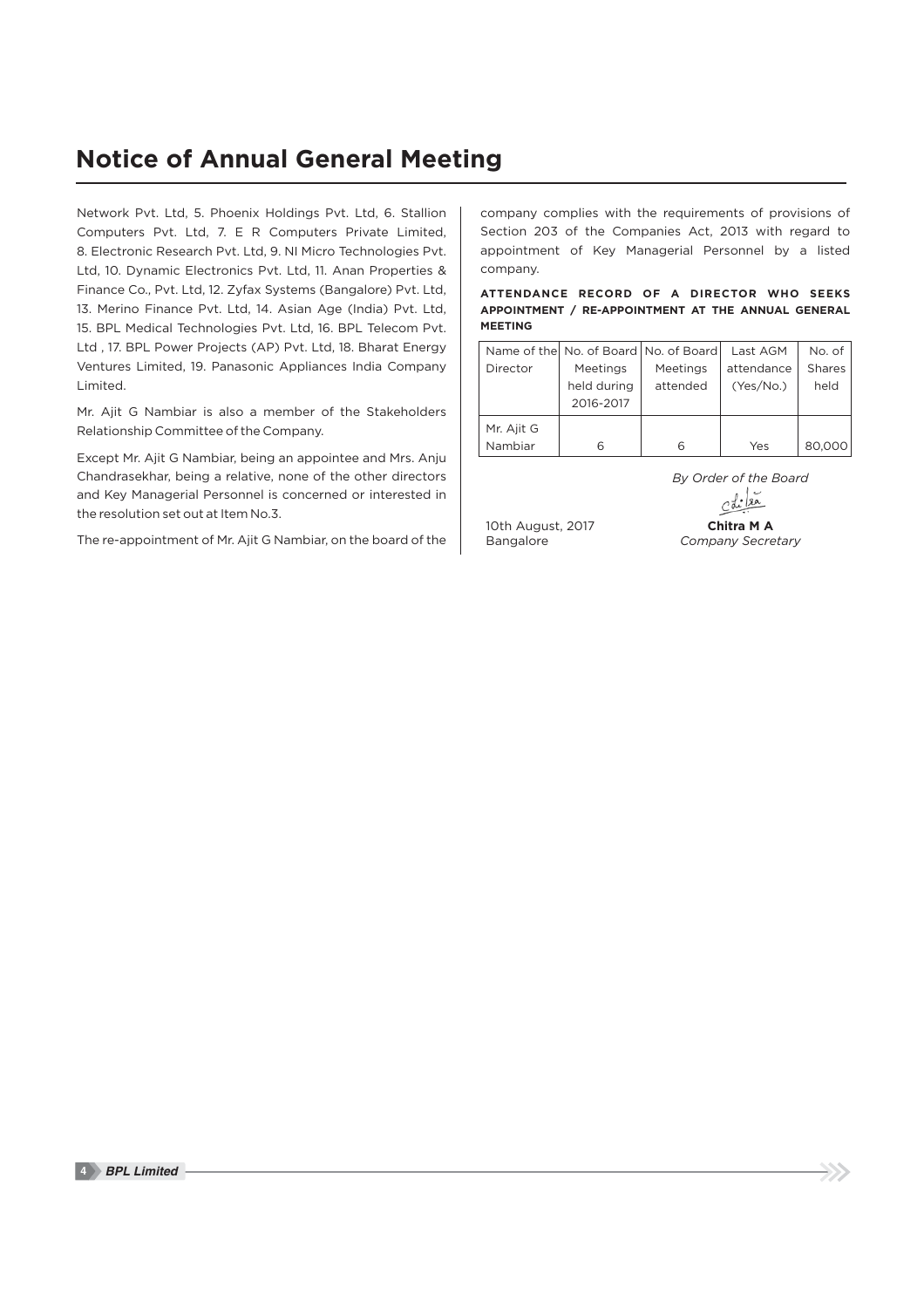#### Dear Members,

Your Directors have pleasure in presenting their report along with the audited accounts for the year ended March 31, 2017.

#### **REVIEW OF OPERATIONS**

Your Company continues to grow in the online consumer electronics sector, despite an ever-challenging macro-economic environment, high competition and the recent effects of demonetization. From the commencement of its online business in 2015, the Company's growth has more than doubled to emerge as amongst the leading brands in the online TV and Washing Machine segments. Positive product reviews and strong brand pull have helped BPL edge past many international and Indian brands, resulting in your Company posting an income of Rs. 174.23 Crores for the year 2016-17 as compared to Rs.56.82 Crores for the previous year. Profit for the year has been Rs.53.38 Crores (before provisions & taxation).

Your Company's financial performance for the year under review is summarized below:

|                                                                                |            | $(5$ in crores) |
|--------------------------------------------------------------------------------|------------|-----------------|
| Particulars                                                                    | Year Ended |                 |
|                                                                                | 31.03.2017 | 31.03.2016      |
| Net Sales and other income                                                     | 174.23     | 56.82           |
| Profit/Loss before Tax                                                         | 53.38      | 14.23           |
| Deferred Tax Asset/Provision                                                   | 0.31       | (22.68)         |
| Profit/Loss after Tax (including Profit/Loss<br>from discontinuing operations) | 53.07      | (8.45)          |
| Balance Reserve at the beginning of the period                                 | 20.71      | 29.16           |
| Balance of Reserve at the end of Period                                        | 73.78      | 20.17           |
| EPS - Basic                                                                    | 10.86      | (1.73)          |
| - Diluted                                                                      | 10.86      | (1.73)          |

#### **DIVIDEND**

U

Your Directors regret their inability to recommend any dividend on equity shares of the Company since your Company needs to fund new business initiatives, additional product lines and a surge in business levels.

Since there was no unpaid/unclaimed Dividend declared and paid last year, the provisions of Section 125 of the Companies Act, 2013 do not apply.

However, a dividend of Rs. 0.001 per share on the preference shares has been recommended as per the terms of the issue covered by the approved Scheme of Arrangement.

#### **E-COMMERCE AND DIGITAL RETAIL IN INDIA**

Globally e-commerce is on a growth path, with China being the largest followed by the US and India. The total global online sales in 2016 was US\$ 681 billion.

It is expected that approximately  $1/5<sup>th</sup>$  of total retail sales will take place online by 2021 in Asia Pacific, with 78 percent of that coming from mobile, up from 63 percent in 2016.

India is poised to see more people join the Internet over the next 15 years than any other country. The prospect of 1 billion people online by 2030 sets the stage for enormous surge in e-commerce. As penetration levels are still very low and with a push from e-commerce companies to reach into mini metros and rural areas, India's e-commerce business will be on a high growth path for the next 10 years. Your company is watchful of the pace of digital transformation taking place and constantly endeavors to position itself to benefit from the developments in the years ahead.

#### **FUTURE OUTLOOK**

As part of the Company's online strategy, the company made a strategic shift from its earlier channel partner to Amazon in May 2017. The initial months of operations have seen a very positive acceptance of the BPL brand. Despite being on the new platform and with limited product reviews, BPL products have consistently emerged as "Top Sellers" in key categories on Amazon.

Encouraged by the response so far, your Company is soon targeting to be a leader in the categories that it operates in.

The Company has also recently widened its product range to include multiple models of LED televisions, Top & Front load Washing Machines, Microwave Ovens and Air conditioners. In the months ahead, BPL has plans to introduce many new products such as Smart Televisions, high-end side-by-side Refrigerators, new models in Washing machines & Microwave ovens, Air purifiers and Sound bars. BPL's target is to grow by over 25% in 2017-18 and in the next 3 years reach a target of over Rs. 500 Crores.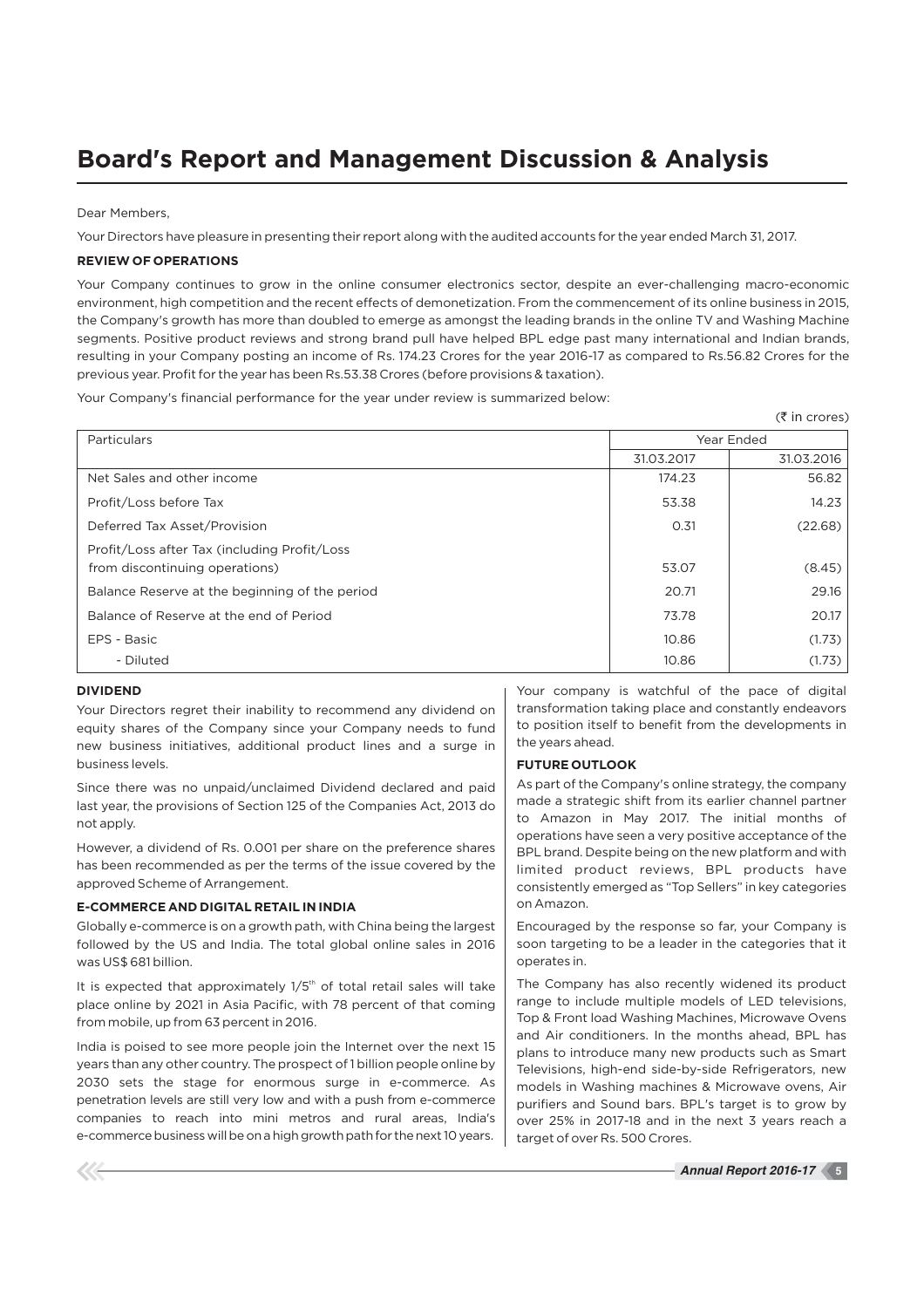Both Amazon and BPL have partnered to provide customers across India a trusted and convenient way to shop for BPL's fast growing product range. The company also offers installation services and pan India service support. To make it more affordable, customers also have the option of interest free EMI solutions and exchange offers on select products.

#### **RISKS AND CONCERNS**

E-commerce platforms offer very low entry barriers to Chinese and other multi-national electronic & appliances brands, who are able to make an easy entry in the Indian market. With deep pockets for high marketing spends, these brands are also able to invest heavily on visibility and affordability campaigns. The on-going price war amongst the various e-commerce companies is another concern as it puts pressure on BPL to offer products at extremely competitive rates and at the same time maintaining highest quality levels. Since most of the components are imported, there is an additional risk of international price fluctuations for these components and the possibility of adverse US Dollar exchange rates.

#### **PRINTED CIRCUITS BOARD (PCB) BUSINESS**

The PCB industry in India, at present, consists of single sided, double sided &multi layer PCBs. Your Company is engaged in manufacturing of single sided PCBs. The major market for this comes from the Lighting segment (LED), consumer electronics, basic telecom equipments, low-end power conversion and auto electronics industry. During the year 2016-17, the segment wise contributions to the total PCB business is as under:

| Segment          | ℅   |
|------------------|-----|
| TV               |     |
| Lighting         | 50  |
| Power Conversion | 20  |
| Automotive       | 8   |
| Others           | 5   |
| <b>Total</b>     | 100 |

Your Company was able to cope with the competition & sustain a growth of 18% over the previous year with EBIDTA of around 23%.

Further, PCB industry is witnessing sizeable growth in the led lighting/power conversion sector, the market in this segment is expected to grow around 20% this year. Your company intends to reap benefits from this growth and accordingly, the turnover of PCB business is expected to increase by 19% during the current fiscal year.

#### **RISKS AND CONCERNS**

Your company faces strong competition from other manufacturers with greater installed capacity and economies of scale as well as greater financial resources and pricing flexibility. Your company is mindful of these factors and is

**6 BPL Limited**

taking various measures to protect its market share and price competitiveness.

#### **SUBSIDIARY/JOINT VENTURES/ASSOCIATE COMPANIES**

Your company has no subsidiaries or joint ventures during the period under review.

Consequent to non-participation by the Company in the recently concluded 'rights issue' of BPL Medical Technologies Private Limited (BMTPL), the percentage of equity shareholding of your Company in BMTPL has dropped to 15.88%. In view of this, BMTPL is no longer an Associate Company and accordingly, no consolidation of accounts required for the financial year 2016-17.

#### **SIGNIFICANT AND MATERIAL ORDERS**

There are no significant and material orders passed by the Regulators or Courts or Tribunals impacting the going concern status and company's operations in the future.

#### **SAFETY, HEALTH AND ENVIRONMENT**

Safety committees at the manufacturing unit are functioning properly to ensure safe and healthy work environment.

Safety, Health and Environmental requirements as per rules have been adhered to at the unit. Shop in-charge personnel and all security staff have been given sufficient on the job training in the use of safety equipments. Necessary consent(s) have been obtained from pollution control Board with respect to Water and Air. Fire Fighting equipments and water hydrant system are installed inside the factory for safety of all personnel and to meet any eventuality.

The Company had 93 employees as on March 31, 2017.

#### **Conservation of energy, technology absorption and foreign exchange earnings and outgo**

*a) Conservation of Energy:*

Though not a large-scale user of energy, your Company continues to explore several measures to conserve scarce resources and protect the environment.

These include water recycling, waste recycling, solder fumes control and power factor Improvement.During the year under review, in view of working capital constraints, your company has not made any capital investment on energy conservation equipments.

*b) Technology Absorption:*

Electronics technology is changing rapidly and continuous efforts are required to keep pace with it. However, due to financial and manpower constraints, your company has not been able to invest in R&D during the year under review. It is hoped that with improvement in top line and bottom line in the coming year, your company will be able to focus on this important area."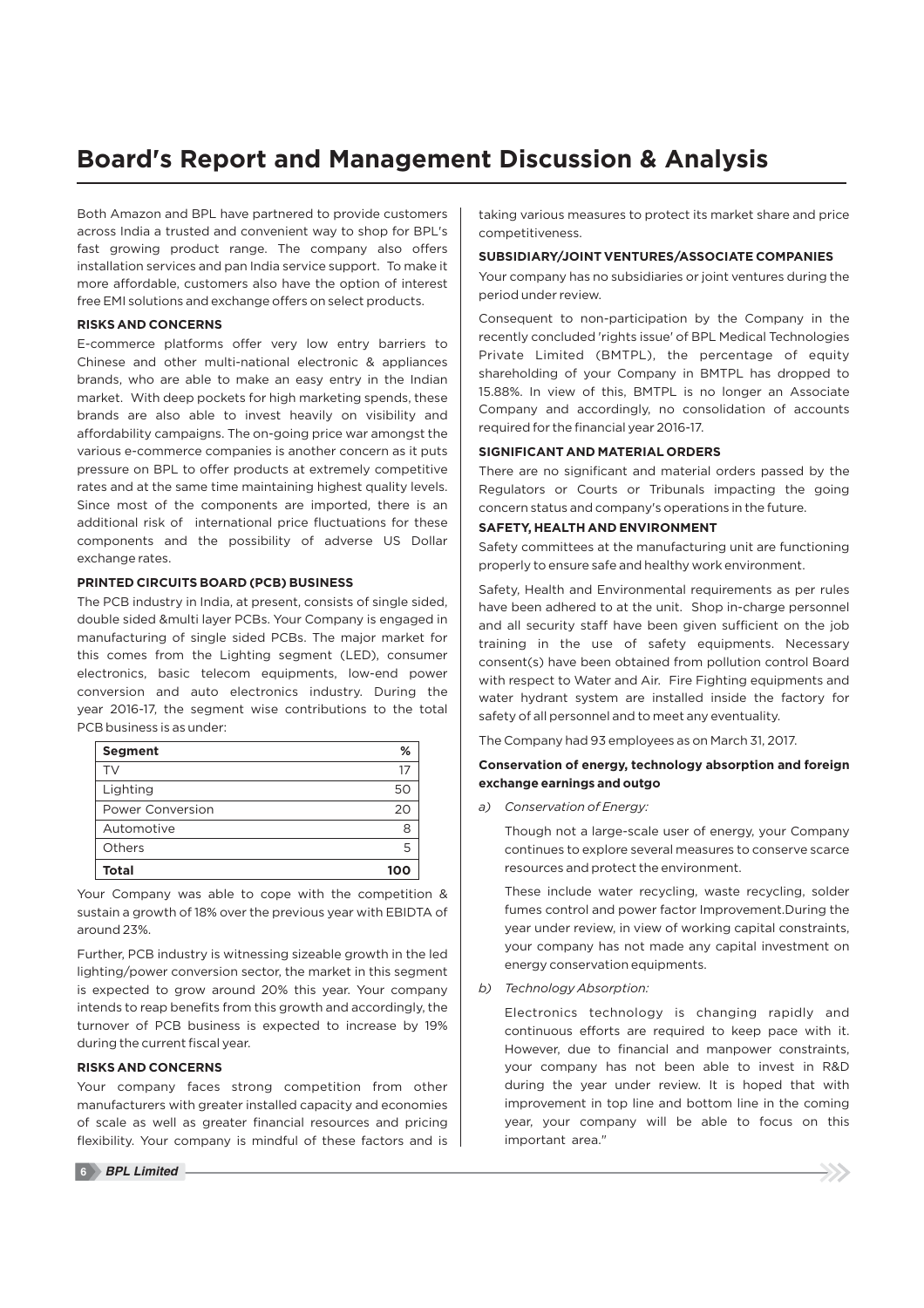c) Foreign Exchange earnings and outgo : During the period under review, your Company utilized foreign exchange worth Rs.49.56 Crores and foreign exchange earning was nil

#### **CORPORATE GOVERNANCE**

Your Company reaffirms its commitment to corporate governance and is fully compliant with the conditions of Corporate Governance as stipulated in SEBI (Listing Obligations and Disclosure Requirements) Regulations, 2015. A separate section on compliance with the conditions of Corporate Governance and certificate from the Statutory Auditors of the Company - M/s T Velupillai & Co, Chartered Accountants, in this regard, forms part of the Annual Report.

#### **POLICY ON DIRECTORS APPOINTMENT AND REMUNERATION POLICY**

Policy on Directors appointment is to follow the criteria as laid down under the Companies Act, 2013, BPL Code of Conduct for Board of Directors and senior management personnel and the Uniform Listing Agreement with stock exchanges and good corporate practices. Emphasis is given to persons from diverse field or professions.

Guiding policy on remuneration of Directors, Key Managerial Personnel and Employees of the company is that:

- Remuneration to Key Managerial Personnel, Senior Executives, Managers, Staff and workmen is industrydriven and takes into account their performance and factors such as to attract and retain quality talent. ■
- For Directors, it is based on the shareholders resolutions, provisions of Companies Act, 2013 and Rules framed there in, Circulars and Guidelines issued by the Central Government and other authorities from time to time. ■

#### **BOARD PERFORMANCE EVALUATION**

ZZ.

The Company has, during the year, conducted an evaluation of the Board as a whole, its committees and the Individual Directors including the independent directors as stipulated in the Nomination and Remuneration policy adopted by the Company. The evaluation was carried out through different evaluation forms which covered among the evaluation of the composition of the Board/Committee, its effectiveness, activities, governance and with respect to the chairman and the individual directors, their participation, integrity, independence, knowledge, impact and influence on the Board.

The Independent Directors of the Company also convened a separate meeting and evaluated the performance of the Board, the non-independent directors and the chairman. Performance evaluation criteria is as per the policy available at the web link http://www.bpl.in/investor-relations/ policies/ policy-on-board-evaluation.pdf.

#### **DECLARATION OF INDEPENDENCE BY THE INDEPENDENT DIRECTORS**

Pursuant to Section 149(6) of the Companies Act, 2013 and SEBI (LODR) Regulations, 2015, Mr. Suraj Lal Mehta and Capt. Subbarao Prabhala, the Independent Directors of the company have made a declaration to the Company confirming the compliance of the conditions stipulated in the aforesaid section.

#### **DIRECTORS' RESPONSIBILITY STATEMENT**

Pursuant to the requirements of Section 134 (1) (c ) of the Companies Act, 2013, and on the basis of explanations and compliance certificates given by the executives of the company and subject to disclosures in the annual accounts and also on the basis of discussions with the statutory auditors of the company, from time to time, we state as under

- a) that in the preparation of the annual accounts, the applicable accounting standards had been followed along with proper explanation relating to material departures;
- b) that the Directors had selected such accounting policies and applied them consistently and made judgments and estimates that are reasonable and prudent so as to give a true and fair view of the state of affairs of the company at the end of the financial year and of the profit of the company ended as on that date;
- c) that the Directors had taken proper and sufficient care for the maintenance of adequate accounting records in accordance with the provisions of this Act for safeguarding the assets of the company and for preventing and detecting fraud and other irregularities;
- d) that the Directors had prepared the annual accounts on a going concern basis.
- e) that the Directors had laid down internal financial controls to be followed by the company and that such internal financial controls are adequate and were operating effectively and
- f) that the Directors had devised proper systems to ensure compliance with the provisions of all applicable laws and that such systems were adequate and operating effectively.

#### **DIRECTORS**

In accordance with the provisions of the Companies Act, 2013, Mr. Ajit G Nambiar, Director, retires by rotation, and being eligible, offers himself for re-appointment.

#### **NUMBER OF MEETINGS OF BOARD OF DIRECTORS**

The Board of Directors have met six times and Independent Directors, once during the Financial Year 2016-17 and details of date of meetings are available in the Corporate Governance report section, which forms part of the annual report.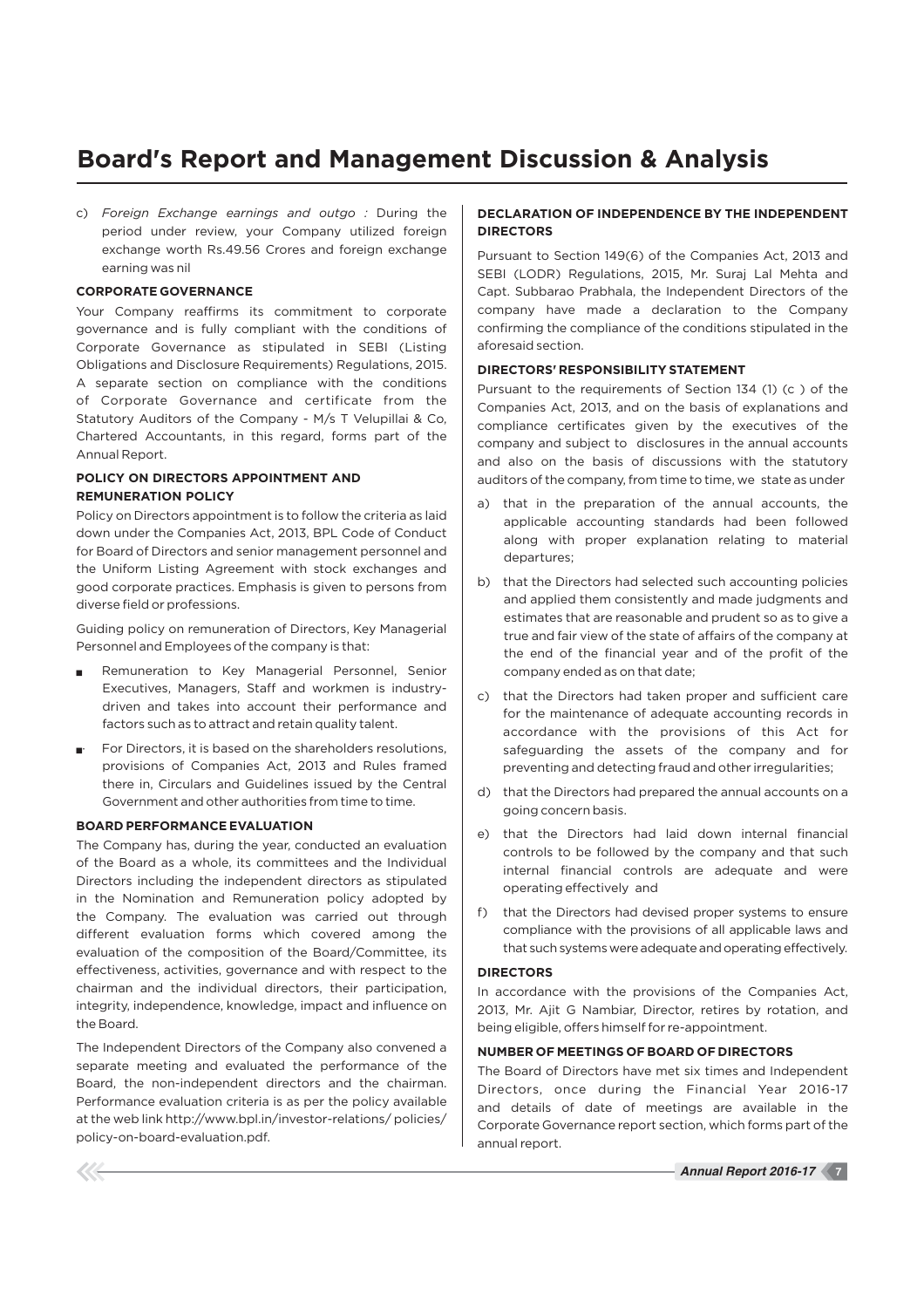#### **DETAILS OF COMMITTEE OF DIRECTORS**

Composition of Audit Committee, Nomination & Remuneration Committee, Stakeholders Relationship Committee and Corporate Social Responsibility Committee; number of meetings of each committee during the financial year 2016 -17 and meetings attended by each member of the committee as required under the Companies Act, 2013 are provided in Corporate Governance Report section which forms part of the annual report.

#### **KEY MANAGERIAL PERSONNEL**

Mr. Ajit G. Nambiar, Chairman & Managing Director, Mr. S.V. Ganesh, Chief Financial Officer and Mrs. Chitra.M.A, Company Secretary & Compliance Officer are the Key Managerial personnel of the Company pursuant to Section 203 of the Companies Act, 2013. Mr. D Krishnan who was the Secretary of the Company had retired on 31st October, 2016.

#### **PARTICULARS OF CONTRACTS OR ARRANGEMENTS WITH RELATED PARTIES**

The particulars of every contract or arrangements entered into by the Company with related parties referred to in sub-section (1) of Section 188 of the Companies Act, 2013 including certain arm's length transactions under third proviso thereto are disclosed in Form No. AOC-2, which forms part of the annual report.

#### **PARTICULARS OF LOANS, GUARANTEES OR INVESTMENTS**

The details of loans, guarantees and investments covered under the provisions of Section 186 of the Companies Act, 2013 are given in the notes to the Financial Statements.

#### **DEPOSITS**

The company has not accepted any deposits from the public and hence, the provisions of the Companies Act, 2013 and Rules framed thereunder, are not applicable to the company.

#### **AUDITORS REPORT**

The explanations or comments of the Board on every qualification, reservation or adverse remark or disclaimer made by the Auditor in their report have been furnished by way of an addendum.

#### **SHARE CAPITAL**

The paid up Equity Share Capital of the Company as on 31st March, 2017 stood at Rs.48.88 Crores comprising 4,88,84,818 Equity Shares of Rs.10/- each, fully paid up. The paid-up Preference Share Capital of the Company as on 31st March, 2017 was Rs.169.59 Crores consisting of 1,69,58,682 Redeemable Preference Shares of Rs.100/- each.

The Company has not issued any Sweat Equity Shares or granted any Employee Stock Option during the Financial Year 2016-17. The Company has not made any provision of money for the purchase of or subscription for shares in the Company under any Scheme.

The provisions of Rule 4 (4) of Companies (Share Capital and Debentures) Rules, 2014 are not applicable to the company since no Equity Shares have been issued by the Company with differential rights during the Financial Year 2016-17.

Out of the Preference Share Capital of Rs.169.58 Crores issued, 63,65,170 Preference shares of Rs.100/- each amounting to Rs.63.65 Crores were to be redeemed in installments as on 31 st March 2017. The Company is in the process of obtaining requisite approvals from the holders of such preference shares and National Company Law Tribunal (NCLT) for issuing further redeemable preference shares equal to the amount of such unredeemed preference shares in accordance with the provisions of Section 55 of the Companies Act, 2013.

#### **RISK MANAGEMENT**

The Company has in place a mechanism to identify, assess, monitor and mitigate various risks to key business objectives. Major risks identified by the businesses and functions are systematically addressed through mitigating actions on a continuing basis. These are discussed at the meetings of the Audit Committee and the Board of Directors of the Company. The Company's internal control systems are commensurate with the nature of its business and the size and complexity of its operations. Significant audit observations and follow up actions thereon are reported to the Audit Committee.

#### **WHISTLE BLOWER/VIGIL MECHANISM POLICY**

The Company has put in place a Whistle Blower/ Vigil Mechanism Policy to provide an open and transparent working environment and to promote responsible and secure whistle blowing system for directors and employees of the company to raise any concern. The policy broadly cover instances of unethical behaviour, actual or suspected fraud or violation of the company's code of conduct, alteration of documents, fraudulent financial reporting, misappropriation/ misuse of company's assets, manipulation of company's data, pilferage of proprietary information, abuse of authority etc. The policy provides safeguard against victimization of Director(s)/employee(s) who raise the concern and have access to the Chairman of Audit Committee who is entrusted to oversee the whistle blower mechanism. The policy is available on the website of the company.

#### **MANAGEMENT DISCUSSION & ANALYSIS**

Your Directors have covered the Management Discussion & Analysis as required under the Corporate Governance requirements, as a part of the Board's Report in appropriate places to avoid duplication and overlapping of the contents of the said two reports.

#### **INTERNAL CONTROL AND THEIR ADEQUACY**

Your Company has adequate internal financial control systems and checks, which ensure that all assets are safeguarded and that all transactions are recorded and reported properly.

The Internal Financial Control Systems are supplemented by extensive programme of internal audit conducted by external qualified Chartered Accountants. The Company has also put in place effective Budgetary Systems.

**8 BPL Limited**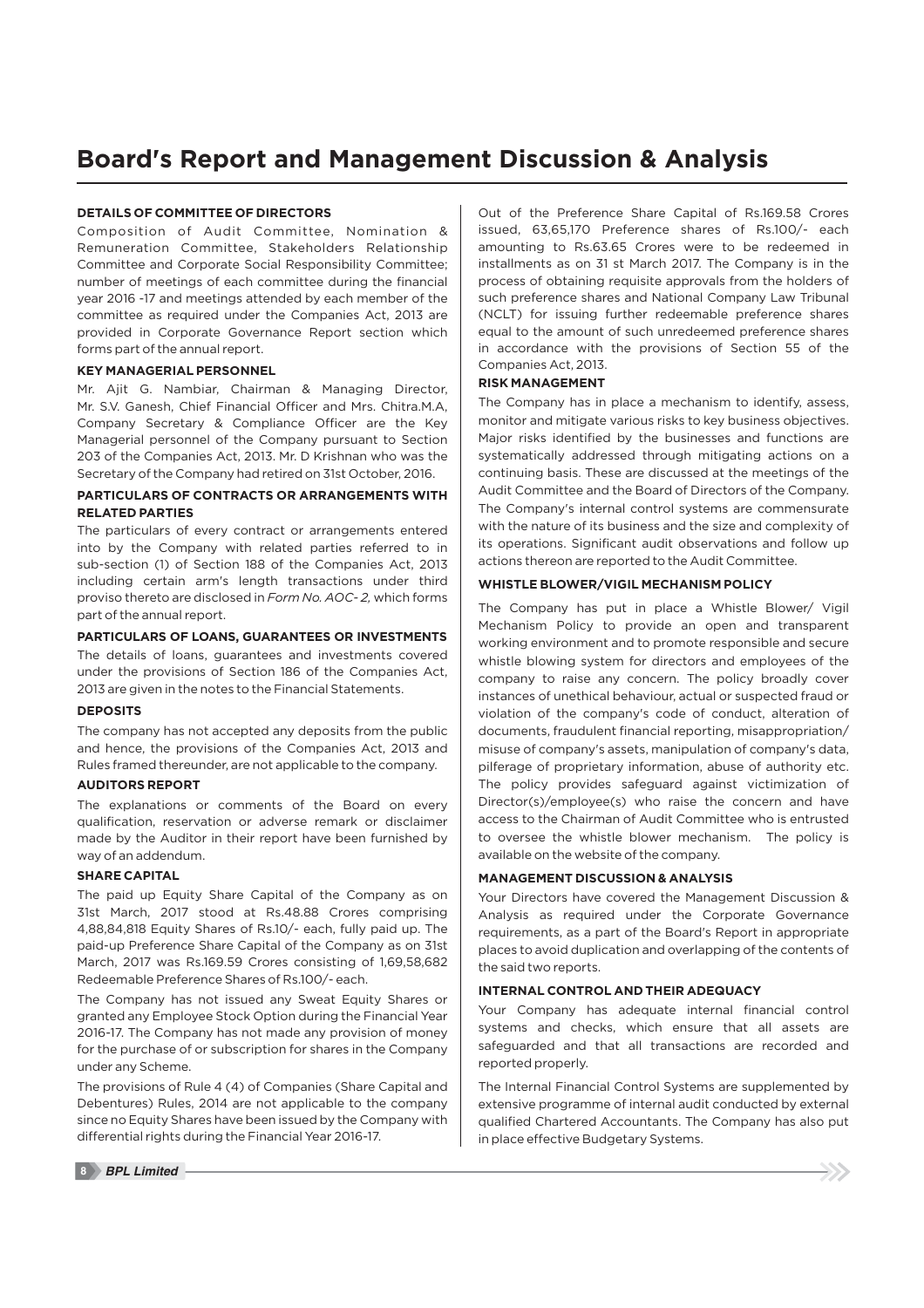#### **CORPORATE SOCIAL RESPONSIBILITY (CSR)**

The Company has constituted Corporate Social Responsibility Committee which is comprised of three members out of which one is an Independent Director. The Committee was set up to formulate and monitor the CSR Policy. However the Company's average net profit for last 3 years computed as per the provisions of Section 135(5) of Companies Act, 2013, being a negative amount, the Company does not qualify for contribution towards CSR Activities.

Disclosure on CSR Activities as per Rule 9 of Companies (Corporate Social Responsibility Policy) Rules 2014 are as tabled below:

| 1. A brief outline of the<br>Company's CSR Policy,<br>including overview of<br>projects or programs<br>proposed to be<br>undertaken                                                          | The Company's CSR Policy<br>intends to<br>Promote education<br>i.<br>including employment<br>enhancing vocation skills<br>especially among<br>children and women.<br>ii. Eradicate hunger, poverty<br>and malnutrition and |
|----------------------------------------------------------------------------------------------------------------------------------------------------------------------------------------------|----------------------------------------------------------------------------------------------------------------------------------------------------------------------------------------------------------------------------|
|                                                                                                                                                                                              | iii. Promote healthcare and<br>sanitation.                                                                                                                                                                                 |
| 2. The Composition of the<br><b>CSR Committee</b>                                                                                                                                            | Mrs. Anju Chandrasekhar-<br>Chairperson<br>Capt.S.Prabhala- Member<br>Mr. Ajit G Nambiar- Member                                                                                                                           |
| 3. Average net profit of the<br>Company for last three<br>financial years                                                                                                                    | $(Rs. 2,16,86,676/-)$                                                                                                                                                                                                      |
| 4. Prescribed CSR<br>Expenditure                                                                                                                                                             | Since the average net profit<br>of the Company for last three<br>years being negative, the<br>Company does not qualify<br>for spending on the CSR<br>activities.                                                           |
| 5. Details of CSR spent<br>during the year                                                                                                                                                   | Not Applicable as per the<br>explanations given in point<br>No.4 above.                                                                                                                                                    |
| 6. Reasons for not spending<br>2% of the average net<br>profit of the last three<br>financial years                                                                                          | Due to non-availability of<br>of the Company's average<br>net profit for the last three<br>years, the Company was<br>not able to spend on any<br>CSR activities.                                                           |
| 7. A responsibility Statement<br>of the CSR Committee that<br>the implementation and<br>monitoring of CSR policy<br>is in compliance with<br>CSR objectives and the<br>policy of the company | Not Applicable                                                                                                                                                                                                             |

#### **PARTICULARS OF EMPLOYEES**

Pursuant to Rule 5 of the Companies (Appointment and Remuneration) Rules, 2014, a disclosure on remuneration related information of employees, Key Managerial Personnel and Directors is annexed herewith and forms part of the report (Annexure-I).

#### **STATUTORY AUDITORS**

M/s T Velupillai & Co., Chartered Accountants, Bangalore will be retiring as auditors of the Company by the end of 53rd Annual General Meeting of the Company. It is therefore proposed to appoint M/s. MKUK Associates, Chartered Accountants, as the Auditors of the Company for 5 consecutive years from the FY 2017-18. The Company has received a certificate from the Auditors to the effect that their appointment would be in accordance with the provisions of Section 139 of the Companies Act, 2013.

#### **COST AUDITORS**

The Company's business during the year under review was not covered under the Cost Audit Rules nor had the Government notified the company to appoint a cost auditor for the said period. **SECRETARIAL AUDIT REPORT**

Pursuant to the provisions of Section 204 read with Section 134(3) of the Companies Act, 2013, your company has appointed Mr. Madhwesh.K, a Practicing Company Secretary as Secretarial Auditor of the Company for the Financial Year 2016-17 and the Secretarial Audit Report is annexed herewith and forming part of the report.

#### **EXTRACT OF THE ANNUAL RETURN**

Pursuant to Section 134 (3) (a) of the Companies Act, 2013 read with Rule 12(1) of the Companies (Management and Administration) Rules, 2014, the extract of the Annual Return is annexed herewith and forming part of the report (Annexure-II).

#### **SEXUAL HARASSMENT**

The Company has in place an AntiSexual Harassment Policy in line with the requirements of The Sexual Harassment of Women at the Workplace (Prevention, Prohibition & Redressal) Act, 2013, aiming at prevention of harassment of employees and lays down the guidelines for identification, reporting and prevention of sexual harassment. A Committee has been set up to redress complaints received regarding sexual harassment. All employees (permanent, contractual, temporary, trainees) are covered under this Policy.

During the year under review, there were no complaints pertaining to sexual harassment.

#### **ACKNOWLEDGEMENTS**

The Board wishes to record its appreciation of the continued support and hard work of the employees at all levels. The Board also acknowledges continued co-operation received from Dealers, Suppliers, Customers, Banks, Government Departments, Financial Institutions, Channel Partners and Shareholders.

> *For and on behalf of the Board of Directors,*

> > Am

Bangalore 10<sup>th</sup> August, 2017

DIN: 00228857 **Ajit G Nambiar Chairman & Managing Director** 

**Annual Report 2016-17 9**

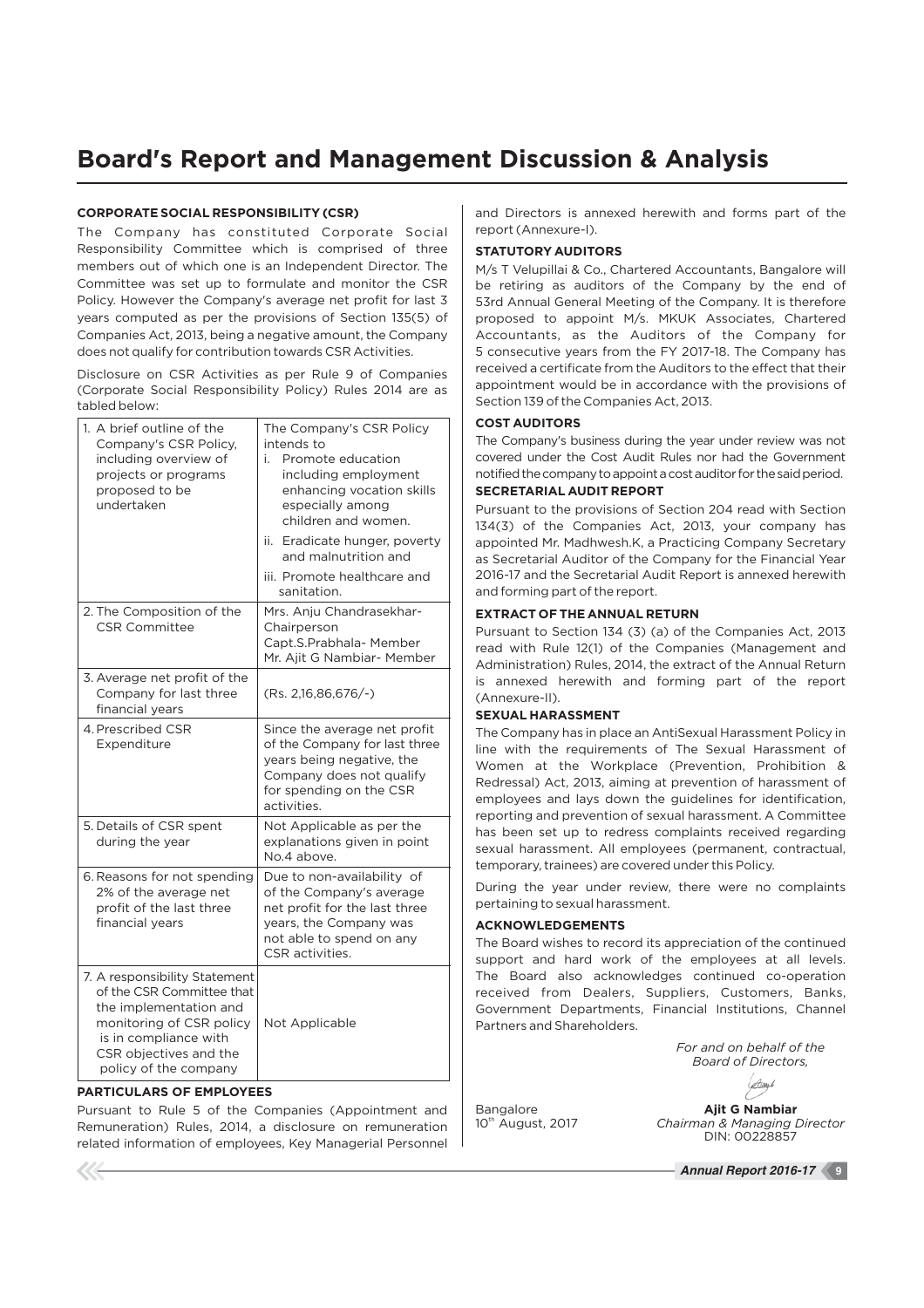#### **ADDENDUM TO BOARD'S REPORT**

#### **I) Explanations to the qualifications/adverse remarks of the Statutory Auditors on the Standalone Audited Financial Statements**

. *a period of more than six months from the dates on which they became payable a) Undisputed amounts payable in respect of Customs Duty amounting to Rs. 116.11 Lakhs, was outstanding as at 31st March, 2017, for*

The Company will settle the amount outstanding as and when the demands are raised. However, it will not have any adverse impact on the financials of the company since the company will be able to settle the same upon its demand through its internal accruals.

#### **II) Explanations to the qualifications/adverse remarks of the Secretarial Auditor**

. *a) Point No.(i) Filing of Annual Performance Report with RBI*

The Company's overseas joint venture - M/s.Kleer Industries Inc, USA has been in-operative for a long period. The Company is in the process of closure of this joint venture and submitting requisite application with RBI in this regard.

*For & on behalf of the Board of Directors*

10<sup>th</sup> August, 2017 Bangalore

DIN: 00228857 *Chairman & Managing Director* **Ajit G Nambiar**

#### **FORM NO. AOC -2**

#### **(Pursuant to clause (h) of sub-section (3) of section 134 of the Act and Rule 8(2) of the Companies (Accounts) Rules, 2014.**

Form for Disclosure of particulars of contracts/arrangements entered into by the company with related parties referred to in sub section (1) of section 188 of the Companies Act, 2013 including certain arms length transaction under third proviso thereto.

#### **1. Details of contracts or arrangements or transactions not at Arm's length basis:**

**2. Details of contracts or arrangements or transactions at Arm's length basis.** There were no contracts or arrangements or transactions with any of the related parties which were not at Arm's length basis.

| SI.No.         | <b>Particulars</b>                                                                                 |                                                                                                                                  | $\overline{2}$                                                                                                                  | 3                                                                                                                                   |
|----------------|----------------------------------------------------------------------------------------------------|----------------------------------------------------------------------------------------------------------------------------------|---------------------------------------------------------------------------------------------------------------------------------|-------------------------------------------------------------------------------------------------------------------------------------|
| a)             | Name (s) of the related<br>party & nature of<br>relationship                                       | <b>BPL Medical Technologies</b><br>Private Limited -<br>Three common directors                                                   | <b>Stallion Computers Private</b><br>Limited-Two Common<br><b>Directors</b>                                                     | Electronic Research<br>Private Limited(ERPL) -<br>Two Common Directors                                                              |
| b)             | Nature of contracts/<br>arrangements/<br>transaction                                               | Rental Agreement for leasing<br>factory premises to BPL Medical<br>Technologies Private Limited<br>situated at Palakkad, Kerala. | Rental Agreement for taking<br>on lease of the premises<br>situated at 10/3, Cunningham<br>Cross Road, Bangalore.               | Rental Agreement for<br>taking on lease of the<br>premises owned by ERPL<br>at 17th KM, Old Madras<br>Road, Bangalore 560049        |
| $\mathsf{C}$ ) | Duration of the contracts/<br>arrangements/transaction                                             | 1st April 2016- Ongoing                                                                                                          | 1st April 2016- Ongoing                                                                                                         | For two years from 1st<br>February 2017                                                                                             |
| d              | Salient terms of the<br>contracts or arrangements<br>or transaction including<br>the value, if any | Monthly rent of Rs. 3,00,000/-<br>for the factory premises of<br>64,571sqft at Palakkad.                                         | Monthly rent of Rs.4 lacs<br>for utilising the premises for<br>Company's purposes.                                              | Monthly lease rent of<br>Rs. 20,000/-per month for<br>storing finished goods<br>(consumer durables)                                 |
| e)             | Date of approval by the<br><b>Board</b>                                                            | Audit Committee had approved<br>the transaction and Board had<br>noted the transaction at its<br>meeting dated 12th Feb, 2016    | Audit Committee had<br>approved the transaction<br>and Board had noted the<br>transaction at its meeting<br>dated 12th Feb 2016 | Audit Committee had<br>approved the transaction<br>and Board had noted the<br>transaction at its meeting<br>dated 31st January 2017 |
| $f$ )          | Amount paid as<br>advances, if any                                                                 | Rs.30.00 lacs being rental<br>deposit for the above property.                                                                    | Nil                                                                                                                             | Nil                                                                                                                                 |

*For & on behalf of the Board of Directors*

Deny b

DIN: 00228857 *Chairman & Managing Director* **Ajit G Nambiar**

10<sup>th</sup> August, 2017 Bangalore

**10 BPL Limited**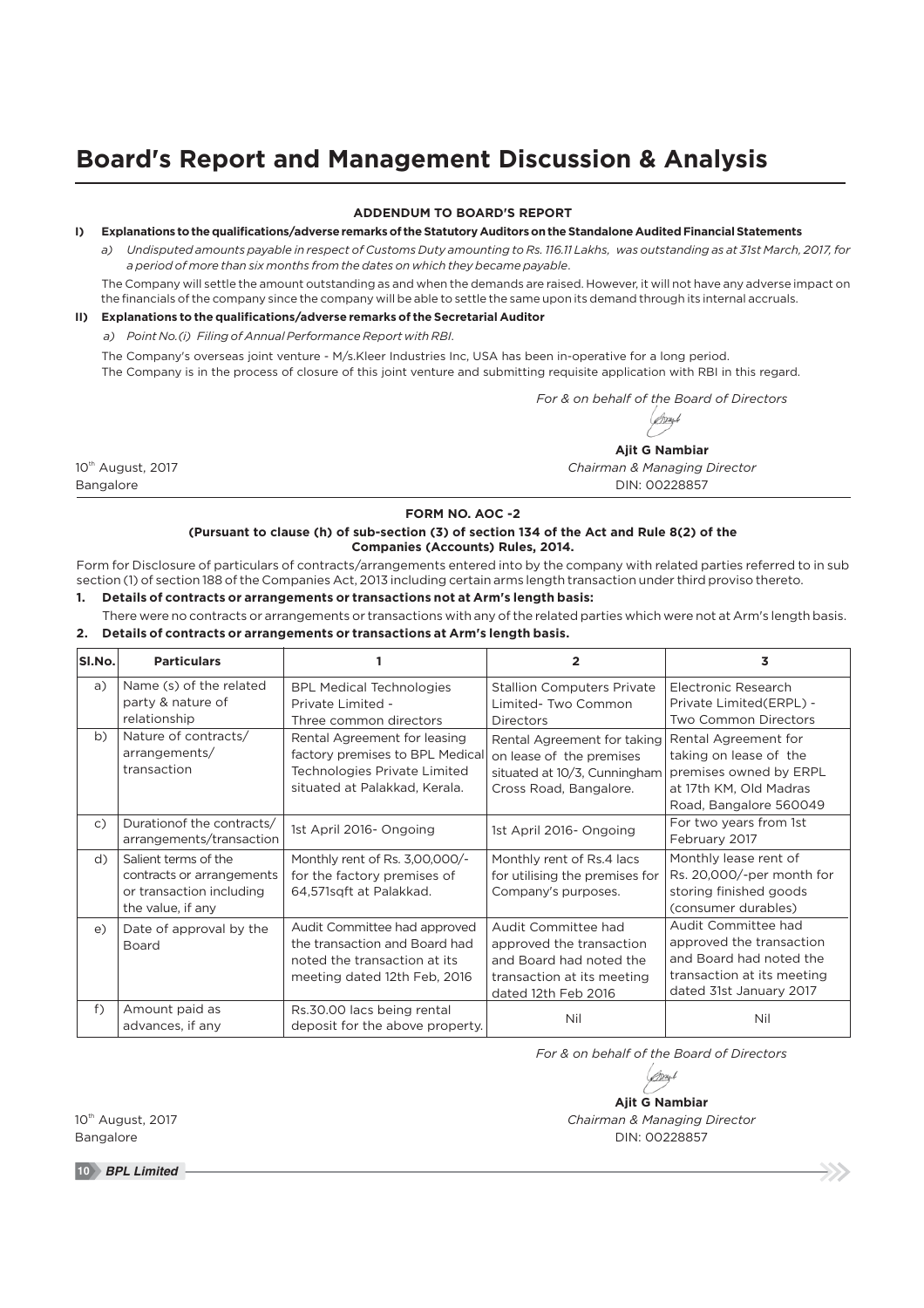#### **Analysis of Remuneration (Annexure - I)**

The information required under Section 197 of the Act read with rule 5(1) of the Companies (Appointment and Remuneration of Managerial Personnel) Rules, 2014, are given below:

a. The ratio of the remuneration of each director to the median remuneration of the employees of the Company for the financial year:

| SI. No. | <b>Executive Director</b> | Ratio to median employee |
|---------|---------------------------|--------------------------|
|         | Mr. Ajit Gopal Nambiar    | 30.47                    |
| SI. No. | Non-Executive Director    | Ratio to median employee |
|         | Mrs. Anju Chandrasekhar   | $*N.A.$                  |
| 2.      | Mr. Suraj L Mehta         | $*N.A.$                  |
| 3.      | Capt. Subbarao Prabhala   | $*N.A.$                  |

\*Non-Executive Directors are in receipt of only Sitting Fees which is not taken for calculation of ratio to median employees.

b. The percentage increase in remuneration of each director, chief executive officer, chief financial officer, company secretary in the financial year:

| SI. No. | Name of Director/CFO/CS                                                 | <b>Designation</b>           | % increase in remuneration in the FY 2016-17 |
|---------|-------------------------------------------------------------------------|------------------------------|----------------------------------------------|
| 1.      | Mr. Ajit Gopal Nambiar                                                  | Chairman & Managing Director | $- -$                                        |
| 2.      | Mrs. Anju Chandrasekhar                                                 | Non-Executive Director       | <b>NA</b>                                    |
| 3.      | Capt. Subbarao Prabhala                                                 | Independent Director         | <b>NA</b>                                    |
| 4.      | Mr. Suraj L Mehta                                                       | Independent Director         | <b>NA</b>                                    |
| 5.      | Mr. S V Ganesh                                                          | Chief Financial Officer      | 7.11%                                        |
| 6.      | Mr. D Krishnan (upto 31/10/2016)<br>Mrs. Chitra M A (w.e.f. 01/11/2016) | Company Secretary            | $\overline{\phantom{0}}$                     |

- c. The percentage increase in the median remuneration of employees in the financial year: 3.02%
- d. The number of permanent employees on the rolls of Company: 93\* \*(including Executive Director)
- e. The explanation on the relation between the average increase in remuneration with year to year financial performance of the Company
- f. Comparison of the remuneration of the key managerial personnel against the performance of the Company:

| Aggregate remuneration of KMP in FY 17 (in Rs.) | 1.22.21.668   |  |
|-------------------------------------------------|---------------|--|
| Revenue (in Rs.)                                | 174.23.44.266 |  |
| Remuneration of KMPs (as % of revenue)          | 0.70          |  |
| Profit before Tax (PBT) (in Rs.)                | 53.38.14.872  |  |
| Remuneration of KMP (as % of PBT)               | 2.28          |  |

g. Variations in the market capitalisation of the Company, price earnings ratio as at the closing date of the current financial year and previous financial year:

| <b>Particulars</b>                         | <b>March 31, 2017</b> | <b>March 31, 2016</b> | % Change |
|--------------------------------------------|-----------------------|-----------------------|----------|
| Market Capitalisation<br>(Rupees in lakhs) | 35881.46              | 12710.05              | 182      |
| Price Earning Ratio                        | 6.76                  | 15.028                | (55)     |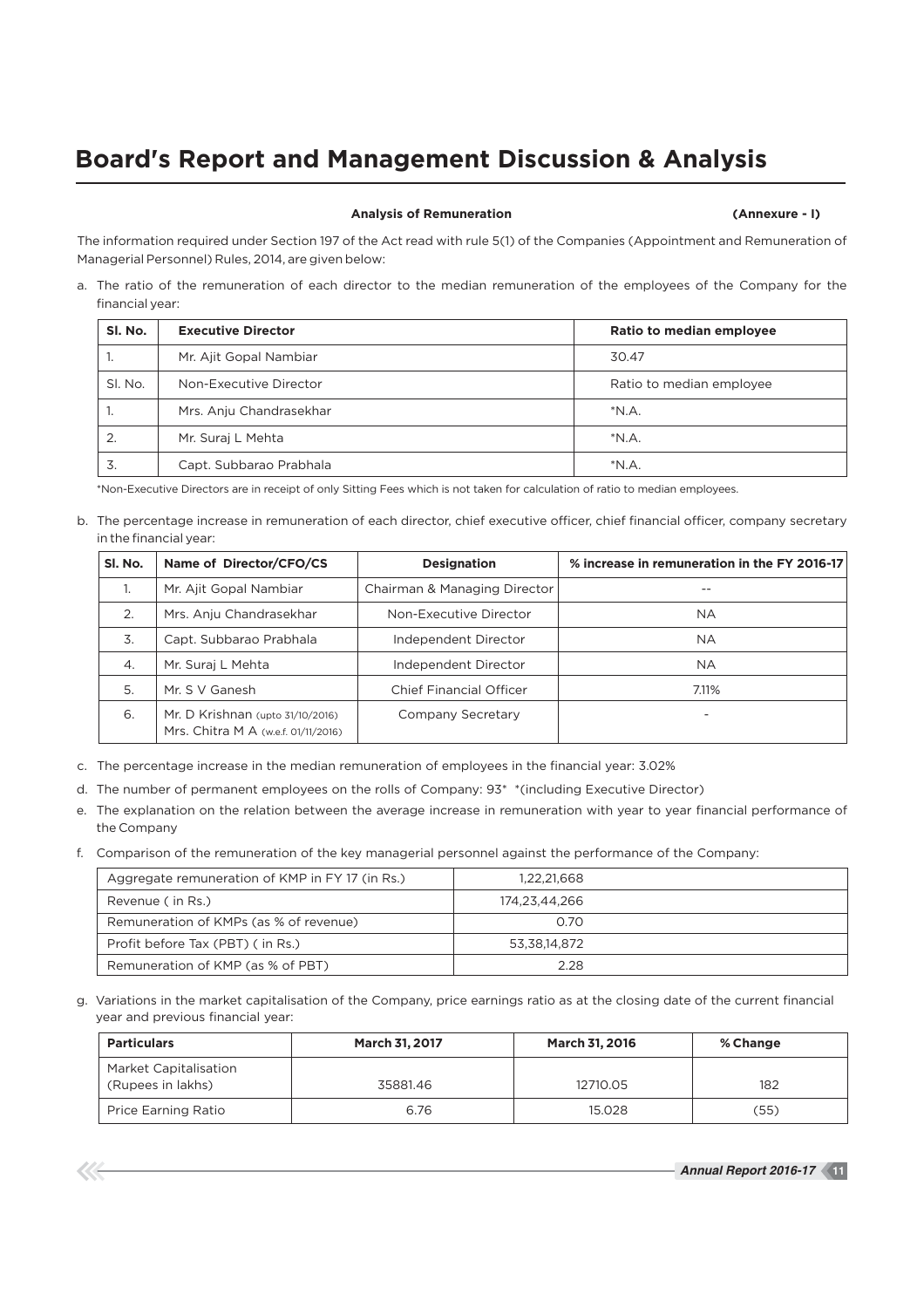**h. Percentage increase over decrease in the market quotations of the shares of the Company in comparison to the rate at which the Company came out with last public offer:**

| <b>Particulars</b> | <b>March 31, 2017</b> | May 23, 1994 | % Change |
|--------------------|-----------------------|--------------|----------|
| Market Price (BSE) | Rs. 73.4              | Rs. 115      | (36)     |
| Market Price (NSE) | Rs. 73.4              | Rs. 115      | (36)     |

**i. Comparison of each remuneration of the key managerial personnel against the performance of the Company:**

|                                  | Mr. Ajit G Nambiar,<br><b>Managing Director</b> | Mr. S V Ganesh<br><b>Chief Financial Officer</b> | Mr. D Krishnan/Mrs.Chitra. M.A<br>Company Secretary |
|----------------------------------|-------------------------------------------------|--------------------------------------------------|-----------------------------------------------------|
| Remuneration in FY 2017 (in Rs.) | 87,60,000                                       | 24.20.667                                        | 10.28.691                                           |
| Revenue (in Rs.)                 |                                                 | 174.23.44.266                                    |                                                     |
| Remuneration as % of revenue     | 0.50                                            | 0.14                                             | 0.06                                                |
| Profit Before Tax (PBT) (in Rs.) |                                                 | 53,38,14,872                                     |                                                     |
| Remuneration (as % of PBT)       | 1.64                                            | 0.45                                             | 0.19                                                |

**j.** There is no variable component of remuneration to the Directors

**k.** No employee had received remuneration in excess of highest paid Director of the Company during the Financial Year 2016-17

**l.** The Company affirms that the remuneration is as per the remuneration policy of the Company.

m. The was no increase in the Managerial remuneration during the financial year 2016-17.

### **FORM NO. MGT 9 EXTRACT OF ANNUAL RETURN**

**(Annexure - II)**

#### **as on financial year ended on 31.03.2017 Pursuant to Section 92(3) of the Companies Act, 2013 and Rule 12(1) of the Companies**

**(Management & Administration) Rules, 2014.**

#### **I. REGISTRATION & OTHER DETAILS:**

|                       | <b>CIN</b>                                                                        | L28997KL1963PLC002015                                                                                                                                                                   |
|-----------------------|-----------------------------------------------------------------------------------|-----------------------------------------------------------------------------------------------------------------------------------------------------------------------------------------|
| 2.                    | <b>Registration Date</b>                                                          | 16/04/1963                                                                                                                                                                              |
| 3.                    | Name of the Company                                                               | <b>BPL Limited</b>                                                                                                                                                                      |
| $\mathcal{A}_{\cdot}$ | Category/Sub-category<br>of the Company                                           | Company Limited by Shares                                                                                                                                                               |
| .5.                   | Address of the<br>Registered office &<br>contact details                          | BPL Works, Palakkad, Kerala, India- 678007.                                                                                                                                             |
| 6.                    | Whether listed company                                                            | Yes                                                                                                                                                                                     |
| 7.                    | Name, Address & contact<br>details of the Registrar and<br>transfer Agent, if any | Karvy Computershare Private Limited; Karvy Selenium Tower B, Plot 31-32, Gachibowli,<br>Financial District, Nanakramguda, Hyderabad- 500 032, Tel: +914067161700<br>Fax: +914023114087. |

#### **II. PRINCIPAL BUSINESS ACTIVITIES OF THE COMPANY**

(All the business activities contributing 10% or more of the total turnover of the company shall be stated)

| SI. No.I | Name and Description of main | NIC Code of the | % to total turnover of the |
|----------|------------------------------|-----------------|----------------------------|
|          | products / services          | Product/service | company                    |
|          | <b>Printed Circuit Board</b> | 26104           | 36.76                      |
|          | E-Commerce Business          | 99611440        | 63.24                      |

#### **III. PARTICULARS OF HOLDING, SUBSIDIARY AND ASSOCIATE COMPANIES :**

All the business activities contributing 10% or more of the total turnover of the company shall be stated : NOT APPLICABLE

**12 BPL Limited**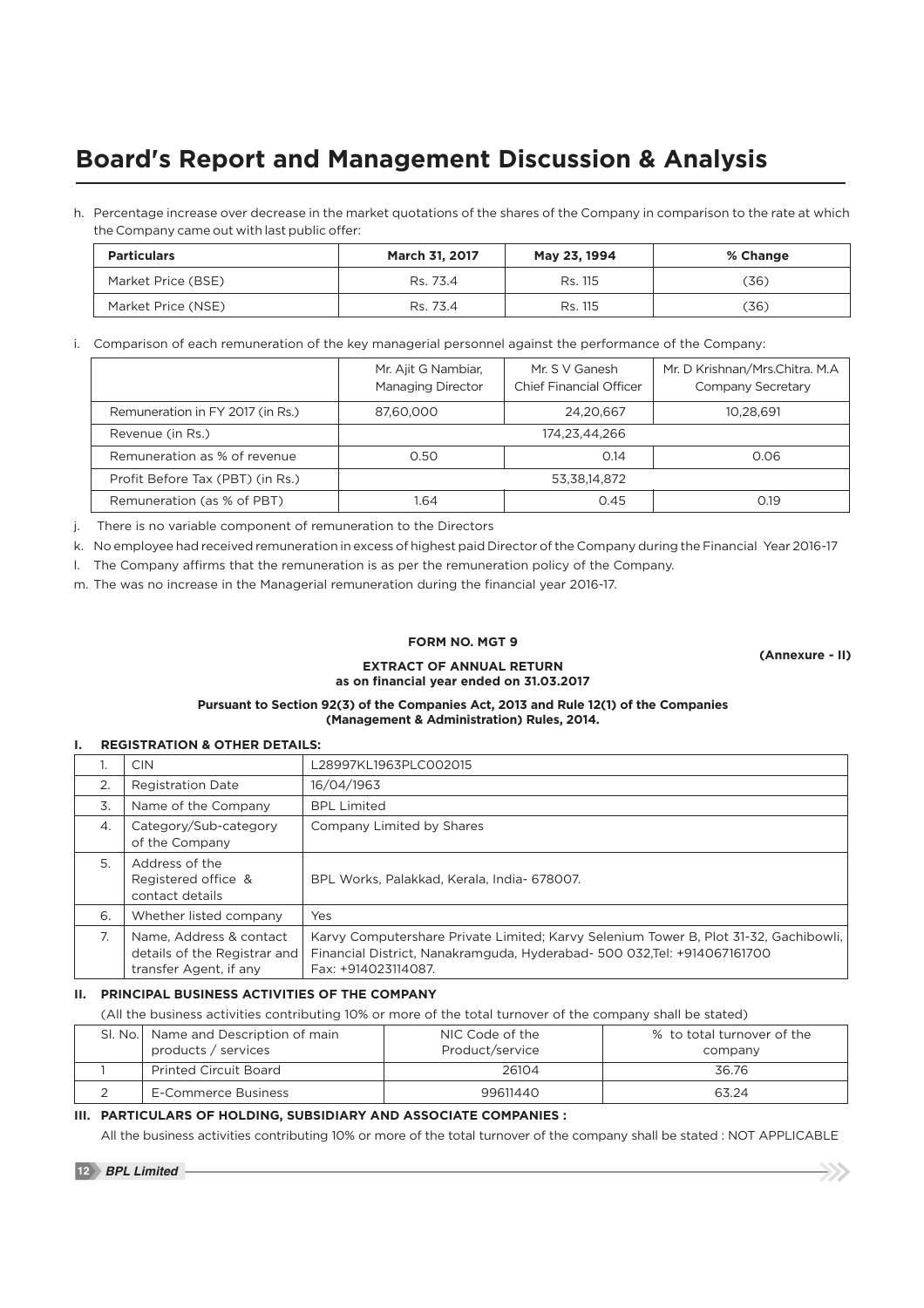#### **IV. SHARE HOLDING PATTERN (Equity Share Capital breakup as percentage of total equity)**

#### **A. Category-wise Share Holding**

 $\ll$ 

| Category of                                                                                            |          |          | No. of Shares at the beginning<br>(As on 31-March 2016) |                             | No. of Shares held at the end of the year<br>(As on 31-March 2017) |                          |          |                             |                    |
|--------------------------------------------------------------------------------------------------------|----------|----------|---------------------------------------------------------|-----------------------------|--------------------------------------------------------------------|--------------------------|----------|-----------------------------|--------------------|
| Shareholders                                                                                           | Demat    | Physical | Total                                                   | % of Total<br><b>Shares</b> | Demat                                                              | Physical                 | Total    | % of Total<br><b>Shares</b> | during<br>the year |
| A. Promoters                                                                                           |          |          |                                                         |                             |                                                                    |                          |          |                             |                    |
| (1) Indian                                                                                             |          |          |                                                         |                             |                                                                    |                          |          |                             |                    |
| a) Individual/<br><b>HUF</b>                                                                           | 1283350  |          | 1283350                                                 | 2.62                        | 1283350                                                            |                          | 1283350  | 2.62                        |                    |
| b) Central Govt                                                                                        |          |          |                                                         | ۰                           |                                                                    |                          |          |                             |                    |
| c) State Govt(s)                                                                                       |          |          |                                                         |                             |                                                                    |                          |          |                             |                    |
| d) Bodies Corp.<br>e) Banks / Fl                                                                       | 29633442 | ٠        | 29633442                                                | 60.62                       | 29633442                                                           | $\sim$                   | 29633442 | 60.62                       |                    |
| f) Any other                                                                                           |          |          |                                                         |                             | $\overline{\phantom{a}}$                                           |                          |          |                             |                    |
| <b>Total</b>                                                                                           |          |          |                                                         |                             |                                                                    |                          |          |                             |                    |
| shareholding<br>of Promoter (A) 30916792                                                               |          | ٠        | 30916792                                                | 63.24                       | 30916792                                                           | $\overline{\phantom{a}}$ | 30916792 | 63.24                       |                    |
| <b>B.</b> Public<br>Shareholding                                                                       |          |          |                                                         |                             |                                                                    |                          |          |                             |                    |
| (1) Institutions                                                                                       |          |          |                                                         |                             |                                                                    |                          |          |                             |                    |
| a) Mutual Funds                                                                                        |          | 900      | 900                                                     |                             |                                                                    | 900                      | 900      |                             |                    |
| b) Banks & FI                                                                                          | 78350    | 300      | 78650                                                   | 0.16                        | 144522                                                             | 300                      | 144822   | 0.30                        | 0.14               |
| c) Central Govt                                                                                        |          |          |                                                         | $\overline{a}$              |                                                                    |                          |          |                             |                    |
| d) State Govt(s)<br>e) Venture                                                                         |          |          |                                                         |                             |                                                                    |                          |          |                             |                    |
| Capital Funds                                                                                          |          |          |                                                         |                             | ٠                                                                  |                          |          |                             |                    |
| f) Insurance                                                                                           |          |          |                                                         |                             |                                                                    |                          |          |                             |                    |
| Companies                                                                                              | 443010   |          | 443010                                                  | 0.91                        | 443010                                                             |                          | 443010   | 0.91                        |                    |
| g) Flls<br>h) Foreign                                                                                  |          | 1300     | 1300                                                    |                             |                                                                    | 1300                     | 1300     |                             |                    |
| Venture Capital                                                                                        |          |          |                                                         |                             |                                                                    |                          |          |                             |                    |
| Funds                                                                                                  |          |          |                                                         |                             |                                                                    |                          |          |                             |                    |
| i) Others OCBs                                                                                         | 99000    |          | 99000                                                   | 0.20                        | 99000                                                              |                          | 99000    | 0.20                        |                    |
| Sub-total (B)(1):                                                                                      | 620360   | 2500     | 622860                                                  | 1.27                        | 686532                                                             | 2500                     | 689032   | 1.41                        | 0.14               |
| 2. Non-<br>Institutions                                                                                |          |          |                                                         |                             |                                                                    |                          |          |                             |                    |
| a) Bodies Corp.                                                                                        | 4433534  | 6900     | 4440434                                                 | 9.08                        | 4311270                                                            | 6800                     | 4318070  | 8.84                        | (0.24)             |
| b) Individuals<br>i) Individual<br>shareholders<br>holding nominal<br>share capital<br>upto Rs. 1 lakh | 8431575  | 269442   | 8701017                                                 | 17.80                       | 8631394                                                            | 265242                   | 8896636  | 18.20                       | 0.40               |
| ii) Individual<br>shareholders<br>holding nominal<br>share capital in<br>excess of<br>Rs 1 lakh        | 3412661  | 604100   | 4016761                                                 | 8.22                        | 2864683                                                            | 604100                   | 3468783  | 7.10                        | (1.12)             |
| c) Others                                                                                              |          |          |                                                         |                             |                                                                    |                          |          |                             |                    |
| Non-Resident<br>Indians                                                                                | 121250   | 800      | 122050                                                  | 0.25                        | 221112                                                             | 800                      | 221912   | 0.45                        | 0.20               |

**Annual Report 2016-17 13**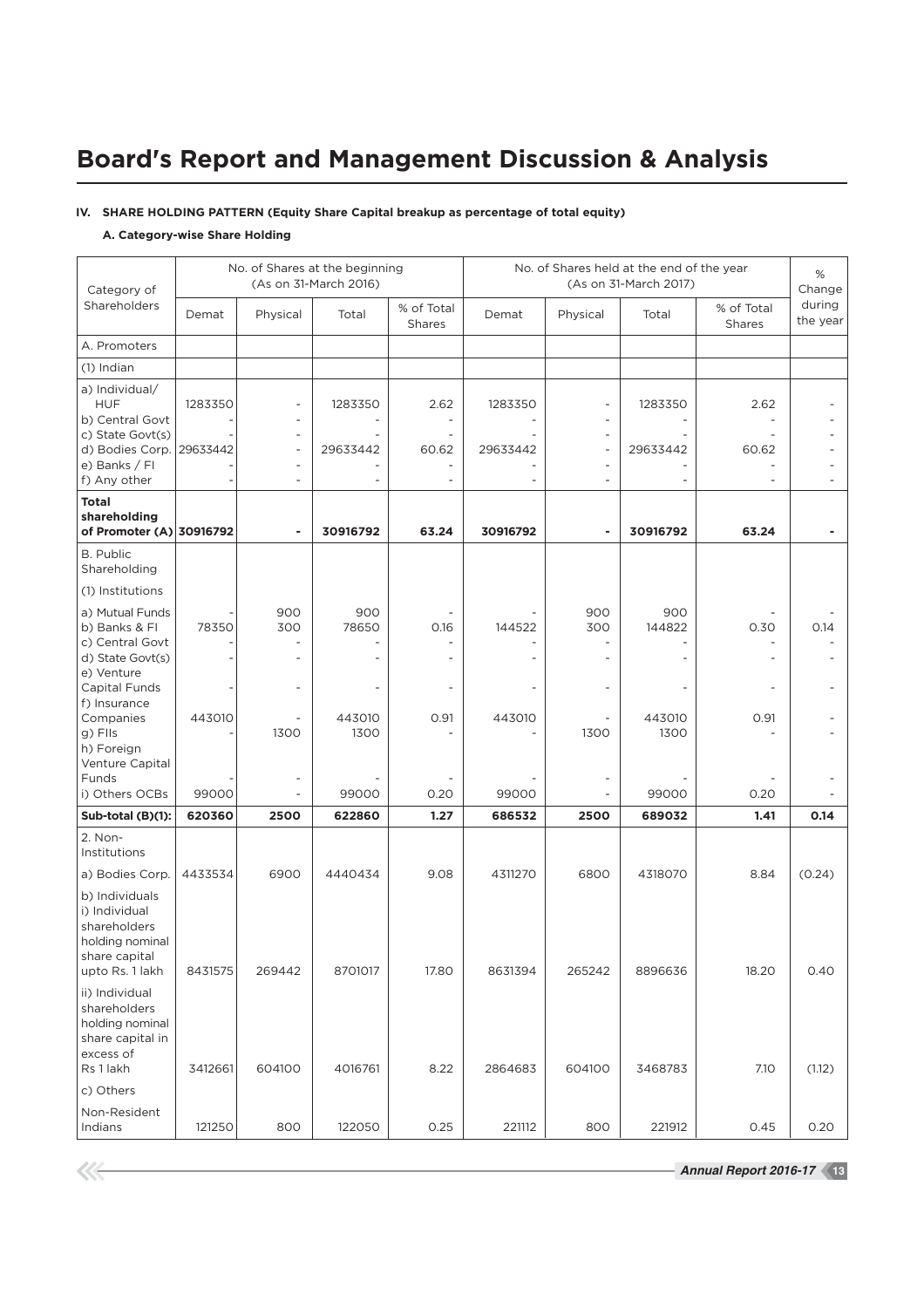| Category of                                             | No. of Shares at the beginning<br>(As on 31-March 2016) |          |          | No. of Shares held at the end of the year<br>(As on 31-March 2017) |          |          |          | % Change<br>during   |          |
|---------------------------------------------------------|---------------------------------------------------------|----------|----------|--------------------------------------------------------------------|----------|----------|----------|----------------------|----------|
| Shareholders                                            | Demat                                                   | Physical | Total    | % of Total<br><b>Shares</b>                                        | Demat    | Physical | Total    | % of Total<br>Shares | the year |
| Foreign Nationals                                       |                                                         |          |          |                                                                    |          |          |          |                      |          |
| <b>Clearing Members</b>                                 | 62154                                                   |          | 62154    | 0.13                                                               | 370943   | ٠        | 370943   | 0.76                 | 0.63     |
| <b>Trusts</b>                                           | 2750                                                    |          | 2750     |                                                                    | 2650     | ۰        | 2650     |                      |          |
| Sub-Total $(B)(2)$ :                                    | 16463924                                                | 881242   | 17345166 | 35.48                                                              | 16402052 | 876942   | 17278994 | 35.35                | (0.13)   |
| <b>Total Public Shareholding</b><br>$(B)=(B)(1)+(B)(2)$ | 17084284                                                | 883742   | 17968026 | 36.76                                                              | 17088584 | 879442   | 17968026 | 36.76                |          |
| C. Shares held by<br>Custodian for GDRs & ADRs          |                                                         |          |          |                                                                    |          |          |          |                      |          |
| Grand Total (A+B+C)                                     | 48001076                                                | 883742   | 48884818 | 100                                                                | 48005376 | 879442   | 48884818 | 100                  |          |

#### **B. Shareholding of Promoters**

|                |                                                                |                  | Shareholding at the beginning<br>of the year |                                                           | Shareholding at the end<br>of the year |                                        | % change in                                               |                                    |
|----------------|----------------------------------------------------------------|------------------|----------------------------------------------|-----------------------------------------------------------|----------------------------------------|----------------------------------------|-----------------------------------------------------------|------------------------------------|
| SI.<br>No.     | Shareholder's<br>Name                                          | No. of<br>Shares | % of total<br>Shares of<br>the company       | % of Shares<br>Pledged /<br>encumbered<br>to total shares | No. of<br><b>Shares</b>                | % of total<br>Shares of<br>the company | % of Shares<br>Pledged /<br>encumbered<br>to total shares | shareholding<br>during the<br>year |
| $\mathbb{1}$ . | Electro Investment<br>Pvt. Ltd                                 | 23102544         | 47.26                                        |                                                           | 23102544                               | 47.26                                  |                                                           |                                    |
| 2.             | Merino Finance Pyt. Ltd                                        | 3077500          | 6.30                                         |                                                           | 3077500                                | 6.30                                   |                                                           |                                    |
| 3.             | ER Computers Pvt. Ltd                                          | 1509000          | 3.09                                         |                                                           | 1509000                                | 3.09                                   |                                                           |                                    |
| 4.             | Nambiar International<br><b>Investment Company</b><br>Pvt. Ltd | 1432248          | 2.93                                         |                                                           | 1432248                                | 2.93                                   |                                                           |                                    |
| 5.             | Mr. TPG Nambiar                                                | 1105750          | 2.26                                         |                                                           | 1105750                                | 2.26                                   |                                                           |                                    |
| 6.             | Namfil Finance<br>Company Pvt. Ltd                             | 506250           | 1.04                                         |                                                           | 506250                                 | 1.04                                   |                                                           |                                    |
| 7.             | Mr. Ajit G Nambiar                                             | 80000            | 0.16                                         |                                                           | 80000                                  | 0.16                                   |                                                           |                                    |
| 8.             | Mrs. Anju Chandrasekhar                                        | 74600            | 0.15                                         |                                                           | 74600                                  | 0.15                                   |                                                           |                                    |
| 9.             | Mrs. Thankam Nambiar                                           | 20000            | 0.04                                         |                                                           | 20000                                  | 0.04                                   |                                                           |                                    |
| 10.            | <b>Dynamic Electronics</b><br>Pvt. Ltd                         | 5900             | 0.01                                         |                                                           | 5900                                   | 0.01                                   |                                                           |                                    |
| 11.            | Mrs. Meena Nambiar                                             | 3000             | 0.01                                         | ٠.                                                        | 3000                                   | 0.01                                   |                                                           |                                    |
|                | <b>Total</b>                                                   | 30916792         | 63.24                                        | ۰                                                         | 30916792                               | 63.24                                  |                                                           |                                    |

**C. Change in Promoters' Shareholding (please specify, if there is no change)- No change**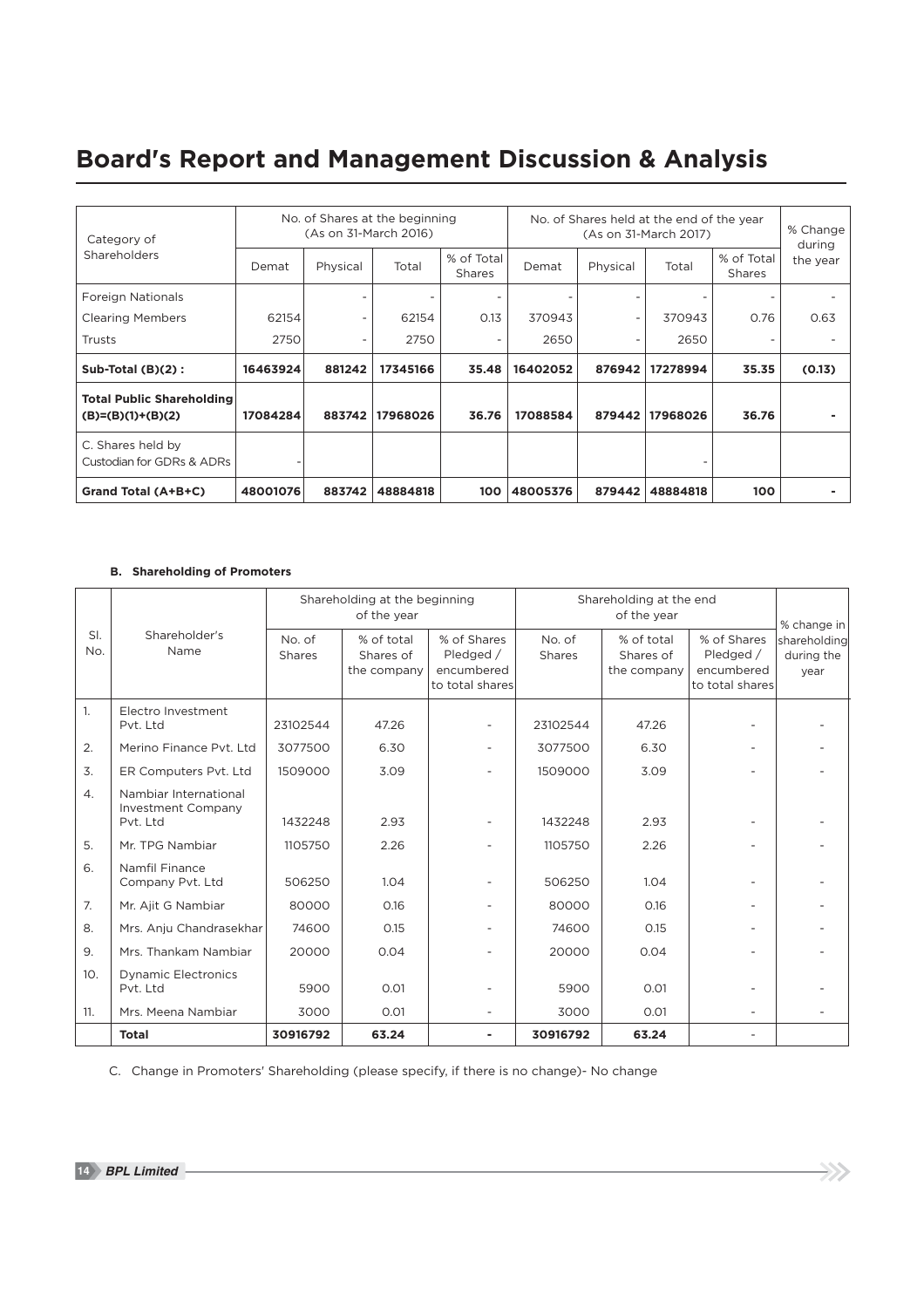| SI.<br>No.     | Name                                                 | Shareholding at the<br>beginning of the Year |                                                  |                          | Date wise Increase/Decrease in<br>share-holding during the year |                      |                   | Cumulative Shareholding<br>during the year       |
|----------------|------------------------------------------------------|----------------------------------------------|--------------------------------------------------|--------------------------|-----------------------------------------------------------------|----------------------|-------------------|--------------------------------------------------|
|                |                                                      | No. of shares                                | % of Total<br><b>Shares</b><br>of the<br>Company | Date                     | No. of                                                          | Reason               | No. of<br>shares  | % of Total<br><b>Shares</b><br>of the<br>Company |
| 1              | Asset<br>Reconstruction<br>Company(India)<br>Limited | 2376000                                      | 4.86                                             |                          |                                                                 |                      | 2376000           | 4.86                                             |
| 2              | General<br>Insurance<br>Corporation<br>of India      | 300323                                       | 0.61                                             | 31/03/2017               |                                                                 |                      | 2376000<br>300323 | 4.86                                             |
|                |                                                      |                                              |                                                  | 31/03/2017               |                                                                 |                      | 300323            | 0.61                                             |
| 3              | Pravinbhai<br>V. Radadia                             | 235972                                       | 0.48                                             |                          |                                                                 |                      | 235972            |                                                  |
|                |                                                      |                                              |                                                  | 31/03/2017               |                                                                 |                      | 235972            | 0.48                                             |
| $\overline{4}$ | New Berry Capitals<br>Private Limited                | 228000                                       | 0.47                                             |                          |                                                                 |                      | 228000            | 0.47                                             |
|                |                                                      |                                              |                                                  | 27/05/2016               | $-50000$                                                        | Transfer             | 178000            | 0.36                                             |
|                |                                                      |                                              |                                                  | 05/08/2016               | 17000                                                           | Purchase             | 195000            | 0.40                                             |
|                |                                                      |                                              |                                                  | 05/08/2016<br>21/10/2016 | $-17000$<br>$-59501$                                            | Transfer<br>Transfer | 178000<br>118499  | 0.36<br>0.24                                     |
|                |                                                      |                                              |                                                  | 04/11/2016               | $-18499$                                                        | Transfer             | 100000            | 0.20                                             |
|                |                                                      |                                              |                                                  | 13/01/2017               | $-100000$                                                       | Transfer             | $\circ$           | O                                                |
|                |                                                      |                                              |                                                  | 31/03/2017               |                                                                 |                      | $\Omega$          | O                                                |
| 5              | Barton Son and<br>Co. Pvt Ltd                        | 218200                                       | 0.45                                             |                          |                                                                 |                      | 218200            | 0.45                                             |
|                |                                                      |                                              |                                                  | 31/03/2017               |                                                                 |                      | 218200            | 0.45                                             |
| 6              | Krishna Mohan Nair                                   | 150000                                       | 0.31                                             | 31/03/2016               |                                                                 |                      | 150000            | 0.31                                             |
|                |                                                      |                                              |                                                  | 08/04/2016               | $-1000$                                                         | Transfer             | 149000            | 0.30                                             |
|                |                                                      |                                              |                                                  | 13/05/2016               | 2500                                                            | Purchase             | 151500            | 0.31                                             |
|                |                                                      |                                              |                                                  | 20/05/2016               | $-500$                                                          | Transfer             | 151000            | 0.31                                             |
|                |                                                      |                                              |                                                  | 27/05/2016               | $-2000$                                                         | Transfer             | 149000            | 0.30                                             |
|                |                                                      |                                              |                                                  | 03/06/2016               | $-4000$                                                         | Transfer             | 145000            | 0.30                                             |
|                |                                                      |                                              |                                                  | 10/06/2016               | 2500                                                            | Purchase             | 147500            | 0.30                                             |
|                |                                                      |                                              |                                                  | 10/06/2016               | $-35000$                                                        | Transfer             | 112500            | 0.23                                             |
|                |                                                      |                                              |                                                  | 30/06/2016               | $-12500$                                                        | Transfer             | 100000            | 0.20                                             |
|                |                                                      |                                              |                                                  | 28/10/2016               | $-5700$<br>1500                                                 | Transfer<br>Purchase | 94300             | 0.19                                             |
|                | S Neenu                                              | 148751                                       | 0.30                                             | 31/03/2017               |                                                                 |                      | 95800             | 0.20                                             |
| 7              |                                                      |                                              |                                                  | 31/03/2016               |                                                                 |                      | 148751            | 0.30                                             |
|                |                                                      |                                              |                                                  | 08/04/2016               | 1097                                                            | Purchase             | 149848            | 0.31                                             |
|                |                                                      |                                              |                                                  | 15/04/2016<br>22/04/2016 | $-5883$<br>574                                                  | Transfer<br>Purchase | 143965<br>144539  | 0.29<br>0.30                                     |
|                |                                                      |                                              |                                                  | 27/05/2016               | $-36249$                                                        | Transfer             | 108290            | 0.22                                             |
|                |                                                      |                                              |                                                  | 10/06/2016               | $-4942$                                                         | Transfer             | 103348            | 0.21                                             |
|                |                                                      |                                              |                                                  | 17/06/2016               | 13772                                                           | Purchase             | 117120            | 0.24                                             |

#### **D. Shareholding Pattern of top ten Shareholders - Other than Directors, Promoters and holders of GDRs and ADRs :**

**Annual Report 2016-17 15**

 $\ll$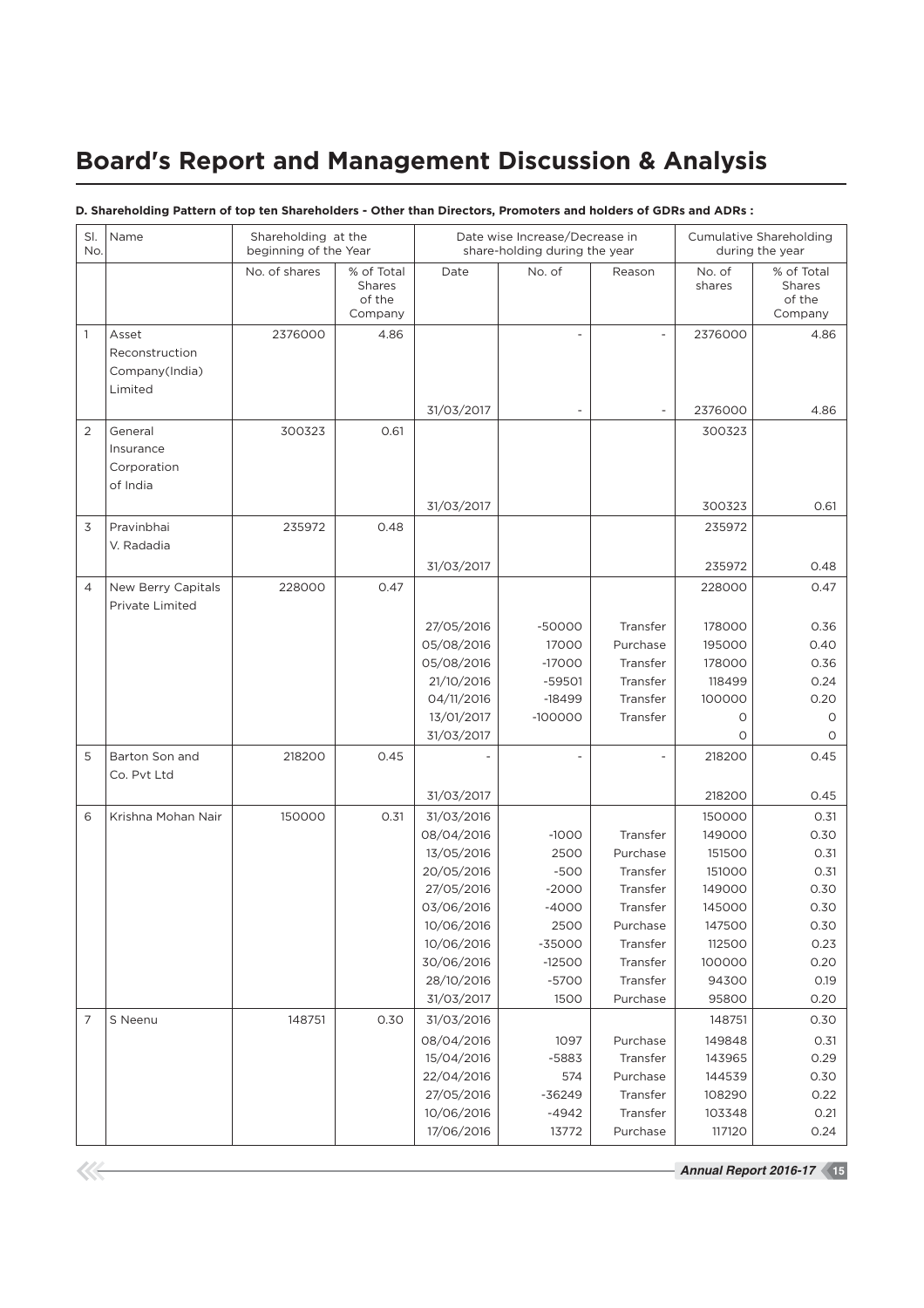|    |                                   |         |      | 24/06/2016 | $-66163$  | Transfer | 50957   | 0.10 |
|----|-----------------------------------|---------|------|------------|-----------|----------|---------|------|
|    |                                   |         |      | 08/07/2016 | 20000     | Purchase | 70957   | 0.15 |
|    |                                   |         |      | 15/07/2016 | $-20000$  | Transfer | 50957   | 0.10 |
|    |                                   |         |      | 29/07/2016 | $-16329$  | Transfer | 34628   | 0.07 |
|    |                                   |         |      | 05/08/2016 | 3947      | Purchase | 38575   | 0.08 |
|    |                                   |         |      | 12/08/2016 | $-13571$  | Transfer | 25004   | 0.05 |
|    |                                   |         |      | 19/08/2016 | 964       | Purchase | 25968   | 0.05 |
|    |                                   |         |      | 02/09/2016 | $-15000$  | Transfer | 10968   | 0.02 |
|    |                                   |         |      | 11/11/2016 | 3000      | Purchase | 13968   | 0.03 |
|    |                                   |         |      | 18/11/2016 | 4000      | Purchase | 17968   | 0.04 |
|    |                                   |         |      | 03/02/2017 | 2500      | Purchase | 20468   | 0.04 |
|    |                                   |         |      | 24/02/2017 | $-500$    | Transfer | 19968   | 0.04 |
|    |                                   |         |      | 31/03/2017 | $-2400$   | Transfer | 17568   | 0.04 |
| 8  | UNITED INDIA<br><b>INSURANCE</b>  | 142687  | 0.29 | 31/03/2016 |           |          | 142687  | 0.29 |
|    | <b>COMPANY LIMITED</b>            |         |      |            |           |          |         |      |
|    |                                   |         |      | 31/03/2017 |           |          | 142687  | 0.29 |
| 9  | Gautham Prakash                   | $\circ$ | 0.00 | 31/03/2016 |           |          | $\circ$ | 0.00 |
|    | Chugani                           |         |      |            |           |          |         |      |
|    |                                   |         |      | 10/06/2016 | 5354      | Purchase | 5354    | 0.01 |
|    |                                   |         |      | 19/08/2016 | 59650     | Purchase | 65004   | 0.13 |
|    |                                   |         |      | 09/09/2016 | 65788     | Purchase | 130792  | 0.27 |
|    |                                   |         |      | 31/03/2017 |           |          | 130792  | 0.27 |
| 10 | Sharada Eswaran                   | 100000  | 0.20 | 31/03/2016 |           |          | 100000  | 0.20 |
|    |                                   |         |      | 31/03/2017 |           |          | 100000  | 0.20 |
| 11 | Siyat Holdings<br>Private Limited | 100000  | 0.20 | 31/03/2016 |           |          | 100000  | 0.20 |
|    |                                   |         |      | 23/09/2016 | $-100000$ | Transfer | $\circ$ | 0.00 |
|    |                                   |         |      | 31/03/2017 |           |          | $\circ$ | 0.00 |
| 12 | BhavanaAtul Shah                  | 60636   | 0.12 | 31/03/2016 |           |          | 60636   | 0.12 |
|    |                                   |         |      | 22/07/2016 | 7000      | Purchase | 67636   | 0.14 |
|    |                                   |         |      | 26/08/2016 | $-2250$   | Transfer | 65386   | 0.13 |
|    |                                   |         |      | 02/09/2016 | 10500     | Purchase | 75886   | 0.16 |
|    |                                   |         |      | 09/09/2016 | $-7000$   | Transfer | 68886   | 0.14 |
|    |                                   |         |      | 16/09/2016 | $-7186$   | Transfer | 61700   | 0.13 |
|    |                                   |         |      | 23/09/2016 | $-500$    | Transfer | 61200   | 0.13 |
|    |                                   |         |      | 30/09/2016 | $-4500$   | Transfer | 56700   | 0.12 |
|    |                                   |         |      | 28/10/2016 | 5000      | Purchase | 61700   | 0.13 |
|    |                                   |         |      | 11/11/2016 | 12000     | Purchase | 73700   | 0.15 |
|    |                                   |         |      | 18/11/2016 | $-8000$   | Transfer | 65700   | 0.13 |
|    |                                   |         |      | 25/11/2016 | 700       | Purchase | 66400   | 0.14 |
|    |                                   |         |      | 13/01/2017 | $-7000$   | Transfer | 59400   | 0.12 |
|    |                                   |         |      | 20/01/2017 | 4400      | Purchase | 63800   | 0.13 |
|    |                                   |         |      | 03/02/2017 | 7000      | Purchase | 70800   | 0.14 |
|    |                                   |         |      | 17/02/2017 | 7000      | Purchase | 77800   | 0.16 |
|    |                                   |         |      | 03/03/2017 | $-5500$   | Transfer | 72300   | 0.15 |
|    |                                   |         |      | 10/03/2017 | 11500     | Purchase | 83800   | 0.17 |
|    |                                   |         |      | 31/03/2017 | $-500$    | Transfer | 83300   | 0.17 |
|    |                                   |         |      | 31/03/2017 | 7319      | Purchase | 90619   | 0.19 |

the control of the control of the control of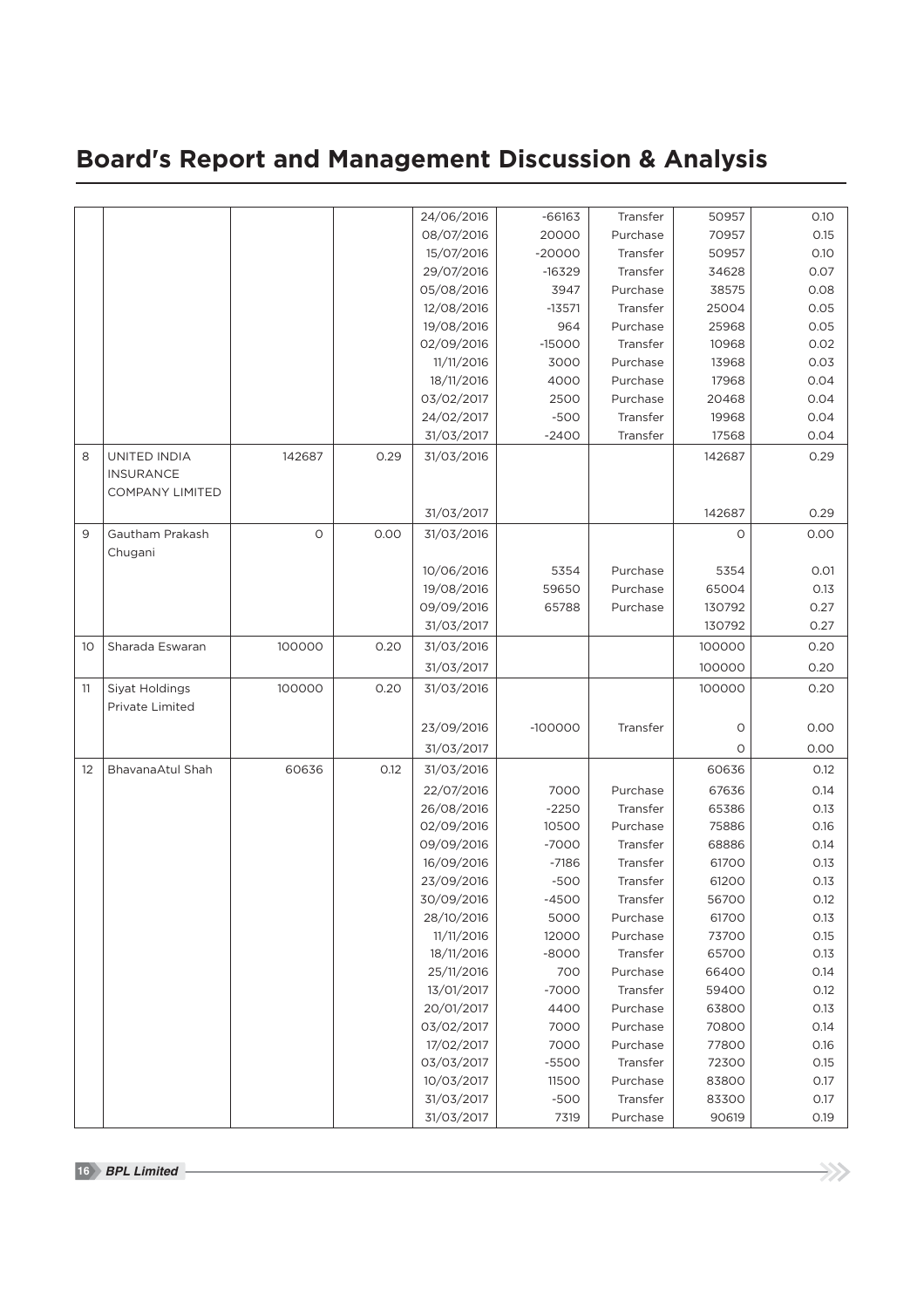|                | Name                                                         | Shareholding                         |                                           |                          | Increase/                   |        | Cumulative<br>Shareholding |                                           |
|----------------|--------------------------------------------------------------|--------------------------------------|-------------------------------------------|--------------------------|-----------------------------|--------|----------------------------|-------------------------------------------|
| SI.<br>No.     |                                                              | No. of Shares<br>at the<br>beginning | % of total<br>shares<br>of the<br>Company | Date                     | decrease in<br>Shareholding | Reason | No. of<br><b>Shares</b>    | % of total<br>shares<br>of the<br>Company |
| A              | <b>DIRECTORS</b>                                             |                                      |                                           |                          |                             |        |                            |                                           |
| $\mathbf{1}$ . | Mr. Ajit G Nambiar<br>Chairman &<br><b>Managing Director</b> | 80,000                               | 0.16                                      |                          |                             |        |                            |                                           |
|                |                                                              |                                      |                                           | 31.03.17                 | ÷                           |        | 80,000                     | 0.16                                      |
| 2.             | Mrs. Anju Chandrasekhar<br>Director                          | 74,600                               | 0.15                                      |                          |                             |        |                            |                                           |
|                |                                                              |                                      |                                           | 31.03.17                 | ÷                           |        | 74,600                     | 0.15                                      |
| 3.             | Mr. Suraj L Mehta<br>Independent Director                    | 9,413                                | 0.02                                      | ÷,                       |                             |        |                            |                                           |
|                |                                                              |                                      |                                           | 31.03.17                 | $\overline{\phantom{a}}$    |        | 9,413                      | 0.02                                      |
| 4.             | Capt. Subbarao Prabhala<br>Independent Director              | 12,000                               | 0.02                                      |                          |                             |        |                            |                                           |
|                |                                                              |                                      |                                           | 31.03.17                 | $\overline{\phantom{a}}$    |        | 12,000                     | 0.02                                      |
| 5.             | Mr. S V Ganesh<br><b>Chief Financial Officer</b>             |                                      |                                           | ٠                        | ÷,                          |        |                            | $\overline{\phantom{a}}$                  |
|                |                                                              |                                      |                                           | 31.03.17                 | ٠                           |        | $\overline{\phantom{a}}$   | $\sim$                                    |
| 6.             | Mrs. Chitra M A<br>Company Secretary                         |                                      | $\overline{a}$                            | $\overline{\phantom{a}}$ | ÷,                          |        |                            |                                           |
|                |                                                              |                                      |                                           | 31.03.17                 | $\overline{\phantom{a}}$    |        |                            |                                           |

#### **E. Shareholding of Directors and Key Managerial Personnel:**

 $\ll$ 

#### **V) INDEBTEDNESS - Indebtedness of the Company including interest outstanding/accrued but not due for payment.**

|                                                     | Secured Loans<br>excluding deposits | Unsecured<br>Loans | Deposits   | Total<br>Indebtedness |
|-----------------------------------------------------|-------------------------------------|--------------------|------------|-----------------------|
| Indebtedness at the beginning of the financial year |                                     |                    |            |                       |
| i) Principal Amount                                 |                                     | 6,00,00,000        |            |                       |
| ii) Interest due but not paid                       |                                     | 52,07,671          |            |                       |
| iii) Interest accrued but not due                   |                                     |                    |            |                       |
| Total (i+ii+iii)                                    | <b>Nil</b>                          | 6,52,07,671        | <b>Nil</b> | Nil                   |
| Change in Indebtedness during the financial year    |                                     |                    |            |                       |
| * Addition                                          | 19,60,00,000                        |                    |            |                       |
| * Reduction                                         |                                     | 2,13,60,000        |            |                       |
| Net Change                                          | 19,60,00,000                        | (2,13,60,000)      | Nil        | Nil                   |
| Indebtedness at the end of the financial year       |                                     |                    |            |                       |
| i) Principal Amount                                 | 19,60,00,000                        | 4,38,47,671        |            |                       |
| ii) Interest due but not paid                       |                                     |                    |            |                       |
| iii) Interest accrued but not due                   |                                     |                    |            |                       |
| Total (i+ii+iii)                                    | 19,60,00,000                        | 4,38,47,671        | Nil        | 23,98,47,671          |

**Annual Report 2016-17 17**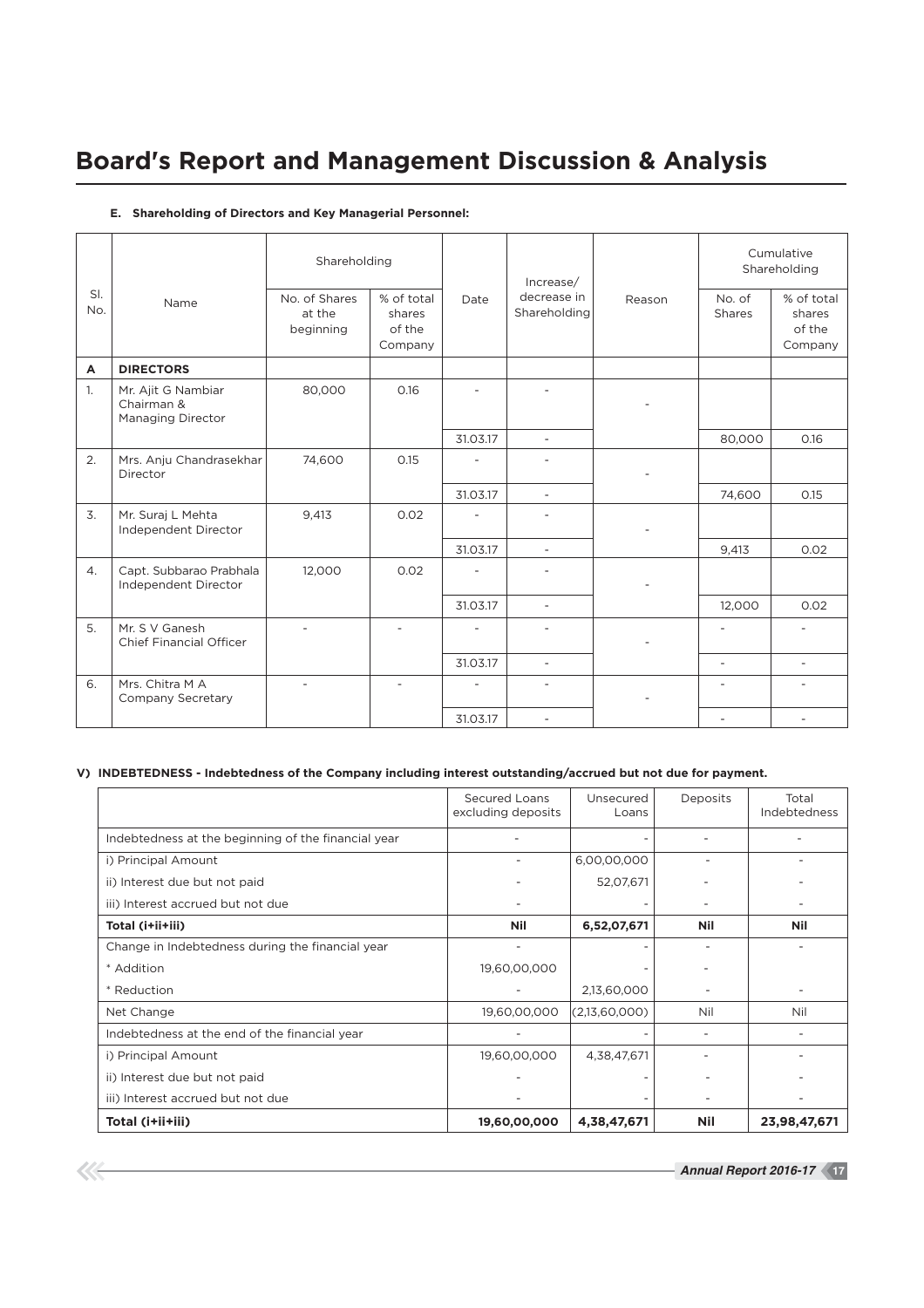#### **VI. REMUNERATION OF DIRECTORS AND KEY MANAGERIAL PERSONNEL**

### A. Remuneration to Managing Director, Whole-time Directors and/or Manager: **A. Remuneration (Rs. per annum)**

| SI.No. | Particulars of Remuneration                                                            | Name of MD/WTD/ Manager |
|--------|----------------------------------------------------------------------------------------|-------------------------|
|        |                                                                                        | Ajit G Nambiar          |
| 1.     | Gross salary                                                                           |                         |
|        | (a) Salary as per provisions contained in<br>section 17(1) of the Income-tax Act, 1961 | 77,84,160               |
|        | (b) Value of perquisites u/s 17(2)<br>Income-tax Act, 1961                             |                         |
|        | (c) Profits in lieu of salary under section 17(3)<br>Income-tax Act, 1961              | Nil                     |
| 2.     | <b>Stock Option</b>                                                                    | Nil                     |
| 3.     | Sweat Equity                                                                           | Nil                     |
| 4.     | Commission<br>- as % of profit<br>- others, specify                                    | Nil                     |
| 5.     | Others (contribution to Gratuity and Provident Funds)                                  | 9,75,840                |
|        | Total (A)                                                                              | 87,60,000               |
|        | Ceiling as per the Act                                                                 | 240,00,000*             |

\*as per schedule V of Companies Act, 2013

| <b>B. Remuneration to other Directors</b> |  |
|-------------------------------------------|--|
|                                           |  |

(Rupees)

|                |                                                           | Name of Directors          |                            |                      |                     |
|----------------|-----------------------------------------------------------|----------------------------|----------------------------|----------------------|---------------------|
| SI. No.        | Particulars of Remuneration                               | Mrs. Anju<br>Chandrasekhar | Capt. Subbarao<br>Prabhala | Mr. Suraj L<br>Mehta | <b>Total Amount</b> |
| $\mathbf{1}$ . | Independent Director                                      |                            |                            |                      |                     |
|                |                                                           |                            |                            |                      |                     |
|                | Fees for attending Board and<br><b>Committee Meetings</b> |                            | 1,60,000                   | 1,20,000             | 2,80,000            |
|                | Commission                                                |                            |                            |                      |                     |
|                | Less: TDS $@10\%$                                         |                            | (16,000)                   | (12,000)             | (28,000)            |
|                | Total (1)                                                 |                            | 1,44,000                   | 1,08,000             | 2,52,000            |
| 2.             | <b>Other Non-Executive Directors</b>                      |                            |                            |                      |                     |
|                | Fees for attending Board and<br><b>Committee Meetings</b> | 1,50,000                   |                            | ۰                    | 1,50,000            |
|                | Commission                                                |                            | -                          | ۰                    |                     |
|                | Less: TDS $@10\%$                                         | (15,000)                   | $\overline{\phantom{a}}$   | ٠                    | (15,000)            |
|                | Total (2)                                                 | 1,35,000                   | ٠                          | ۰                    | 1,35,000            |
|                | Total $(3) = (1) + (2)$                                   |                            |                            |                      | 3,87,000            |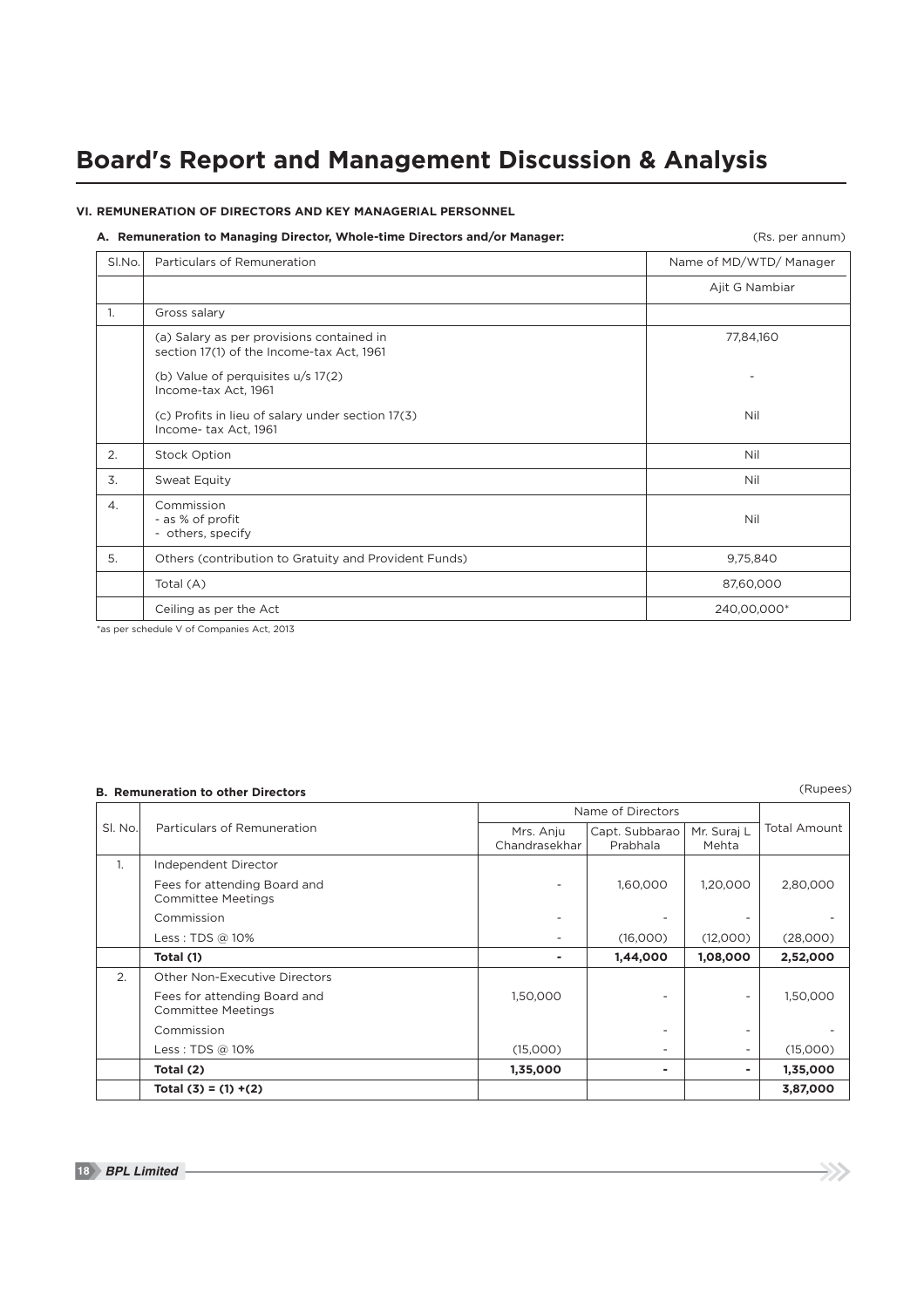#### **C. Remuneration to Key Managerial Personnel other than MD/MANAGER/WTD** (Rs. per annum)

| SI.No. | Particulars of Remuneration                                                            |                          | Key Managerial Personnel |            |           |
|--------|----------------------------------------------------------------------------------------|--------------------------|--------------------------|------------|-----------|
|        |                                                                                        | <b>CEO</b>               | <b>CS</b>                | <b>CFO</b> | Total     |
| 1.     | Gross salary                                                                           | <b>NA</b>                |                          |            |           |
|        | (a) Salary as per provisions contained in section 17(1) of the<br>Income-tax Act, 1961 |                          | 10,28,691                | 23,30,559  | 3359250   |
|        | (b) Value of perquisites u/s 17(2) Income-tax Act, 1961                                |                          |                          |            |           |
|        | (c) Profits in lieu of salary under section 17(3) Income-tax Act, 1961                 | $\overline{\phantom{a}}$ | Nil                      | Nil        |           |
| 2.     | <b>Stock Option</b>                                                                    |                          | Nil                      | Nil        |           |
| 3.     | <b>Sweat Equity</b>                                                                    |                          | Nil                      | Nil        |           |
| 4.     | Commission                                                                             |                          | Nil                      | Nil        |           |
|        | - as % of profit                                                                       |                          | <b>NA</b>                | NA.        |           |
|        | others, specify                                                                        |                          | Nil                      | Nil        |           |
| 5.     | Others - PF and Gratuity                                                               |                          | 12,310                   | 90.108     | 1,02,418  |
|        | <b>Total</b>                                                                           |                          | 10,41,001                | 24,20,667  | 34,61,668 |

#### **VII. PENALTIES / PUNISHMENT/ COMPOUNDING OF OFFENCES:**

 $\ll$ 

| Type                         | Section of the<br>Companies<br>Act | <b>Brief</b><br>Description | Details of penalty/<br>punishment/<br>Compounding fee imposed | Authority<br>(RD/NCLT/<br>Court) | Appeal made<br>if any (give<br>details) |  |
|------------------------------|------------------------------------|-----------------------------|---------------------------------------------------------------|----------------------------------|-----------------------------------------|--|
| A. COMPANY                   |                                    |                             |                                                               |                                  |                                         |  |
| Penalty                      |                                    |                             |                                                               |                                  |                                         |  |
| Punishment                   |                                    |                             | Nil                                                           |                                  |                                         |  |
| Compounding                  |                                    |                             |                                                               |                                  |                                         |  |
| <b>B. DIRECTORS</b>          |                                    |                             |                                                               |                                  |                                         |  |
| Penalty                      |                                    |                             |                                                               |                                  |                                         |  |
| Punishment                   |                                    |                             | Nil                                                           |                                  |                                         |  |
| Compounding                  |                                    |                             |                                                               |                                  |                                         |  |
| C. OTHER OFFICERS IN DEFAULT |                                    |                             |                                                               |                                  |                                         |  |
| Penalty                      |                                    |                             |                                                               |                                  |                                         |  |
| Punishment                   | Nil                                |                             |                                                               |                                  |                                         |  |
| Compounding                  |                                    |                             |                                                               |                                  |                                         |  |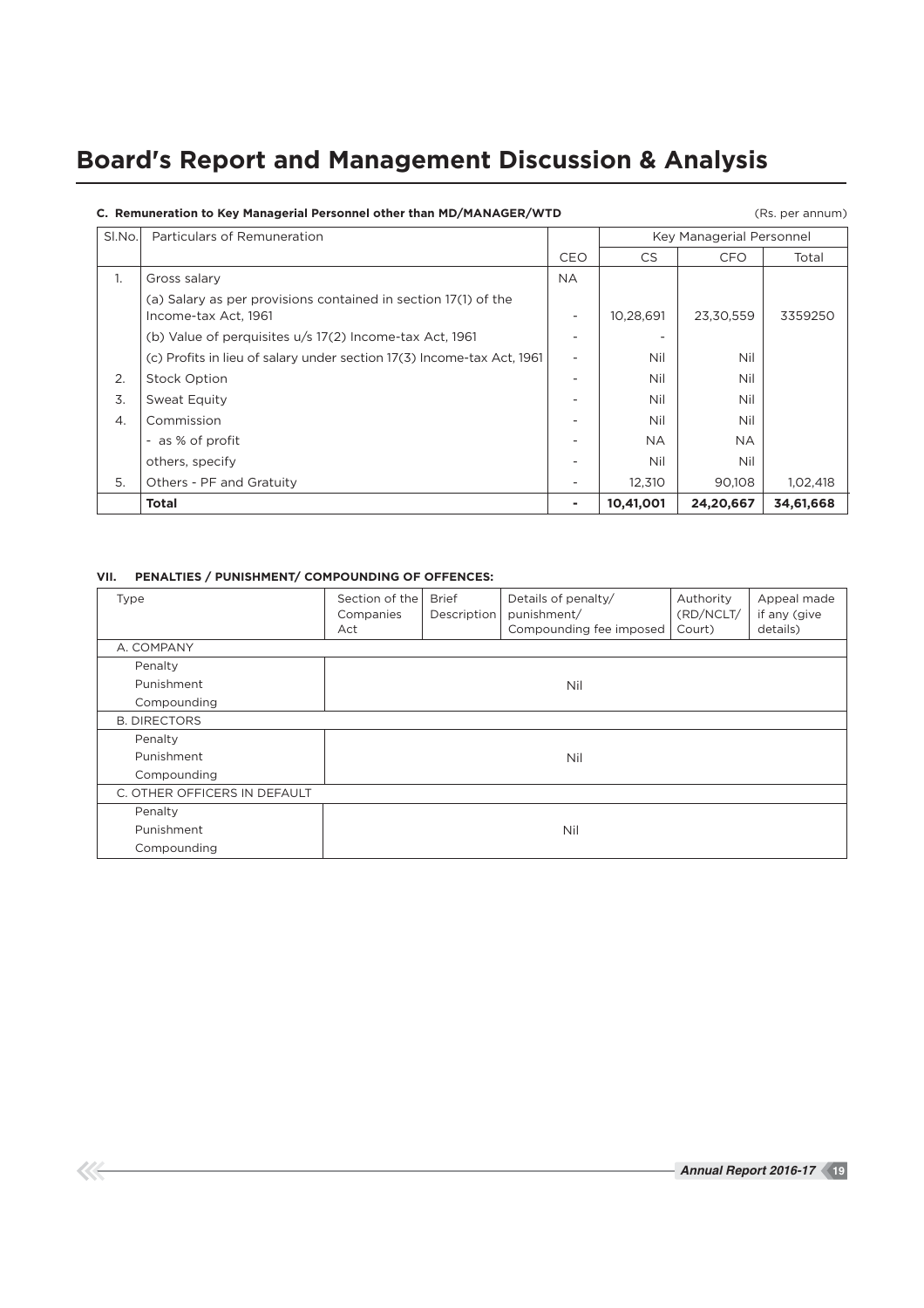### **Certificate on Corporate Governance**

#### To the Members of BPL Limited,

We have examined the compliance of the conditions of Corporate Governance by BPL Limited for the year ended 31st March, 2017 as per the regulations 17-27, Clauses (b) to (i) of the regulation 46(2) and para C,D,E of Schedule V of SEBI(Listing Obligations and Disclosure Requirements) Regulations, 2015.

The compliance of the conditions of Corporate Governance is the responsibility of the Company's Management. Our examination was limited to procedures and implementation thereof, adopted by the Company for ensuring the compliance of the conditions of Corporate Governance. It is neither an audit nor an expression of opinion on the financial statements of the Company.

In our opinion and to the best of my information and explanations given to me, We certify that the Company has complied with the conditions of Corporate Governance as stipulated in the above mentioned Listing Regulations as applicable.

We further state that such compliance is neither an assurance as to the future viability of the Company nor the efficiency or effectiveness with which the Management has conducted the affairs of the Company.

> Firm Registration No.0045925 **For T Velupillai & Co.,** *Chartered Accountants,*

> > **M S Ram (026687)**

Launa

Bangalore 10 August, 2017 th *Partner*

### **Report on Corporate Governance**

The Directors present the Company's Report on Corporate Governance as per the SEBI (Listing Obligations and Disclosure Requirements) Regulations, 2015.

#### **1. Company's philosophy on Code of Corporate Governance**

BPL Limited has always been committed to the system by which the business is conducted on the principle of good corporate governance. The culture of good corporate governance is followed at all stages in conducting the business. The principles of corporate governance viz. integrity, equity, fairness, accountability and commitment to values are promoted continuously.

The Corporate Structure, business and financial reporting practices have been aligned to the principles of corporate governance. Continuous Endeavour is made to improve these practices on an ongoing basis.

#### **2. Board of Directors**

The Company has an Executive Chairman. Mr. Ajit G Nambiar is the Chairman and Managing Director and Independent Directors are half of the total strength of the Board. The details of Board composition, information on meetings, attendance are as given below:

| Director                          | Category                        | No. of other<br>Directorships | *No. of<br>Membership(s)<br>of Board<br>Committees<br>of other<br>Companies | *No. of<br>Chairmanship(s)<br>of Board<br>Committees<br>of other<br>Companies | No. of Board<br>Meetings<br>attended<br>in 2016-17 | Whether<br>attended<br>Last Year<br><b>AGM</b> | No. of<br><b>Shares</b><br>held |
|-----------------------------------|---------------------------------|-------------------------------|-----------------------------------------------------------------------------|-------------------------------------------------------------------------------|----------------------------------------------------|------------------------------------------------|---------------------------------|
| <b>Executive Director</b>         |                                 |                               |                                                                             |                                                                               |                                                    |                                                |                                 |
| Mr. Ajit G Nambiar   Chairman &   | Managing Director<br>(Promoter) | 18                            |                                                                             |                                                                               | 6                                                  | Yes                                            | 80,000                          |
| Non-Executive<br><b>Directors</b> |                                 |                               |                                                                             |                                                                               |                                                    |                                                |                                 |
| Mrs. Anju<br>Chandrasekhar        | Promoter                        | 13                            |                                                                             |                                                                               | 6                                                  | <b>No</b>                                      | 74,600                          |
| Capt. Subbarao<br>Prabhala        | Independent Director            | 2                             |                                                                             |                                                                               | 6                                                  | Yes                                            | 12,000                          |
| Mr. Suraj L Mehta                 | Independent Director            | 3                             | 2                                                                           |                                                                               | 5                                                  | <b>No</b>                                      | 9,413                           |

Mrs. Anju Chandrasekhar, Director, is related to Mr. Ajit G Nambiar, Chairman and Managing Director of the Company. \*Membership/Chairmanship in Audit and stakeholders Relationship Committees are considered.

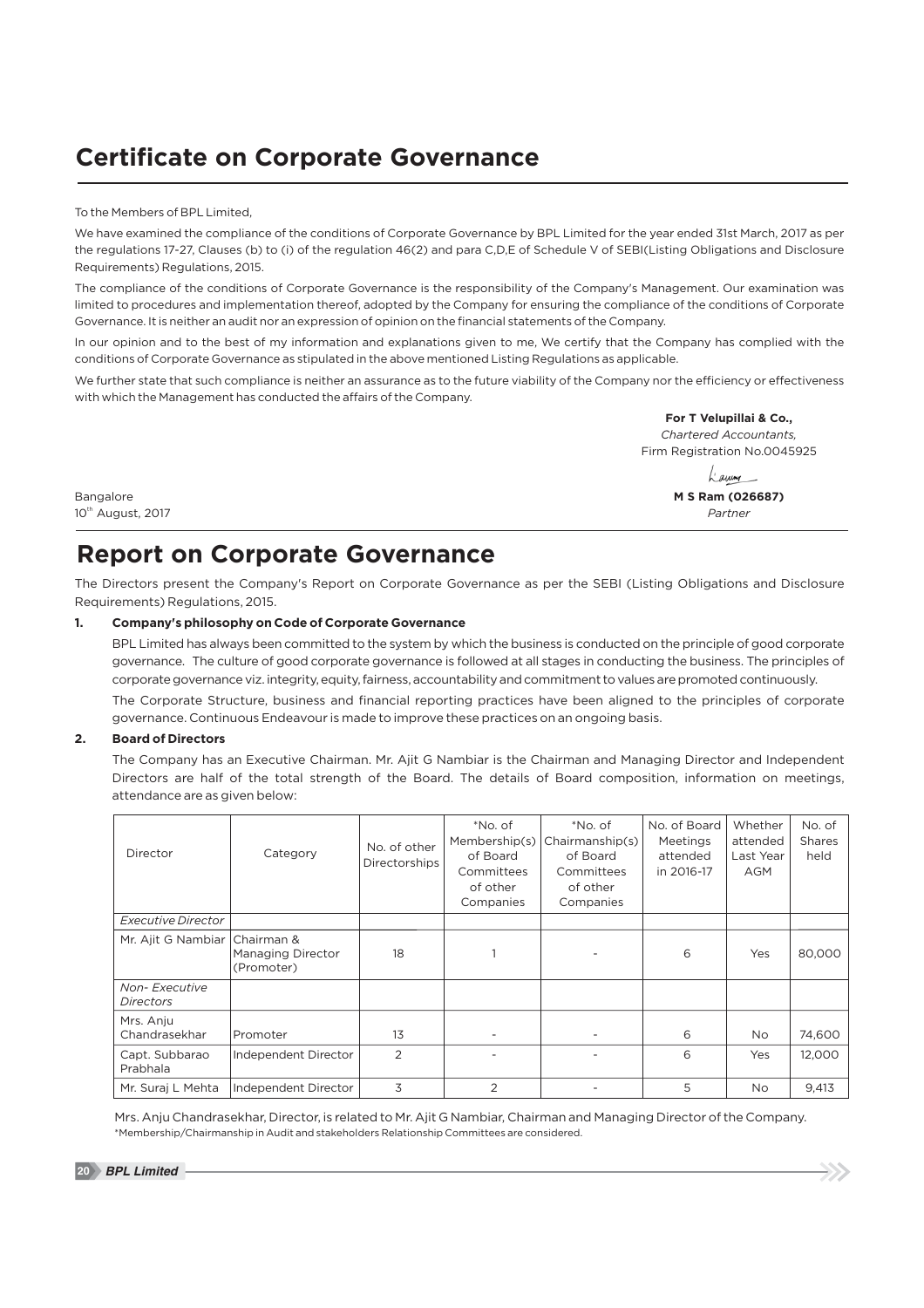### **Report on Corporate Governance**

#### *b) Number of Board Meetings held, dates on which held:*

Six Board Meetings were held during the Financial Year ended 31st March, 2017 on the following dates:

| SI.<br>No. | Date               | Board<br>Strength | No. of Directors<br>present |
|------------|--------------------|-------------------|-----------------------------|
|            | 28thApril, 2016    |                   |                             |
| 2          | 26th May, 2016     |                   |                             |
| 3          | 10th August, 2016  |                   |                             |
| 4          | 26th October, 2016 |                   |                             |
| 5          | 31st January, 2017 |                   |                             |
| 6          | 21st March, 2017   |                   |                             |

#### **Independent Directors**

The independent directors of the company have confirmed that they meet the criteria of independence as mandated by Regulation 16(b) of SEBI (Listing Obligations and Disclosure Requirements) Regulations 2015 and the Companies Act 2013. The familiarization program for independent directors is available at the web link http://www.bpl.in/investorrelations/policies/independent-directors.pdf

#### **3. Committees of the Board**

The Board has constituted various committees with specific terms of reference and scope. The details of the Committee are as given below.

#### *a. Audit Committee*

In terms of the SEBI's Listing Agreements/ Listing Regulations executed by the Company with Stock Exchanges and pursuant to Section 177 of the Companies Act, 2013, the Company has constituted Audit Committee which also complies with the requirements of the SEBI (LODR) Regulations, 2015 on the composition of the Audit Committee.

All recommendations made by the Audit Committee during the year were accepted by the Board. The Audit Committee charter containing exhaustive terms of reference is available on the web link, http://www.bpl.in/investor-relations/charters/auditcommittee-charter.pdf

#### *Audit Committee Attendance*

The Audit Committee held five meetings during the year ended 31st March, 2017. These were held on 26th May, 2016; 10th August, 2016; 26th October, 2016, 24th December 2016 and 31st January, 2017. The attendance details of the members of the Audit Committee are as follows:

|                                        |                         | Meetings                      |   |                      |
|----------------------------------------|-------------------------|-------------------------------|---|----------------------|
| Name                                   | Designation             | During the Attended<br>tenure |   | $%$ of<br>Attendance |
| Mr. Suraj<br>L Mehta                   | Independent<br>Director | 5                             | 5 | 100                  |
| Mrs. Anju<br>Chandrasekhar Director    | Non-Executivel          | 5                             | 5 | 100                  |
| Capt. Subbarao Independent<br>Prabhala | Director                | 5                             | 5 | 100                  |

#### *b. Nomination & Remuneration Committee*

The Committee is comprised of three members out of which two are Independent Directors and one is Non-Executive Director. The Committee is responsible for reviewing and recommending the compensation program for key managerial personnel and other senior executives of the Company. It reviews and discusses all matters pertaining to evaluation of candidates and recommends appointment of the same.

The Nomination and Remuneration Committee oversees the evaluation of the individual Directors and the Board as a whole. Further, it also reviews the performance of senior executives on an annual basis. Performance evaluation criteria for independent directors is as per the policy 'Policy for evaluation of the performance of the board of directors of BPL Limited' which is available at the web link http://www.bpl.in/investor-relations/policies/policyon-board-evaluation.pdf.

During the year,

- Under the guidance of the Board, it has framed the criteria and the framework for the performance evaluation of every Director on the Board, including the executive and independent director.
- Recommended the appointment of Mrs. Chitra. M.A as Company Secretary of the Company w.e.f 1st November, 2016 and her remuneration on retirement of existing Company Secretary, Mr. D. Krishnan.

The Nomination and Remuneration Committee charter containing the terms of reference of the Committee is available on the web link http://www.bpl.in/investorrelations/charters/nomination-and-remunerationcommittee-charter.pdf

#### **Nomination and Remuneration Committee Attendance**

The Nomination and Remuneration Committee met only once during the FY 2016-17 which was held on 26th October, 2016 The attendance details of the members of the Nomination and Remuneration Committee are as follows:

|                                                         |                                     | Meetings |  |                      |
|---------------------------------------------------------|-------------------------------------|----------|--|----------------------|
| Name                                                    | Designation   During the   Attended | tenure   |  | $%$ of<br>Attendance |
| Capt.Subbarao<br>Prabhala<br>Independent<br>Director    | Chairman                            |          |  | 100                  |
| Mrs. Anju<br>Chandrasekhar<br>Non-Executive<br>Director | Member                              |          |  | 100                  |
| Mr. Suraj<br>L Mehta<br>Independent<br>Director         | Member                              |          |  | 100                  |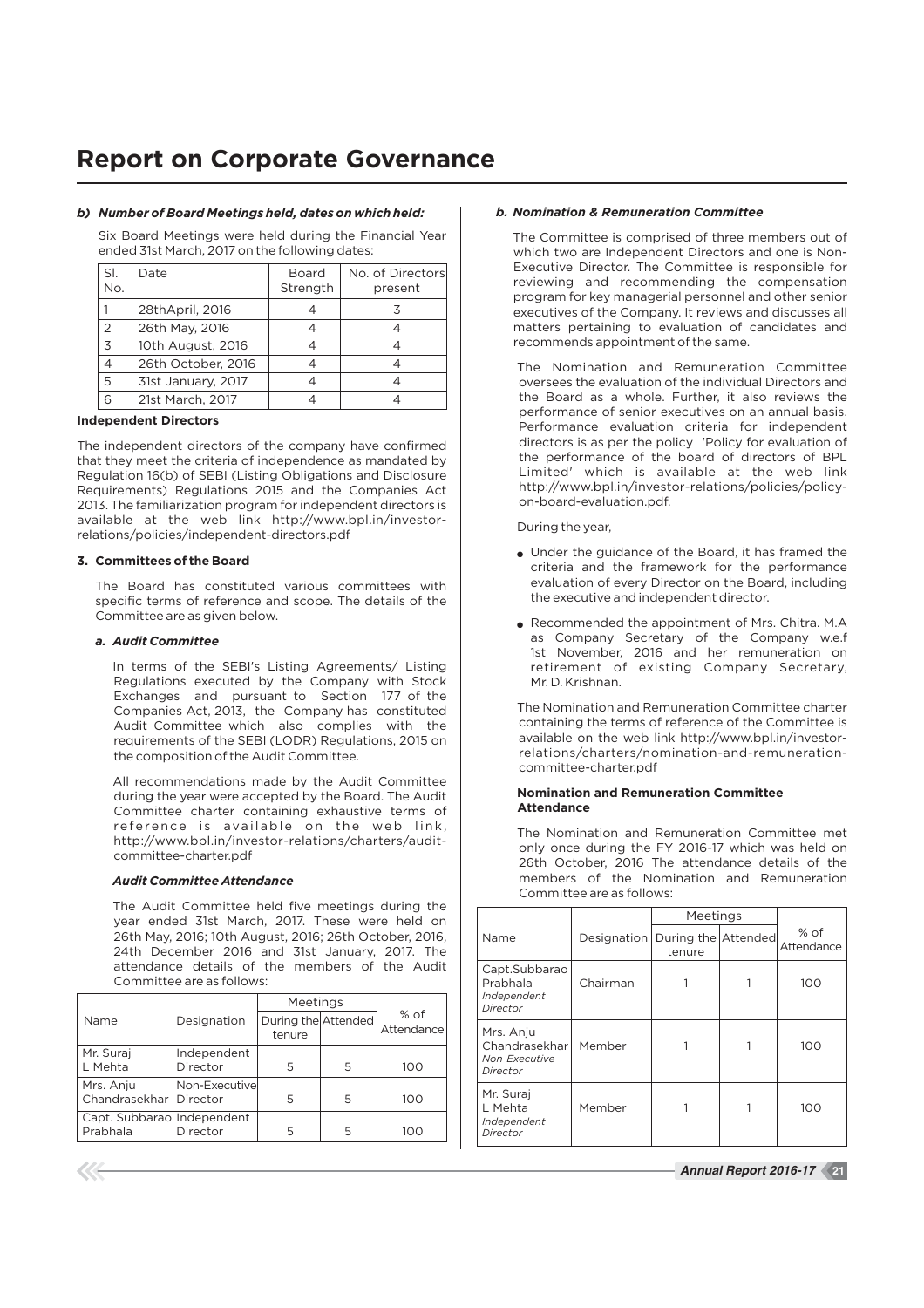#### **Remuneration Policy**

The Company considers its employees as one of the most valuable assets. Its remuneration policy is aimed at motivating the employees to put in their best efforts to achieve the growth plans of the Company. Its remuneration policy is transparent and rewards merit.

#### *a. Details of remuneration to all the directors for the financial year 2016 - 17*

 $(Amount in **7**)$ 

| Name                                  | Designation                        | Salary<br>(p.a.) | (p.a.) | Perquisites   Contribution  <br>to Provident<br>and Gratuity<br><b>Funds</b> | Others-<br>accident and<br>Mediclaim<br>l insurance cover | Total     | Service<br>contracts Period                   | <b>Notice</b>   | Severance<br>Fee |
|---------------------------------------|------------------------------------|------------------|--------|------------------------------------------------------------------------------|-----------------------------------------------------------|-----------|-----------------------------------------------|-----------------|------------------|
| Mr. Ajit G Nambiar                    | Chairman &<br>Managing<br>Director | 77.84.160        |        | 9.75.840                                                                     | Yes                                                       | 87,60,000 | As per<br>Company's Company's<br><b>Rules</b> | As per<br>Rules | Not<br>specified |
| Mrs. Anju Chandrasekhar Non-Executive | Director                           |                  |        |                                                                              |                                                           |           |                                               |                 |                  |
| Capt. Subbarao<br>Prabhala            | Independent<br>Director            |                  |        |                                                                              |                                                           |           |                                               |                 |                  |
| Suraj L Mehta                         | Independent<br>Director            |                  |        |                                                                              |                                                           |           |                                               |                 |                  |

The Company has not paid any remuneration to the non-executive and independent directors other than sitting fees of Rs. 10,000/-each, for attending Board/Committee Meetings. No stock options were granted to directors and no shares were issued at discount during the Financial year.

#### *b. Stakeholders Relationship Committee*

The role of the Committee is to consider and resolve the grievances of the security holders of the Company including complaints related to transfer of shares, non-receipt of annual report and non-receipt of declared dividends, etc.

During the year, the Committee has considered and approved transfer and transmission of Share Certificates lodged by the shareholders of the Company.

The Committee is comprised of three members, out which two are Non-Executive Directors and one is Executive Director. The members of the Committee are as stated under:

| Mrs. Aniu Chandrasekhar | Chairman |
|-------------------------|----------|
| Mr. Ajit G Nambiar      | Member   |
| Capt S Prabhala         | Member   |

The Secretary of the Company, Mrs. Chitra.M.A is the Compliance Officer. Investors and shareholders can send their queries/complaints, if any, relating to their shares to investor@bpl.in, a mail id which is designated exclusively for this purpose.

The Stakeholder Relationship Committee met four times during the FY 2016-17. These were held on 26th May, 2016, 10th August, 2016, 31st January, 2017 and 21st March, 2017. The attendance details of the members of the Stakeholder Relationship Committee are as follows:

|                                                         |                                     | Meetings |  |                    |
|---------------------------------------------------------|-------------------------------------|----------|--|--------------------|
| Name                                                    | Designation   During the   Attended | tenure   |  | % of<br>Attendance |
| Capt. Subbarao<br>Prabhala<br>(Independent<br>Director) | Chairman                            |          |  | 100                |

| Mrs. Anju<br>Chandrasekhar<br>(Non-Executive<br>Director) | Member |  | 100 |
|-----------------------------------------------------------|--------|--|-----|
| Mr. Ajit G<br>Nambiar<br>(Executive<br>Director)          | Member |  | 100 |

Shareholder complaints are given top priority by the Company and are replied promptly by the Investors' Service Cell and also by the Registrars and Share Transfer Agents of the Company. It is the policy of the Company that Investor Complaints are attended to within 48 hours of receipt. Barring certain cases pending in Courts/ Consumer Forums, relating to disputes over the title to shares, in which the Company has been made a party, the Company has attended to most of the investor grievances/ correspondences.

A statement of complaints received and cleared by the Company during the year 2016-2017 is given below:

|                               | 2016-17                      |  |     |  |
|-------------------------------|------------------------------|--|-----|--|
| Nature of Complaint           | Received   Cleared   Pending |  |     |  |
| Non-receipt of share          |                              |  |     |  |
| certificates duly transferred |                              |  |     |  |
| Total                         |                              |  | Nil |  |

*c. Corporate Social Responsibility Committee*

The Corporate Social Responsibility Committee was set up to formulate and monitor the CSR Policy of the Company. The Company's average Net profit for last 3 financial years does not qualify for contribution towards CSR under the provisions of Companies Act, 2013. The Company has not held any meeting during the Financial Year 2016-17.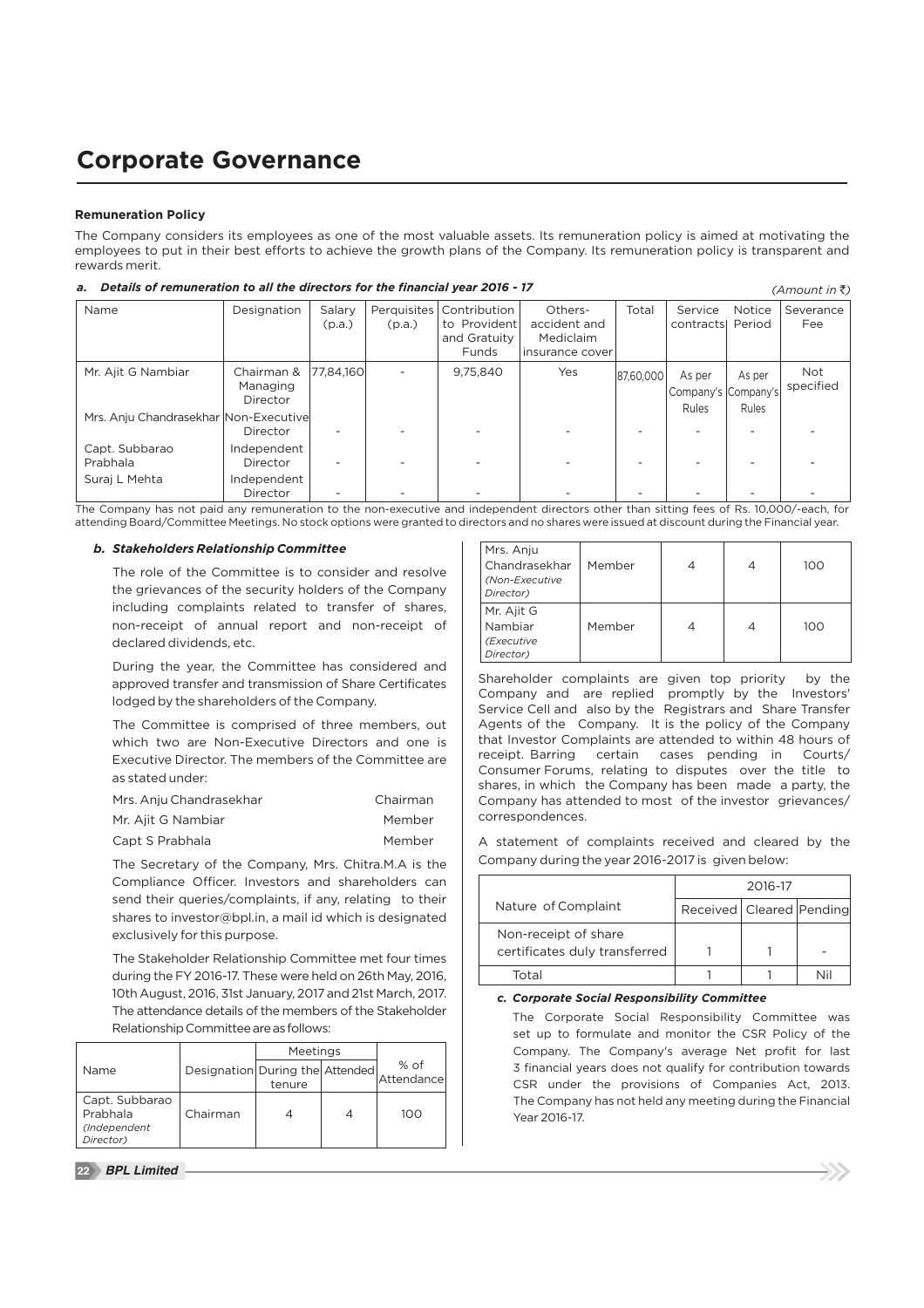#### **4) General Body Meetings**

i) Location, time and Special Resolution for the last three AGMs

|                                  | 2013-14                                                                                                                                       | 2014-15                                                                                                                                          | 2015-16                                                                                                                                                                                |
|----------------------------------|-----------------------------------------------------------------------------------------------------------------------------------------------|--------------------------------------------------------------------------------------------------------------------------------------------------|----------------------------------------------------------------------------------------------------------------------------------------------------------------------------------------|
| Date, Venue<br>and Time          | 29 <sup>th</sup> September, 2014<br>Sri Chackra International.<br>Krishna Gardens, Chandranagar<br>P.O. Palakkad 678 007, Kerala<br>10:00 A M | 30 <sup>th</sup> September, 2015<br>Sri Chackra International.<br>Krishna Gardens.<br>Chandranagar P.O.<br>Palakkad 678 007, Kerala<br>10:00 A M | 22nd December, 2016<br>Sri Chackra International<br>Krishna Gardens<br>Chandranagar P.O.<br>Palakkad 678 007, Kerala<br>10:00 A M                                                      |
| Special<br>Resolutions<br>passed | Nil                                                                                                                                           | Nil                                                                                                                                              | 1) Approval of the company to<br>re-appoint Mr. Ajit G Nambiar as<br>Chairman & Managing Director for a<br>period of three years w.e.f 1st April,<br>2016 and to fix his remuneration. |

ii) Details of Special Resolutions put through postal ballot in the FY 2016-17 Date of Postal ballot- 11<sup>th</sup> March 2017

Name of Scrutinizer- Mr.P.Sivarajan, Practising Chartered Accountant.

Voting Results and other details of postal ballot is as given below.

| Item No.<br>of Notice | Particulars of<br><b>Business</b>                                       | Voting<br>details | Total No of<br>Votes polled | Votes in favour<br>of the Resolution |        | Votes against<br>the Resolution |       | invalid<br>votes |       |
|-----------------------|-------------------------------------------------------------------------|-------------------|-----------------------------|--------------------------------------|--------|---------------------------------|-------|------------------|-------|
| Item No.1             | Increasing the limits for                                               | E-voting          | 441158                      | 440220                               | 99.79  | 150                             | 0.03  | 788              | 0.18  |
| Special<br>Resolution | making investments,<br>providing loans, guarantee                       | Postal Ballot     | 30944843                    | 30940550                             | 99.989 | 450                             | 0.001 | 3843             | 0.01  |
|                       | and security under Section<br>186 of the CA 2013.                       | Total             | 31386001                    | 31380770                             | 99.989 | 600                             | 0.001 | 4631             | 0.01  |
| Item No.2             | Increasing the limits of<br>borrowings under Section                    | E-voting          | 441178                      | 440131                               | 99.76  | 259                             | 0.06  | 788              | 0.18  |
| Special<br>Resolution |                                                                         | Postal Ballot     | 30945183                    | 30940890                             | 99.989 | 450                             | 0.001 | 3843             | 0.01  |
|                       | 180(1)(c) of the CA 2013.                                               | Total             | 31386361                    | 31381021                             | 99.984 | 709                             | 0.002 | 4631             | 0.014 |
| Item No.3             | Providing security in                                                   | E-voting          | 441158                      | 440061                               | 99.75  | 309                             | 0.07  | 788              | 0.18  |
| Special<br>Resolution | respect of borrowings to                                                | Postal Ballot     | 30945183                    | 30940890                             | 99.987 | 450                             | 0.001 | 3843             | 0.012 |
|                       | be availed by the Company<br>under Section 180(1)(a) of<br>the CA 2013. | Total             | 31386341                    | 31380951                             | 99.984 | 759                             | 0.002 | 4631             | 0.014 |

iii) No Extra-Ordinary General Meeting of the Company held during the Financial Year 2016-17.

iv) No Special Resolution is proposed to be conducted through postal ballot in the ensuing AGM.

#### **5. Means of Communication**

*i. Quarterly results*

The Company has been regularly publishing Audited / Un-audited results in leading news dailies, immediately after the same is approved by the Board. The results are also posted on the Company's website.

*ii. Newspapers wherein results normally published*

The quarterly results are normally published in the all India edition of Business Standard and Palakkad edition of Mangalam in regional language.

*iii. Company's Website address*

The quarterly results and other official news are posted on the Company's website at http://www.bpl.in

- iv. The Company's website also displays the official news releases too.
- No presentations were made to institutional investors *v.* or to the analysts during the year 2016-17.

#### **6. General Shareholder Information**

*i. Date, Time & Venue of Annual General Meeting*

The Company will hold its 53rd Annual General Meeting on Tuesday, the 26th day of September, 2017 at 2.45 P.M. at Sri Chakra International, Krishna Gardens, Chandranagar P.O., Palakkad - 678 007, Kerala.

*ii. Financial year*

The Company's financial year starts on 1st April and ends on 31st March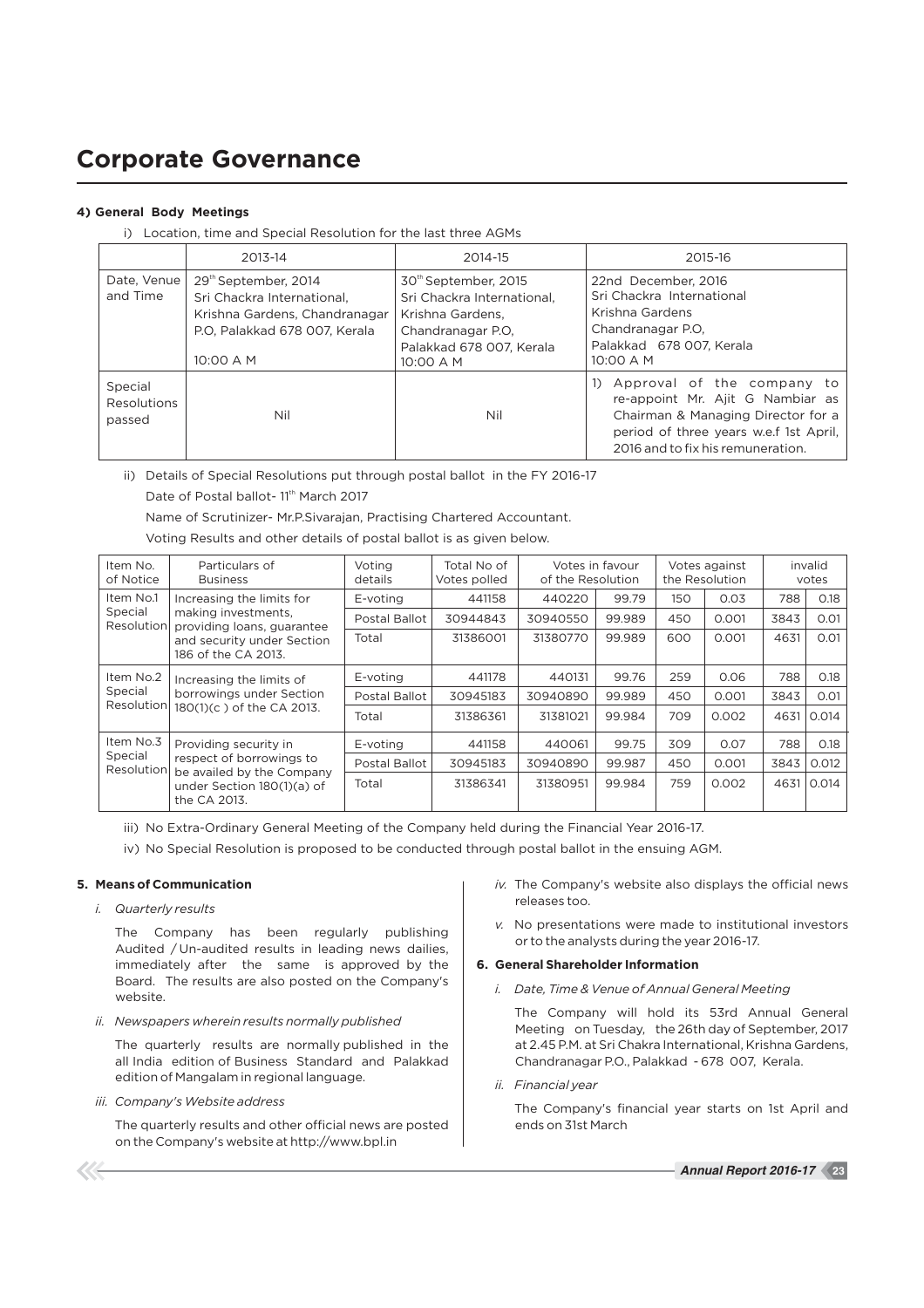#### *iii. Date of Book Closure*

Register of Members / Register of Share Transfer books will remain closed from 20th September 2017 to 26th September, 2017 (both days inclusive).

*iv. Dividend Payment Date*

The Board of Directors have not recommended any dividend on the Equity Shares for the financial year ended 31st March, 2017.

*v. Listing on Stock Exchanges*

The Company's equity shares are listed in the following stock exchanges and the Company has paid the appropriate listing fees for the financial year 2016-17:

- 1. Bombay Stock Exchange Limited, Phiroze Jeejeebhoy Towers, Dalal Street, Mumbai 400 001
- 2. National Stock Exchange of India Limited, "Exchange Plaza", 5th Floor, Plot No. C/1, G Block, Bandra-Kurla Complex, Bandra (East), Mumbai 400 051
- *vi. Stock Code*

Bombay Stock Exchange : 500074

National Stock Exchange : BPL

Market Price Data (high, low during each month in last financial year) and performance in comparison to BSE & NSE.

| Month and Year   |       | <b>NSE</b> |       | BSE   |
|------------------|-------|------------|-------|-------|
|                  | High  | Low        | High  | Low   |
| April 2016       | 33.6  | 25.8       | 33.35 | 25.8  |
| May 2016         | 29.05 | 26.9       | 30.5  | 26.3  |
| June 2016        | 38    | 27.6       | 37.75 | 27.2  |
| <b>July 2016</b> | 42.4  | 32.3       | 42.35 | 32.95 |
| August 2016      | 56.7  | 36.4       | 56.7  | 36.4  |
| September 2016   | 100.2 | 48.5       | 100.4 | 48.45 |
| October 2016     | 97.3  | 70.05      | 98.05 | 70.2  |
| November 2016    | 84.2  | 48.2       | 84.4  | 48.65 |
| December 2016    | 76.9  | 58.1       | 77.4  | 58.6  |
| January 2017     | 75.8  | 62.6       | 75.7  | 62.6  |
| February 2017    | 68.75 | 59.4       | 68.8  | 58.45 |
| March 2017       | 77.4  | 60.5       | 77.5  | 60.00 |

vii. Performance in comparison to broad based indices such as BSE Sensex index, NSE (Nifty) etc.,



**24 BPL Limited**

#### *viii. Registrar and Transfer Agents*

Karvy Computershare Private Limited, Karvy Selenium Tower B, Plot 31-32, Gachibowli, Financial District, Nanakramguda, Hyderabad- 500032, Telengana, India, Tel: +914067161700, Fax: +914023114087, E-mail: einward.ris@karvy.co, Website id: www.karvycomputershare.com, Contact Person: Mr. P N Rao / Mr. K S Reddy

*ix. Share Transfer System*

The Company's shares are compulsorily traded in the demat form. The ISIN allotted to BPL Limited is: - INE110A01019. Shares sent for transfer in physical form are registered and returned with in a period of fifteen days from the date of receipt of the documents, provided the documents are valid and complete in all respects.

*x. Distribution of Shareholding*

Distribution of Shareholding as on 31st March,2017

| Category<br>(Shares)          | No. of<br>holders | % $to$<br>Share<br>holders | No. of<br>Shares | % $to$<br>Equity |
|-------------------------------|-------------------|----------------------------|------------------|------------------|
| 500                           | 23909             | 86.08                      | 3353133          | 6.86             |
| 1000<br>501<br>$\overline{a}$ | 1902              | 6.85                       | 1583329          | 3.24             |
| 1001 - 2000                   | 928               | 3.34                       | 1461676          | 2.99             |
| 2001 - 3000                   | 353               | 1.27                       | 915890           | 1.87             |
| 3001 - 4000                   | 155               | 0.56                       | 563460           | 1.15             |
| 4001 - 5000                   | 140               | 0.50                       | 661540           | 1.35             |
| 5001 - 10000                  | 208               | 0.75                       | 1523671          | 3.12             |
| 10001 and above               | 178               | 0.64                       | 38822119         | 79.42            |
| Total                         | 27773             | 100.00                     | 48884818100.00   |                  |

*xi. Shareholders' Profile as on 31st March, 2017*

BPL Limited's shares are held by diverse entities. The break-up is as follows:

| Description                     | No. of Shares<br>held | % $to$<br>Equity |
|---------------------------------|-----------------------|------------------|
| Promoter Shareholding           | 309.16.792            | 63.25            |
| <b>Bodies Corporates</b>        | 43,18,070             | 8.83             |
| Foreign Institutional Investors | 1.300                 | 0.00             |
| Financial Institutions, Banks,  |                       |                  |
| MF, insurance Cos'              | 5.88.732              | 1.20             |
| Nonresident Indians             | 2,21,912              | 0.45             |
| Overseas Corporate Bodies       | 99.000                | 0.20             |
| Public others                   | 127,39,012            | 26.05            |
| Total                           | 4.88.84.818           | 100.00           |

*xii. Dematerialization of shares and liquidity*

The Company has arrangements with National Securities Depository Limited (NSDL) and Central Depository Services (India) Limited (CDSL), to facilitate holding & trading of Company's equity shares in electronic form. Nearly 98.03% of Company's shares are held in electronic form. The Company's shares are regularly traded on Bombay Stock

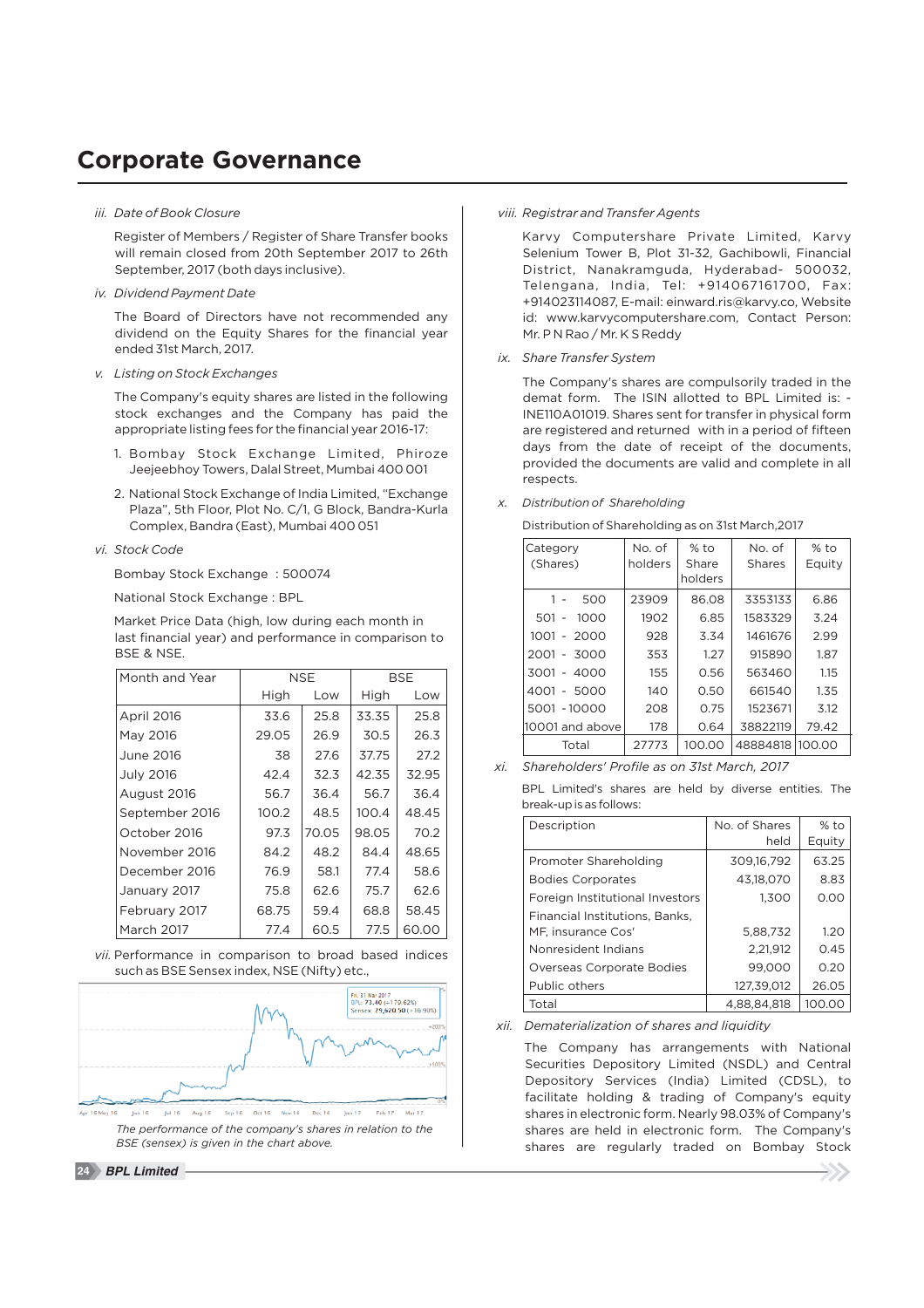Exchange Limited and the National Stock Exchange Limited.

- xiii. The Company has not issued any GDRs / ADRs / Warrants or any convertible instruments and hence, there will not be any impact on equity
- *xiv. Plant Locations*

i. BPL Works, Palakkad 678 007, Kerala

ii. Doddaballapur Industrial Area, Plot No28 B and 29, Doddaballapur, Bangalore. 561 203.

*xv. Address for Correspondence*

The Company Secretary, BPL Limited, Dynamic House, No.64, church Street, Bangalore 560 001.

#### **7. Other Disclosures**

- i. There were no materially significant related party transactions during the year under review that might have had potential conflict with the interests of the company.
- ii. No penalty has been imposed by any Stock Exchange, SEBI or any statutory authority, nor there hasbeen any instance of non-compliance with any legal requirements or matters relating to the capital markets over the last three years.
- iii. The Company is committed to conducting its business in accordance with applicable laws, rules and regulations and the highest standards of business ethics and to full and accurate disclosures. The

Company believes in the conduct of the affairs of its constituents in a fair and transparent manner by adopting highest standards of professionalism, honesty, integrity and ethical behavior. The policy on vigil Mechanism/Whistle Blower Policy is available at the web link http://www.bpl.in/investorrelations/policies/whistleblower-policy.pdf

- iv. The Company has duly complied with the mandatory requirements of Listing Regulations and has constituted various committees accordingly. The company is expected to comply with the discretionary requirements as prescribed in Part E of Schedule II to the Listing Regulations in coming financial years.
- v. The policy on material subsidiary is available on the web link http://www.bpl.in/investor-relations/ policies/material-subsidiary.pdf
- vi. The policy dealing with related party transactions is available on web link http://www.bpl.in/investorrelations/policies/policy-on-materiality-of-relatedparty-transactions.pdf
- vii. The Company being a user of commodities is exposed to commodity price risk. But the Company has a risk management mechanism to ensure that there is nil or minimum impact on the Company in case if any risks materialize.
- viii. As on 31st March 2017, no shares were lying under the Demat Suspense Account/ Unclaimed Suspense Account.

#### CERTIFICATE BY MANAGING DIRECTOR AND CFO UNDER REGULATION 17(8) OF SEBI (LODR) REGULATIONS, 2015

We confirm that

- We have reviewed the financial statement for the year and that to the best of our knowledge and belief:
	- (a) these statements do not contain any materially untrue statement or omit any material fact or contains statement that might be misleading;
	- (b) these statements give a true and fair view of the state of affairs of the company and of the results or operations and cash flows. These statements have been prepared in conformity, in all respects, with the existing generally accepted accounting principles including Accounting Standards, applicable laws and regulations.
- 2. There are, to the best of our knowledge and belief, no transactions entered into by the Company during the year which are fraudulent, illegal or violative of the Company's code of conduct.
- 3. We accept responsibility for establishing and maintaining internal controls for financial reporting and We have evaluated the effectiveness of internal control systems of the company pertaining to financial reporting and we have disclosed to the Auditors and the Audit Committee, deficiencies in the design or operation of such internal control if any, of which we are aware and the steps, we have taken or propose to rectify these deficiencies.
- 4. We have indicated to the Auditors and Audit Committee:
	- (a) Any significant changes in internal control over financial reporting during the year;
	- (b) Significant changes in accounting policies during the year;
	- (c) Instances of significant fraud of which we have become aware of and which involve management or other employees who has significant role in the Company's internal control system over financial reporting.

| Bangalore      | Ajit G Nambiar               | S V Ganesh                     |
|----------------|------------------------------|--------------------------------|
| 13th May, 2017 | Chairman & Managing Director | <b>Chief Financial Officer</b> |

#### ANNUAL DECLARATION PURSUANT TO REGULATION 26(3) SEBI (LODR) REGULATIONS, 2015.

I hereby confirm that all the members of the Board and Senior Management Personnel including me, have affirmed compliance to respective codes of conduct, in accordance with 26(3) SEBI (Listing Obligations and Disclosure Requirements) Regulations, 2015 for the Financial Year ended 31st March 2017.

Bangalore 10<sup>th</sup> August, 2017

(Bays **Ajit G Nambiar** th *Chairman & Managing Director*

**Annual Report 2016-17 25**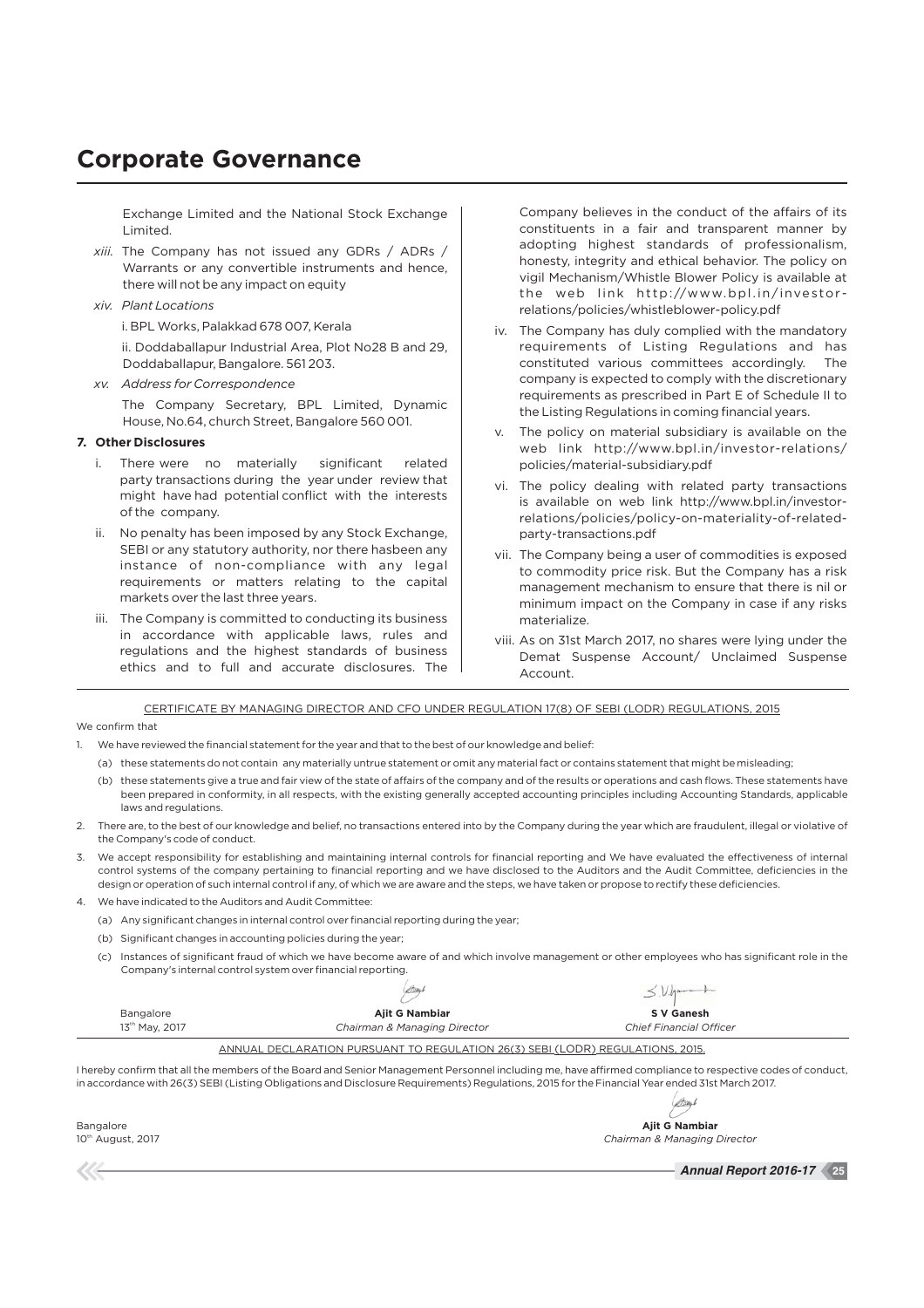## **Independent Auditors' Report**

#### To the Members BPL Limited

#### **Report on the Standalone Financial Statements**

We have audited the accompanying standalone financial statements of BPL Limited ('the Company'), which comprise the balance sheet as at 31st March 2017, the statement of profit and loss and the cash flow statement for the year then ended, and a summary of significant accounting policies and other explanatory information.

#### **Management's Responsibility for the Standalone Financial Statements**

The Company's Board of Directors is responsible for the matters stated in Section 134(5) of the Companies Act, 2013 ("the Act") with respect to the preparation and presentation of these standalone financial statements that give a true and fair view of the financial position, financial performance and cash flows of the Company in accordance with the accounting principles generally accepted in India, including the Accounting Standards specified under Section 133 of the Act, read with Rule 7 of the Companies (Accounts) Rules, 2014. This responsibility also includes maintenance of adequate accounting records in accordance with the provisions of the Act for safeguarding the assets of the Company and for preventing and detecting frauds and other irregularities; selection and application of appropriate accounting policies; making judgments and estimates that are reasonable and prudent; and design, implementation and maintenance of adequate internal financial controls, that were operating effectively for ensuring the accuracy and completeness of the accounting records, relevant to the preparation and presentation of the financial statements that give a true and fair view and are free from material misstatement, whether due to fraud or error.

#### **Auditor's Responsibility**

Our responsibility is to express an opinion on these standalone financial statements based on our audit.

We have taken into account the provisions of the Act, the accounting and auditing standards and matters which are required to be included in the audit report under the provisions of the Act and the Rules made thereunder.

We conducted our audit in accordance with the Standards on Auditing specified under Section 143(10) of the Act. Those Standards require that we comply with ethical requirements and plan and perform the audit to obtain reasonable assurance about whether the financial statements are free from material misstatement.

An audit involves performing procedures to obtain audit evidence about the amounts and the disclosures in the financial statements. The procedures selected depend on the auditor's judgment, including the assessment of the risks of material misstatement of the financial statements, whether due to fraud or error. In making those risk assessments, the auditor considers internal financial control relevant to the Company's preparation of the financial statements that give a true and fair view in order to design audit procedures that are appropriate in the circumstances. An audit also includes evaluating the appropriateness of the accounting policies used and the reasonableness of the accounting estimates made by the Company's Directors, as well as evaluating the overall presentation of the financial statements.

We believe that the audit evidence we have obtained is sufficient and appropriate to provide a basis for our audit opinion on the standalone financial statements.

#### **Opinion**

In our opinion and to the best of our information and according to the explanations given to us, the aforesaid standalone financial statements give the information required by the Act in the manner so required and give a true and fair view in conformity with the accounting principles generally accepted in India, of the state of affairs of the Company as at 31 March 2017 and its Profit and its cash flows for the year ended on that date.

#### **Other Emphasis Matters**

Attention is invited to matters specified in Note no:22.2.2 regarding non redemption of preference shares on due dates and the company's plan to comply with the requirements.

#### **Report on Other Legal and Regulatory Requirements**

As required by the Companies (Auditor's Report) Order, 2016 ("the Order") issued by the Central Government of India in terms of subsection (11) of Section 143 of the Act, we give in the Annexure A, a statement on the matters specified in the paragraph 3 and 4 of the order.

**26 BPL Limited**

- 2. As required by Section 143 (3) of the Act, we report that:
- (a) we have sought and obtained all the information and explanations which to the best of our knowledge and belief were necessary for the purposes of our audit.
- (b) in our opinion proper books of account as required by law have been kept by the Company so far as it appears from our examination of those books;
- (c) the balance sheet, the statement of profit and loss and the cash flow statement dealt with by this Report are in agreement with the books of account;
- (d) in our opinion, the aforesaid standalone financial statements comply with the Accounting Standards specified under Section 133 of the Act, read with Rule 7 of the Companies (Accounts) Rules, 2014;
- (e) on the basis of the written representations received from the directors as on 31st March 2017 taken on record by the Board of Directors, none of the directors is disqualified as on 31st March 2017 from being appointed as a director in terms of Section 164 (2) of the Act;
- (f) with respect to the adequacy of the internal financial controls over financial reporting of the Company and the operating effectiveness of such controls, refer to our separate report in "Annexure B"; and
- (g) with respect to the other matters to be included in the Auditor's Report in accordance with Rule 11 of the Companies (Audit and Auditors) Rules, 2014, in our opinion and to the best of our information and according to the explanations given to us:
	- i. the Company has disclosed the impact of pending litigations on its financial position in its financial statements;
	- the Company has made provision, as required under the applicable law or accounting standards, for material foreseeable losses, if any, on long-term contracts including derivative contracts;
	- iii. There has been no delay in transferring amounts, required to be transferred, to the Investor Education and Protection Fund if any, by the Company.
	- iv. The Company has provided requisite disclosures in its standalone financial statements as to holdings as well as dealings in Specified Bank Notes during the period from 8th November, 2016 to 30th December, 2016 and these are in accordance with the books of accounts maintained by the Company. Refer Note 22.2.10 to the standalone financial statements.

#### **for T. Velupillai & Co.,**

Firm's registration number: 004592S *Chartered Accountants*

> Launa **M S RAM** *Partner*

Bangalore 13th May, 2017 Membership No. 026687

#### **Annexure - A to the Auditors' Report**

The Annexure referred to in Independent Auditors' Report to the members of the Company on the standalone financial statements for the year ended 31st March, 2017, we report that:

- 1. (a) The Company has maintained proper records showing full particulars including quantitative details and situation of fixed assets.
	- (b) The company has conducted physical verification of any of its fixed assets at all locations. There are no material discrepancies. The process of reconciliation with books of account is in progress, wherever discrepancies were noticed
- (c) on the basis of our examination of records of the Company, the title deeds of all immovable properties are held in the name of the Company.
- 2. (a) Physical verification at reasonable periods in respect of finished goods, stores, spare parts and raw materials are reported to have been made by the management and certified by them accordingly. In our opinion, the frequency of verification is reasonable.
	- (b) the procedures of physical verification of inventory followed by the management are reasonable and adequate in relation to the size of the Company and the nature of its business as per the information and explanations given to us.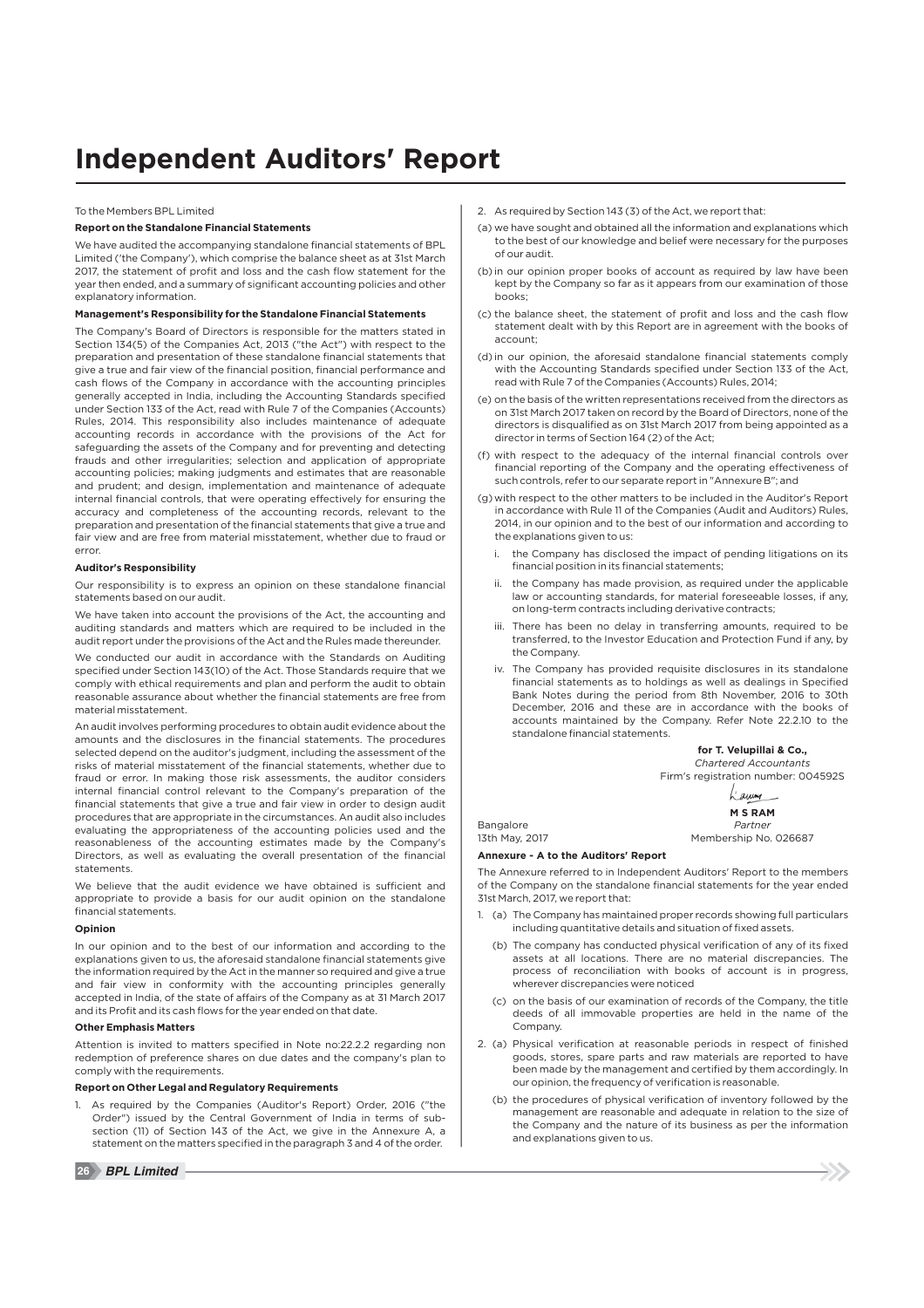### **Independent Auditors' Report**

- (c) the Company is maintaining proper records of inventory. The discrepancies between physical stock and book stock, which were not material, have been properly dealt with in the books of account
- 3. The company has granted an advance in the nature of loan to a party covered in the register maintained under section 189 of the Companies Act, 2013, and the terms and conditions, as explained are not prejudicial to the interests of the Company. Schedule of repayment of principal and interest are stipulated. No instalment of principal or interest has fallen due for repayment during the year. No amounts are overdue.
- 4. the Company has complied with the provisions of section 185 and 186 of the Act, with respect to the loans and investments made by it after the commencement of the Companies Act, 2013.
- 5. the Company has not accepted deposits from the public and therefore, the directives issued by the Reserve Bank of India and the provisions of Sections 73 to 76 or any other relevant provisions of the Companies Act and the rules framed there under are not applicable to the company.
- 6. The Central Government has prescribed the maintenance of cost records sub-section (1) of Section 148 of the Companies Act, 2013 in respect of Printed Circuit Boards manufactured by the company. We have broadly reviewed the books of account and records maintained by the Company in this connection and are of the opinion that, prima facie, they comply with the requirements of the said section. However, we have not made a detailed examination of the records with a view to determining whether they are accurate.
- 7. (a) According to the records of the Company and information and explanation given to us, the Company is generally regular in remittance of undisputed statutory dues including Income Tax Deducted at Source, Provident Fund, Employees State Insurance, Sales Tax, Service Tax, excise Duty, Cess and other statutory dues with the appropriate authorities during the year. According to the information and explanations given to us, undisputed amounts payable in respect of customs duty amounting to Rs.116.11 Lakhs were outstanding, as at 31st March 2017, for a period of more than six months from the dates on which they became payable.

(b) The following dues towards sales tax, customs duty, excise duty, and service tax have not been deposited on account of dispute/appeals:

| Name of Dues          | Nature of Dispute                                                            | (Rs. in Lakhs) | Forum where pending           |
|-----------------------|------------------------------------------------------------------------------|----------------|-------------------------------|
| Central Excise        | Demand against Exemption availed from Payment of duty on DC Defibrillator    | 28.71          | Tribunal                      |
| Central Excise        | Demand of duty at Higher rate for clearance of CENVAT availed inputs         | 19.87          | <b>Commissioner Appeals</b>   |
| <b>Central Excise</b> | Demand of duty on clearance of samples                                       | 3.33           | Tribunal                      |
| Central Excise        | Demand of duty on clearance of spare parts/components/sub-assemblies         | 271.48         | Tribunal                      |
| Central Excise        | Demand due to non-inclusion of amortised cost in value                       | 34.73          | Tribunal                      |
| Central Excise        | Demand for duty on waste of ferric chloride acid sold from the unit          | 25.32          | <b>Commissioner Appeals</b>   |
| Service Tax           | Demand of Service Tax & Penalty on manpower services provided by BPL to SBPL | 98.48          | Tribunal                      |
| Customs duty          | Entitlement to exemption of spare parts.                                     | 610.55         | Tribunal                      |
| Customs duty          | Entitlement to exemption of spare parts.                                     | 17.06          | <b>Commissioner Appeals</b>   |
| Customs duty          | Demand of duty on clearance of bonded goods                                  | 33.33          | Tribunal                      |
| Sales Tax             | Demand due to various disallowances                                          | 333.21         | <b>DCCT Appeals</b>           |
| Sales Tax             | Demand due to various disallowances                                          | 939.62         | <b>Revision Board</b>         |
| Sales Tax             | Demand due to various disallowances                                          | 335.33         | Tribunal                      |
| Sales Tax             | Demand due to various disallowances                                          | 1751.94        | <b>High Court</b>             |
| <b>FEMA</b>           | Demand u/s. 10(6) & 7                                                        | 140.00         | Special Director (A), Chennai |
| <b>FEMA</b>           | Demand of non submission of Bill of Entry to Banks                           | 50.00          | Tribunal                      |

- 8. Based on the verification of relevant records and based on the information given to us by the management, the company has not defaulted in repayment of principal and interest to any bank/financial institution or debenture holder, during the year.
- 9. The company has not raised any money by way of initial public offer or further public offer (including debt instruments) and term loans during the year. According to the records of the company and the information and explanations provided by the management. Accordingly, paragraph 3 (ix) of the Order is not applicable.
- 10. No fraud by the company or any fraud on the company by its officers or employees has been noticed or reported during the year.Based on our verification of records and books of accounts of the company and according to the information and explanations given to us.
- 11. The Company has paid/provided for managerial remuneration in accordance with the requisite approvals mandated by the provisions of section 197 read with Schedule V to the Act, to the extent applicable to it. Based on our examination of the records of the Company, and According to the information and explanations give to us
- 12. In our opinion and according to the information and explanations given to us, the Company is not a nidhi company. Accordingly, paragraph 3(xii) of the Order is not applicable.
- 13. Based on our examination of the records of the Company and according to the information and explanations given to us and, transactions with

the related parties are in compliance with sections 177 and 188 of the Act where applicable and details of such transactions have been disclosed in the financial statements as required by the applicable accounting standards.

- 14. Based on our examination of the records of the company, the Company has not made any preferential allotment or private placement of shares or fully or partly convertible debentures during the year.
- 15. Based on our examination of the records of the company and according to the information and explanations given to us, the Company has not entered into non-cash transactions with directors or persons connected with him. Accordingly, paragraph 3(xv) of the Order is not applicable.
- 16. The Company is not required to be registered under section 45-IA of the Reserve Bank of India Act, 1934.

Firm's Registration No. 004592S **for T. Velupillai & Co.,** *Chartered Accountants*

Launa

**M S RAM (026687)** *Partner*

Bangalore 13th May, 2017 Membership No. 026687

**Annual Report 2016-17 27**

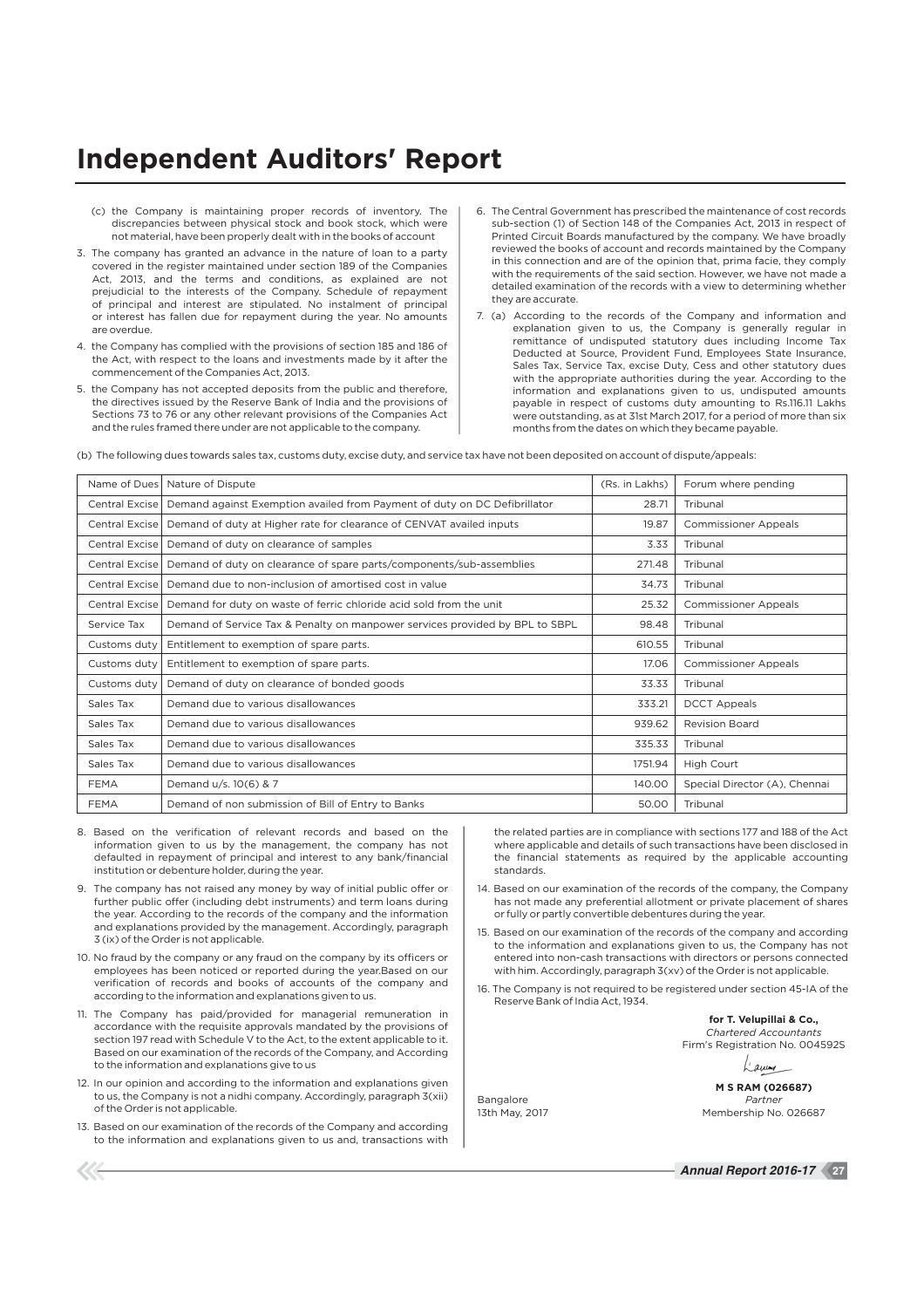## **Independent Auditors' Report**

#### **Annexure - B to the Auditors' Report**

#### **Report on the Internal Financial Controls under Clause (i) of Subsection 3 of Section 143 of the Companies Act, 2013 ("the Act")**

We have audited the internal financial controls over financial reporting of BPL Limited ("the Company") as of 31st March 2017 in conjunction with our audit of the standalone financial statements of the Company for the year ended on that date.

#### **Management's Responsibility for Internal Financial Controls**

The Company's management is responsible for establishing and maintaining internal financial controls based on the internal control over financial reporting criteria established by the Company considering the essential components of internal control stated in the Guidance Note on Audit of Internal Financial Controls over Financial Reporting issued by the Institute of Chartered Accountants of India (`ICAI'). These responsibilities include the design, implementation and maintenance of adequate internal financial controls that were operating effectively for ensuring the orderly and efficient conduct of its business, including adherence to company's policies, the safeguarding of its assets, the prevention and detection of frauds and errors, the accuracy and completeness of the accounting records, and the timely preparation of reliable financial information, as required under the Companies Act, 2013.

#### **Auditors' Responsibility**

Our responsibility is to express an opinion on the Company's internal financial controls over financial reporting based on our audit. We conducted our audit in accordance with the Guidance Note on Audit of Internal Financial Controls over Financial Reporting (the "Guidance Note") and the Standards on Auditing, issued by ICAI and deemed to be prescribed under section 143(10) of the Companies Act, 2013, to the extent applicable to an audit of internal financial controls, both applicable to an audit of Internal Financial Controls and, both issued by the Institute of Chartered Accountants of India. Those Standards and the Guidance Note require that we comply with ethical requirements and plan and perform the audit to obtain reasonable assurance about whether adequate internal financial controls over financial reporting was established and maintained and if such controls operated effectively in all material respects.

Our audit involves performing procedures to obtain audit evidence about the adequacy of the internal financial controls system over financial reporting and their operating effectiveness. Our audit of internal financial controls over financial reporting included obtaining an understanding of internal financial controls over financial reporting, assessing the risk that a material weakness exists, and testing and evaluating the design and operating effectiveness of internal control based on the assessed risk. The procedures selected depend on the auditor's judgment, including the assessment of the risks of material misstatement of the financial statements, whether due to fraud or error.

We believe that the audit evidence we have obtained is sufficient and appropriate to provide a basis for our audit opinion on the Company's internal financial controls system over financial reporting.

#### **Meaning of Internal Financial Controls over Financial Reporting**

A company's internal financial control over financial reporting is a process designed to provide reasonable assurance regarding the reliability of financial reporting and the preparation of financial statements for external purposes in accordance with generally accepted accounting principles. A company's internal financial control over financial reporting includes those policies and procedures that

- (1) pertain to the maintenance of records that, in reasonable detail accurately and fairly reflect the transactions and dispositions of the assets of the company;
- (2) provide reasonable assurance that transactions are recorded as necessary to permit preparation of financial statements in accordance with generally accepted accounting principles, and that receipts and expenditures of the company are being made only in accordance with authorisations of management and directors of the company; and
- (3) provide reasonable assurance regarding prevention or timely detection of unauthorised acquisition, use, or disposition of the company's assets that could have a material effect on the financial statements.

#### **Inherent Limitations of Internal Financial Controls Over Financial Reporting**

Because of the inherent limitations of internal financial controls over financial reporting, including the possibility of collusion or improper management override of controls, material misstatements due to error or fraud may occur and not be detected. Also, projections of any evaluation of the internal financial controls over financial reporting to future periods are subject to the risk that the internal financial control over financial reporting may become inadequate because of changes in conditions, or that the degree of compliance with the policies or procedures may deteriorate.

#### **Opinion**

In our opinion, the Company has, in all material respects, an adequate internal financial controls system over financial reporting and such internal financial controls over financial reporting were operating effectively as at 31st March 2017, based on the internal control over financial reporting criteria established by the Company considering the essential components of internal control stated in the Guidance Note on Audit of Internal Financial Controls Over Financial Reporting issued by the Institute of Chartered Accountants of India.

> f **or T. Velupillai & Co.,** Firm's Registration No.004592S *Chartered Accountants*

Bangalore 13th May, 2017 Membership No. 026687

L'aune **M S RAM (026687)** *Partner*

**28 BPL Limited**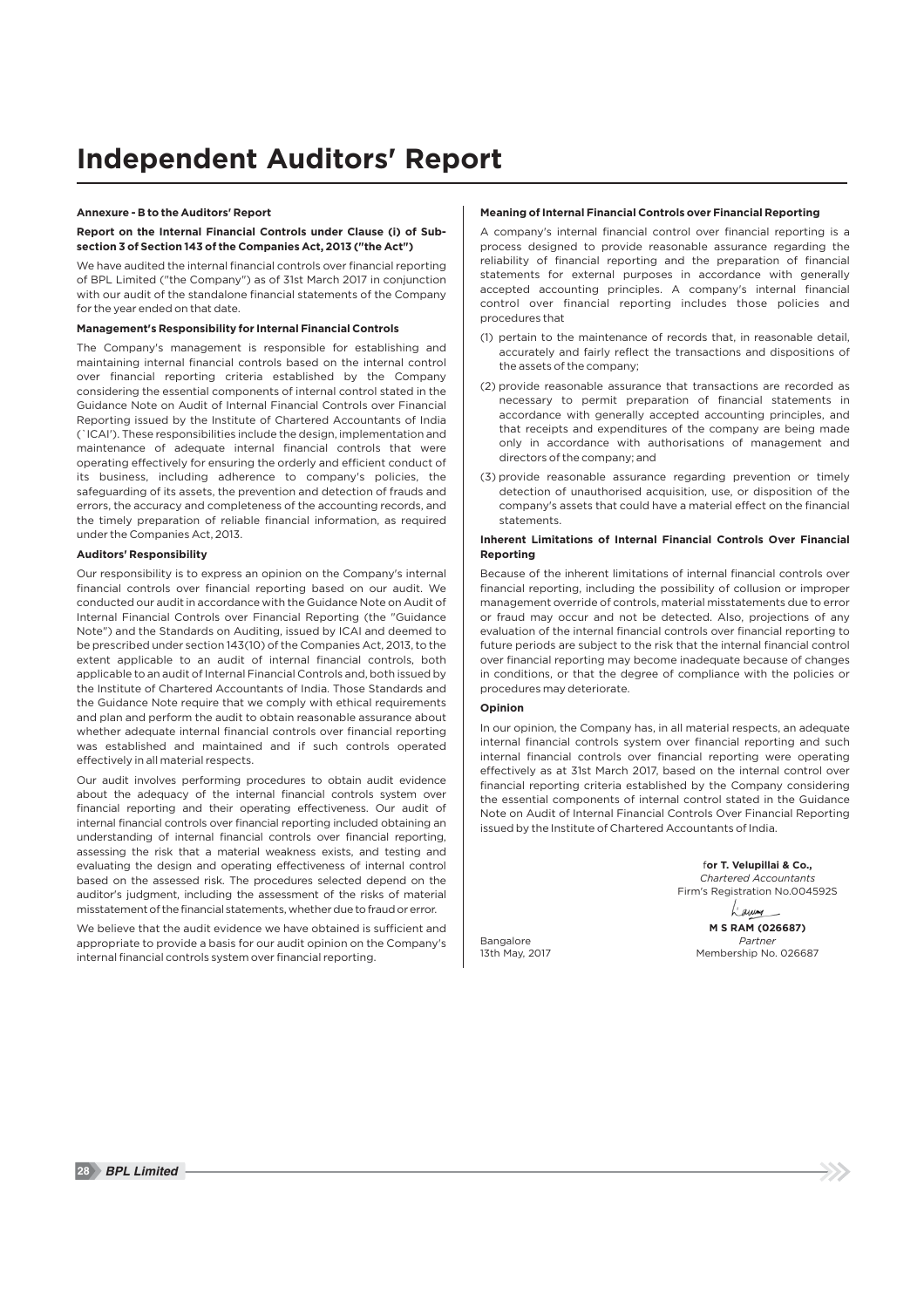### **Secretarial Audit Report**

#### **Form No. MR-3**

**SECRETARIAL AUDIT REPORT** FOR THE FINANCIAL YEAR ENDED 31.03.2017

[Pursuant to Section 204(1) of the Companies Act, 2013 and Rule 9 of the Companies (Appointment and Remuneration Personnel) Rules, 2014]

To, The Members, BPL Limited Palakkad

I have conducted the secretarial audit of the compliance of applicable statutory provisions and the adherence to good corporate practices by BPL Limited (hereinafter called the company). Secretarial Audit was conducted in a manner that provided me a reasonable basis for evaluating the corporate conducts/statutory compliances and expressing my opinion thereon.

Based on my verification of the company's books, papers, minute books, forms and returns filed and other records maintained by the company and also the information provided by the Company, its officers, agents and authorized representatives during the conduct of secretarial audit, I hereby report that in my/our opinion, the company has, during the audit period covering the financial year ended on 31.03.2017 complied with the statutory provisions listed hereunder and also that the Company has proper Board-processes and compliance-mechanism in place to the extent, in the manner and subject to the reporting made hereinafter:

I/we have examined the books, papers, minute books, forms and returns filed and other records maintained by the company for the financial year ended on 31.03.2017 according to the provisions of:

- (i) The Companies Act, 2013 (the Act) and the rules made thereunder;
- (ii) The Securities Contracts (Regulation) Act, 1956 ('SCRA') and the rules made thereunder;
- (iii) The Depositories Act, 1996 and the Regulations and Bye-laws framed thereunder;
- (iv) Foreign Exchange Management Act, 1999 and the rules and regulations made thereunder to the extent of <del>Foreign Direct Investment</del>, Overseas Direct Investment and external commercial borrowings.
- (v) The following Regulations and Guidelines prescribed under the Securities and Exchange Board of India Act, 1992 ('SEBI Act'):-
	- (a) The Securities and Exchange Board of India (Substantial Acquisition of Shares and Takeovers) Regulations, 2011;
	- (b) The Securities and Exchange Board of India (Prohibition of Insider Trading) Regulations, 1992;
	- (c) The Securities and Exchange Board of India (Issue of Capital and Disclosure Requirements) Regulations, 2009;
	- (d) The Securities and Exchange Board of India (Employee Stock Option Scheme and Employee Stock Purchase Scheme) Guidelines, 1999;
	- (e) The Securities and Exchange Board of India (issue and Listing of Debt Securities) Regulations, 2008,
	- (f) The Securities and Exchange Board of India (Registrars to an Issue and Share Transfer Agents) Regulations, 1993 regarding the Companies Act and dealing with client;
	- (g) The Securities and Exchange Board of India (Delisting of Equity Shares) Regulations, 2009;
	- (h) The Securities and Exchange Board Of India (buy back of Securities) Regulations, 1998
	- (i) The Securities and Exchange Board of India (Listing Obligations and Disclosure Requirements) Regulations, 2015
- (vi) Other Labour, Industrial and Envirnomental laws as applicable to the company

I/we have also examined compliance with the applicable clauses of the following:

(i) Secretarial Standards issued by The Institute of Company Secretaries of India.

(ii) The Listing Agreements entered into by the Company with Bombay Stock Exchange and National Stock Exchange, if applicable.

(The struck-off items above are not applicable to the company)

During the period under review the Company has complied with the provisions of the Act, Rules, Regulations, Guidelines, Standards, etc. mentioned above subject to the following observations:

(i) The company has not filed Annual Performance Report as required under Regulation 15 of Foreign Exchange Management (Transfer or Issue of Any Foreign Security) Regulations

10th August, 2017 Bangalore

Name of Company Secretary in practice : Madhwesh K  $ACS/FCS NO: 21477$ C P No.: 10897

111

**Annual Report 2016-17 29**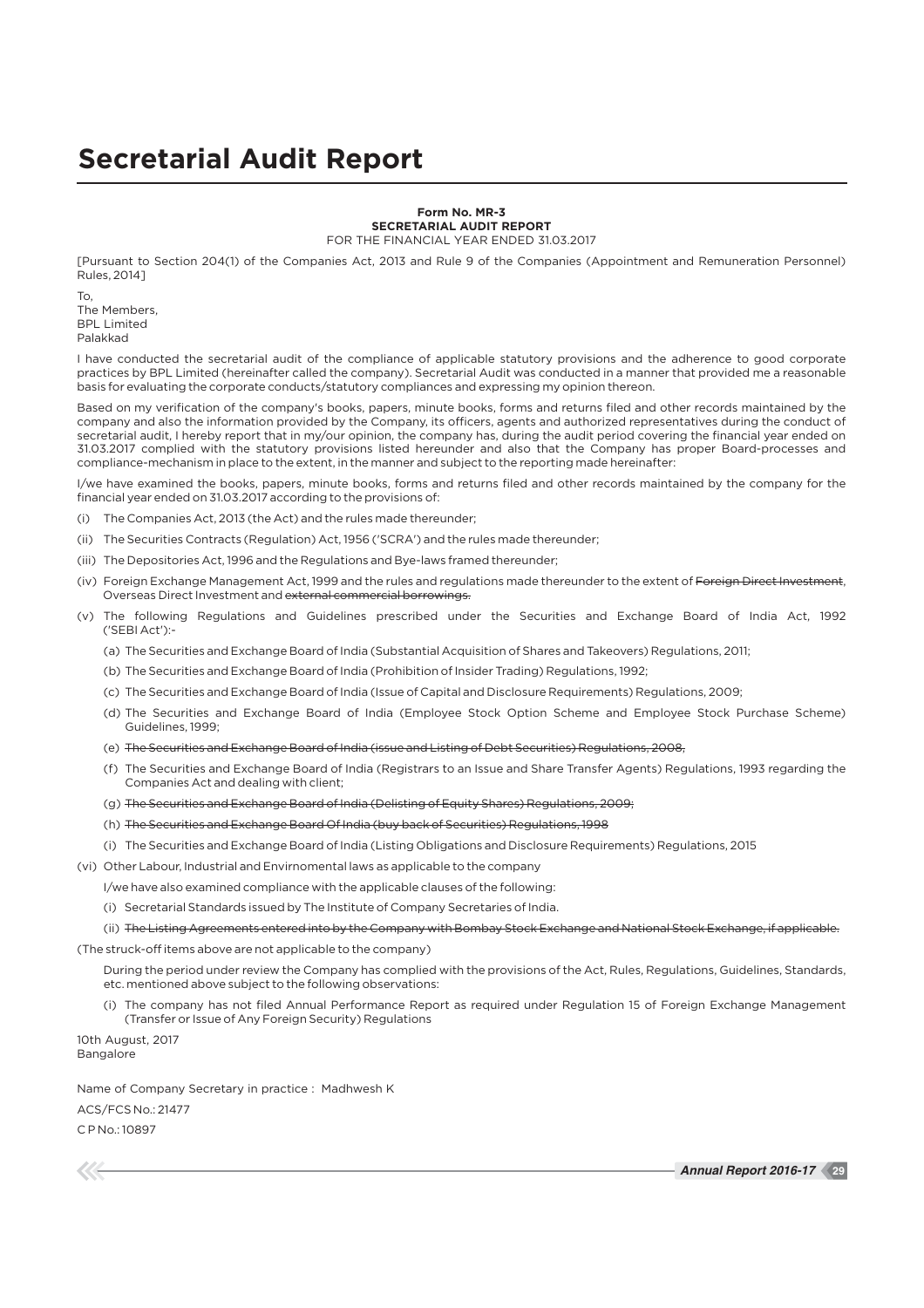### **Balance Sheet**

|    |     |                                               |      |                              | $\sqrt{ }$       |
|----|-----|-----------------------------------------------|------|------------------------------|------------------|
|    |     | Particulars                                   | Note | As at                        |                  |
|    |     |                                               | No.  | 31 <sup>st</sup> March, 2017 | 31st March, 2016 |
| т. |     | <b>EQUITY AND LIABILITIES</b>                 |      |                              |                  |
|    | (1) | <b>Shareholder's Funds</b>                    |      |                              |                  |
|    |     | (a) Share Capital                             | 1    | 218,47,26,130                | 218,47,26,130    |
|    |     | (b) Reserves and Surplus                      | 2    | 73,78,30,004                 | 20,71,37,512     |
|    | (2) | <b>Non-Current Liabilities</b>                | 3    |                              |                  |
|    |     | (a) Long-term borrowings                      |      | 4,38,47,671                  | 6,52,07,671      |
|    |     | (b) Long term provisions                      |      | 1,35,66,441                  | 1,57,76,509      |
|    | (3) | <b>Current Liabilities</b>                    | 4    |                              |                  |
|    |     | (a) Short Term Borrowings                     |      | 19,60,00,000                 |                  |
|    |     | Trade payables<br>(b)                         |      | 13, 14, 67, 741              | 10,98,29,319     |
|    |     | Other current liabilities<br>(c)              |      | 11,71,05,214                 | 42,64,06,819     |
|    |     | Short-term provisions<br>(d)                  |      | 88,90,325                    | 47,49,865        |
|    |     | <b>Total</b>                                  |      | 343,34,33,525                | 301, 38, 33, 826 |
| н. |     | <b>ASSETS</b>                                 |      |                              |                  |
|    | (1) | <b>Non-current assets</b>                     |      |                              |                  |
|    |     | (a) Fixed assets                              |      |                              |                  |
|    |     | (i) Tangible assets                           |      | 9,86,07,852                  | 11,61,29,896     |
|    |     | (b) Non-current investments                   | 6    | 21,05,10,000                 | 21,05,10,000     |
|    |     | Deferred tax assets (net)<br>(c)              | 7    | 46,22,92,863                 | 46,53,95,293     |
|    |     | (d) Long term loans and advances              | 8    |                              | 70,44,78,635     |
|    |     | Other non-current assets<br>(e)               | 9    | 1,86,79,285                  | 2,02,27,935      |
|    | (2) | <b>Current assets</b>                         |      |                              |                  |
|    |     | Inventories<br>(a)                            | 10   | 19,55,56,955                 | 4,74,35,384      |
|    |     | Trade receivables<br>(b)                      | 11   | 121,46,00,048                | 115,95,61,986    |
|    |     | Cash and bank balances<br>(c)                 | 12   | 13,58,25,550                 | 2,69,51,375      |
|    |     | Short-term loans and advances<br>(d)          | 13   | 108,60,53,996                | 25,74,30,874     |
|    |     | Other current assets<br>(e)                   | 14   | 1,13,06,975                  | 57,12,447        |
|    |     | <b>Total</b>                                  |      | 343, 34, 33, 525             | 301, 38, 33, 826 |
|    |     | <b>Contingent Liabilities and Commitments</b> | 15   | 67, 35, 84, 675              | 63, 12, 72, 168  |

Significant Accounting Policies and Notes to Accounts 21 & 22

As per our report attached For and on behalf of the Board of Directors

Firm's Registration No: 004592S **for T Velupillai & Co.,** *Chartered Accountants*

Lawry

Bangalore 13<sup>th</sup> May, 2017

**30 BPL Limited**

Francl

**M S Ram Ajit G Nambiar Capt. S Prabhala**<br>Partner, M. No. 026687 **Chairman & Managing Director** Chairman B Managing Director *Director Partner, M. No. 026687 Chairman & Managing Director Director*

 $5.11$ **Chief Financial Officer** 

Shabada

**S V Ganesh Chitra M A**<br> **Company Secretary** Company Secretary

⋙

 $(\bar{\tau})$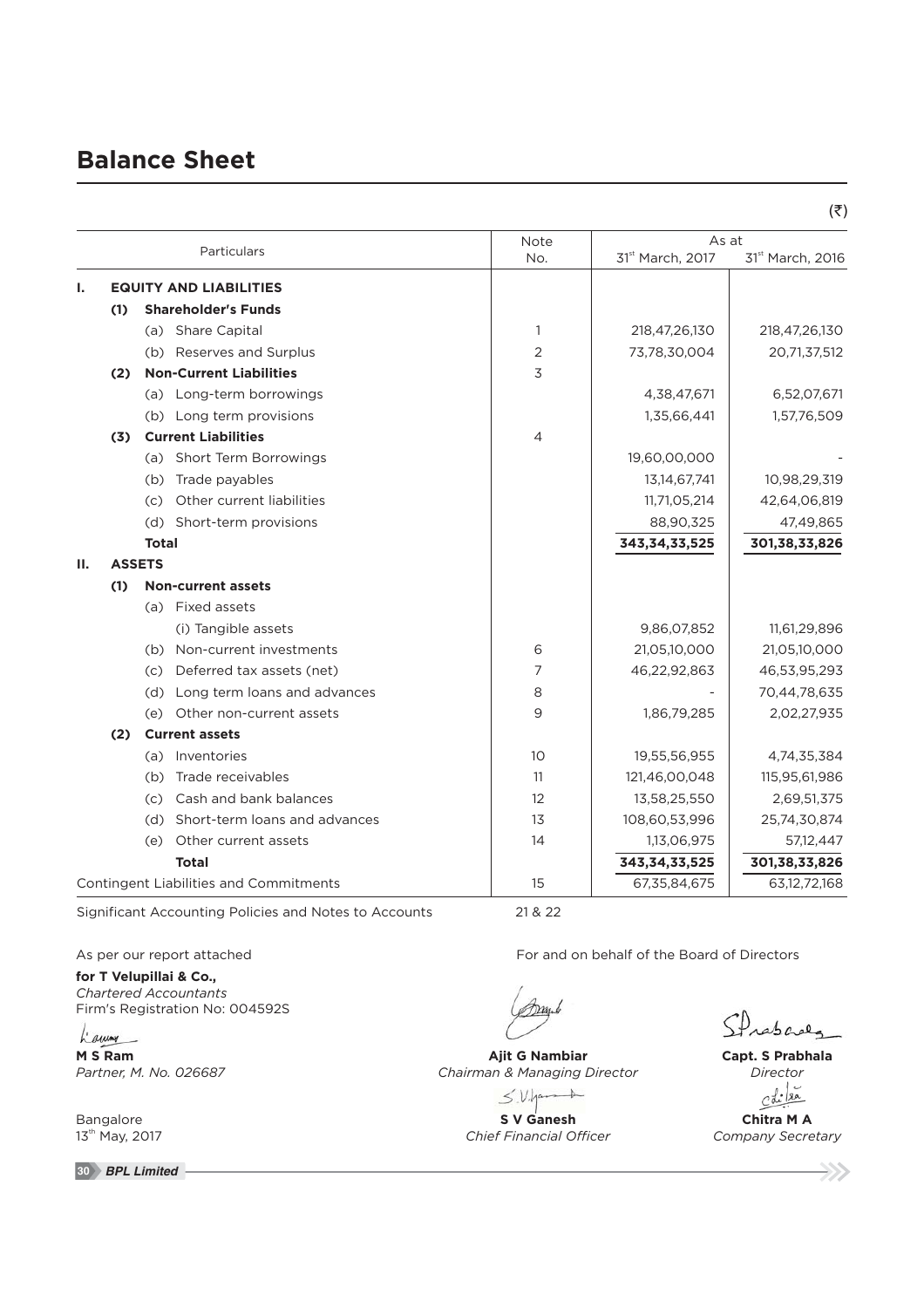### **Statement of Profit and Loss**

|                 |                                                         |             |                              | 17)                          |
|-----------------|---------------------------------------------------------|-------------|------------------------------|------------------------------|
|                 |                                                         | <b>Note</b> | For the year ended           |                              |
|                 | Particulars                                             | No.         | 31 <sup>st</sup> March, 2017 | 31 <sup>st</sup> March, 2016 |
|                 | <b>REVENUE</b>                                          | 16          |                              |                              |
| $\mathbf{L}$    | Revenue from Operations (Gross)                         |             | 98,08,07,802                 | 43,74,36,916                 |
|                 | Less: Excise duty                                       |             | 3,63,23,766                  | 3,38,68,817                  |
|                 | Revenue from Operations (Net)                           |             | 94,44,84,036                 | 40,35,68,099                 |
| $\mathbf{II}$ . | Other Income                                            |             | 79,78,60,230                 | 16,45,73,110                 |
| III.            | Total Revenue (I +II)                                   |             | 174,23,44,266                | 56,81,41,209                 |
| IV.             | Expenses:-                                              |             |                              |                              |
|                 | Cost of materials consumed                              | 17          | 23,08,25,638                 | 17,42,33,732                 |
|                 | Purchase of Stock-in-Trade                              | 18          | 51,85,30,641                 | 15, 15, 80, 297              |
|                 | Changes in inventories of finished goods,               |             |                              |                              |
|                 | work-in-progress and Stock-in-Trade                     |             | (2, 29, 92, 819)             | (2,42,16,026)                |
|                 | Employee benefits                                       | 19          | 5,51,09,428                  | 4,59,79,898                  |
|                 | Depreciation and amortization                           | 5           | 60,65,723                    | 49,18,109                    |
|                 | Other expenses                                          | 20          | 42,09,90,783                 | 7,33,21,207                  |
|                 | <b>Total Expenses</b>                                   |             | 120,85,29,394                | 42,58,17,218                 |
| V.              | Profit before exceptional items and tax (III - IV)      |             | 53,38,14,872                 | 14,23,23,991                 |
| VI.             | <b>Exceptional Items</b>                                |             |                              |                              |
|                 | VII. Profit before tax (VII - VIII)                     |             | 53,38,14,872                 | 14,23,23,991                 |
|                 | VIII. Tax expense:                                      |             |                              |                              |
|                 | Current tax<br>(1)                                      |             |                              | (10, 93, 886)                |
|                 | (2)<br>Prior Period tax                                 |             |                              | (15, 76, 904)                |
|                 | (3) Deferred tax                                        |             | (31,02,430)                  | (22, 41, 25, 595)            |
| IX.             | Profit (Loss) for the period from continuing operations |             | 53,07,12,443                 | (8,44,72,394)                |
| Х.              | Profit / (Loss) from discontinuing operations           |             |                              |                              |
| XI.             | Tax expense of discontinuing operations                 |             |                              |                              |
| XII.            | Profit / (Loss) from Discontinuing operations (X - XI)  |             |                              |                              |
|                 | XIII. Profit / (Loss) for the period (IX + XII)         |             | 53,07,12,443                 | (8, 44, 72, 394)             |
|                 | XIV. Earning per equity share:                          |             |                              |                              |
|                 | <b>Basic</b><br>(1)                                     |             | 10.86                        | (1.73)                       |
|                 | (2)<br>Diluted                                          |             | 10.86                        | (1.73)                       |
|                 | No. of equity shares                                    |             | 4,88,84,818                  | 4,88,84,818                  |
|                 |                                                         |             |                              |                              |

Significant Accounting Policies and notes to Accounts 21 & 22

As per our report attached For and on behalf of the Board of Directors

Firm's Registration No: 004592S **for T Velupillai & Co.,** *Chartered Accountants*

Launa

Bangalore 13<sup>th</sup> May, 2017

 $\ll$ 



**M S Ram Ajit G Nambiar Capt. S Prabhala**<br>Partner, M. No. 026687 **Chairman & Managing Director** *Director Director Partner, M. No. 026687 Chairman & Managing Director Director*

> $5.11$ **S V Ganesh Chitra M A**<br> **Company Secretary Chief Financial Officer**

Shabade

chilea

**Annual Report 2016-17 31**

 $(4)$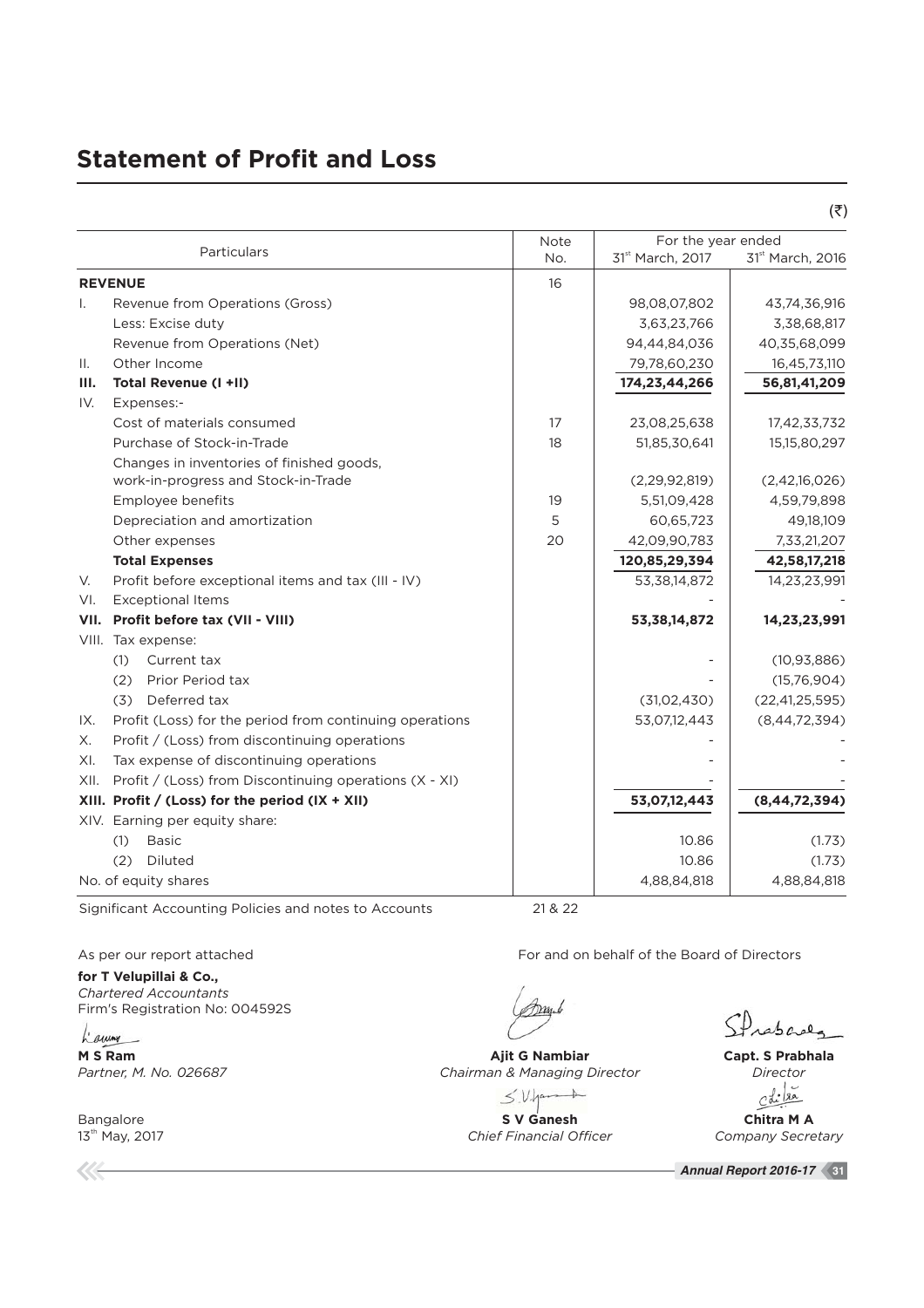### **Cash Flow Statement**

|  |                                                                                                                                      |                                                  |                                  |                    | $(\overline{\mathbf{z}})$        |  |
|--|--------------------------------------------------------------------------------------------------------------------------------------|--------------------------------------------------|----------------------------------|--------------------|----------------------------------|--|
|  |                                                                                                                                      |                                                  |                                  | For the year ended |                                  |  |
|  | Particulars                                                                                                                          | 31st March, 2017<br>31 <sup>st</sup> March, 2016 |                                  |                    |                                  |  |
|  | A. Cash flow from operating activities<br>Net Profit / (Loss) before exceptional,<br>extraordinary items and tax<br>Adjustments for: |                                                  | 53, 38, 14, 872                  |                    | 14,23,23,991                     |  |
|  | Depreciation and amortisation                                                                                                        | 60,65,723                                        |                                  | 49,18,109          |                                  |  |
|  | (Profit) / loss on sale / write off of assets                                                                                        | (55,05,36,798)                                   |                                  | (13, 64, 52, 802)  |                                  |  |
|  | Finance costs                                                                                                                        | 3,36,29,364                                      |                                  | 88,15,300          |                                  |  |
|  | Interest income                                                                                                                      | (43, 48, 554)                                    |                                  | (21, 03, 482)      |                                  |  |
|  | Operating profit / (loss) before working<br>capital changes                                                                          |                                                  | (51, 51, 90, 265)<br>1,86,24,607 |                    | (12, 48, 22, 875)<br>1,75,01,116 |  |
|  | Changes in working capital:                                                                                                          |                                                  |                                  |                    |                                  |  |
|  | Adjustments for (increase) / decrease in<br>operating assets:                                                                        |                                                  |                                  |                    |                                  |  |
|  | Inventories                                                                                                                          | (14, 81, 21, 571)                                |                                  | (2,60,99,420)      |                                  |  |
|  | Trade receivables                                                                                                                    | (5,50,38,062)                                    |                                  | (35,85,786)        |                                  |  |
|  | Short-term loans and advances                                                                                                        | (82,86,23,122)                                   |                                  | (9,84,30,053)      |                                  |  |
|  | Long-term loans and advances                                                                                                         | 70,44,78,635                                     |                                  | (45,90,99,130)     |                                  |  |
|  | Other current assets                                                                                                                 | (55, 94, 528)                                    |                                  | (31,59,800)        |                                  |  |
|  | Other non-current assets                                                                                                             | 15,48,650                                        |                                  | (22, 98, 371)      |                                  |  |
|  | Adjustments for increase / (decrease) in<br>operating liabilities:                                                                   |                                                  |                                  |                    |                                  |  |
|  | Trade payables                                                                                                                       | 2, 16, 38, 422                                   |                                  | 1,15,72,401        |                                  |  |
|  | Other current liabilities                                                                                                            | (30, 93, 01, 605)                                |                                  | 37,95,47,617       |                                  |  |
|  | Other long-term liabilities                                                                                                          |                                                  |                                  | (1,90,12,532)      |                                  |  |
|  | Short-term provisions                                                                                                                | 41,40,460                                        |                                  | 47,29,913          |                                  |  |
|  | Long-term provisions                                                                                                                 | (22,10,068)                                      |                                  | 25,318             |                                  |  |
|  |                                                                                                                                      |                                                  | (61,70,82,790)                   |                    | (21,58,09,843)                   |  |
|  |                                                                                                                                      |                                                  | (59, 84, 58, 183)                |                    | (19, 83, 08, 727)                |  |
|  | Cash flow from extraordinary items                                                                                                   |                                                  |                                  |                    |                                  |  |
|  | Cash generated from operations                                                                                                       |                                                  | (59, 84, 58, 183)                |                    | (19, 83, 08, 727)                |  |
|  | Net income tax (paid) / refunds                                                                                                      |                                                  |                                  |                    | 26,70,790                        |  |
|  | Net cash flow from / (used in)<br>operating activities (A)                                                                           |                                                  | (59, 84, 58, 183)                |                    | (20,09,79,517)                   |  |
|  | B. Cash flow from investing activities                                                                                               |                                                  |                                  |                    |                                  |  |
|  | Proceeds from sale of fixed assets                                                                                                   | 56, 19, 93, 119                                  |                                  | 13,41,51,368       |                                  |  |
|  | Interest received                                                                                                                    |                                                  |                                  |                    |                                  |  |
|  | - Others                                                                                                                             | 43,48,554                                        |                                  | 21,03,482          |                                  |  |
|  | Net cash flow from / (used in) investing<br>activities (B)                                                                           |                                                  | 56,63,41,673                     |                    | 13,62,54,850                     |  |

**32 BPL Limited**

 $\rightarrow$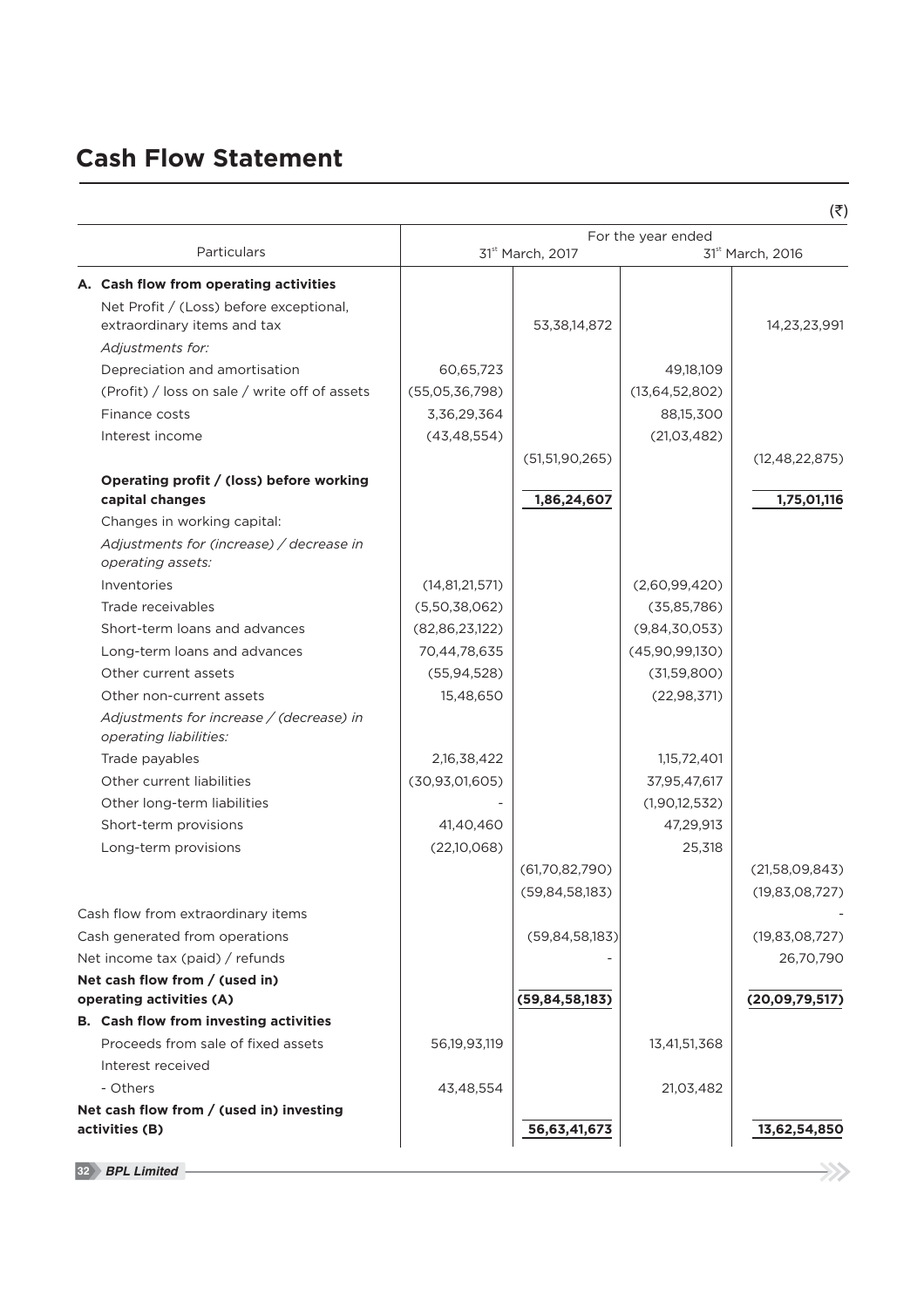### **Cash Flow Statement**

|                                                      |               |                              |                    | $(\leq)$                     |
|------------------------------------------------------|---------------|------------------------------|--------------------|------------------------------|
|                                                      |               |                              | For the year ended |                              |
| Particulars                                          |               | 31 <sup>st</sup> March, 2017 |                    | 31 <sup>st</sup> March, 2016 |
| C. Cash flow from financing activities               |               |                              |                    |                              |
| Proceeds from other short-term borrowings            | 19,60,00,000  |                              | 6,52,07,671        |                              |
| Repayment of other short-term borrowings             | (2,13,60,000) |                              |                    |                              |
| Finance cost                                         | (3,36,29,364) |                              | (88,15,300)        |                              |
| Dividends paid                                       | (16, 959)     |                              |                    |                              |
| Tax on dividend                                      | (2,993)       |                              |                    |                              |
| Net cash flow from / (used in)                       |               |                              |                    |                              |
| financing activities (C)                             |               | 14,09,90,685                 |                    | 5,63,92,371                  |
| Net increase / (decrease) in Cash and                |               |                              |                    |                              |
| cash equivalents (A+B+C)                             |               | 10,88,74,175                 |                    | (83, 32, 296)                |
| Cash and cash equivalents at the                     |               |                              |                    |                              |
| beginning of the year                                |               | 2,69,51,375                  |                    | 3,52,83,671                  |
| Cash and cash equivalents at the                     |               |                              |                    |                              |
| end of the year                                      |               | 13,58,25,550                 |                    | 2,69,51,375                  |
| <b>Note to Cash flow statement</b>                   |               |                              |                    |                              |
| <b>Components of Cash and Cash equivalents</b><br>1. |               |                              |                    |                              |
| (a) Cash on hand                                     |               | 4,787                        |                    | 23,969                       |
| <b>Balances with banks</b><br>(b)                    |               |                              |                    |                              |
| (i) In current accounts                              |               | 4,30,70,763                  |                    | 25,77,406                    |
| (ii) In deposit accounts                             |               | 9,27,50,000                  |                    | 2,43,50,000                  |
|                                                      |               | 13,58,25,550                 |                    | 2,69,51,375                  |
|                                                      |               |                              |                    |                              |

Firm's Registration No: 004592S **for T Velupillai & Co.,** *Chartered Accountants*

Launy

Bangalore 13<sup>th</sup> May, 2017

**LL** 

As per our report attached For and on behalf of the Board of Directors

Amil

**M S Ram Ajit G Nambiar Capt. S Prabhala**<br>Partner, M. No. 026687 **Chairman & Managing Director** *Director Director Partner, M. No. 026687 Chairman & Managing Director Director*

 $5.11$ 

**Chief Financial Officer** 

Shrabadg

 $\sqrt{2}$ 

**S V Ganesh Chitra M A**<br> **Company Secretary** 

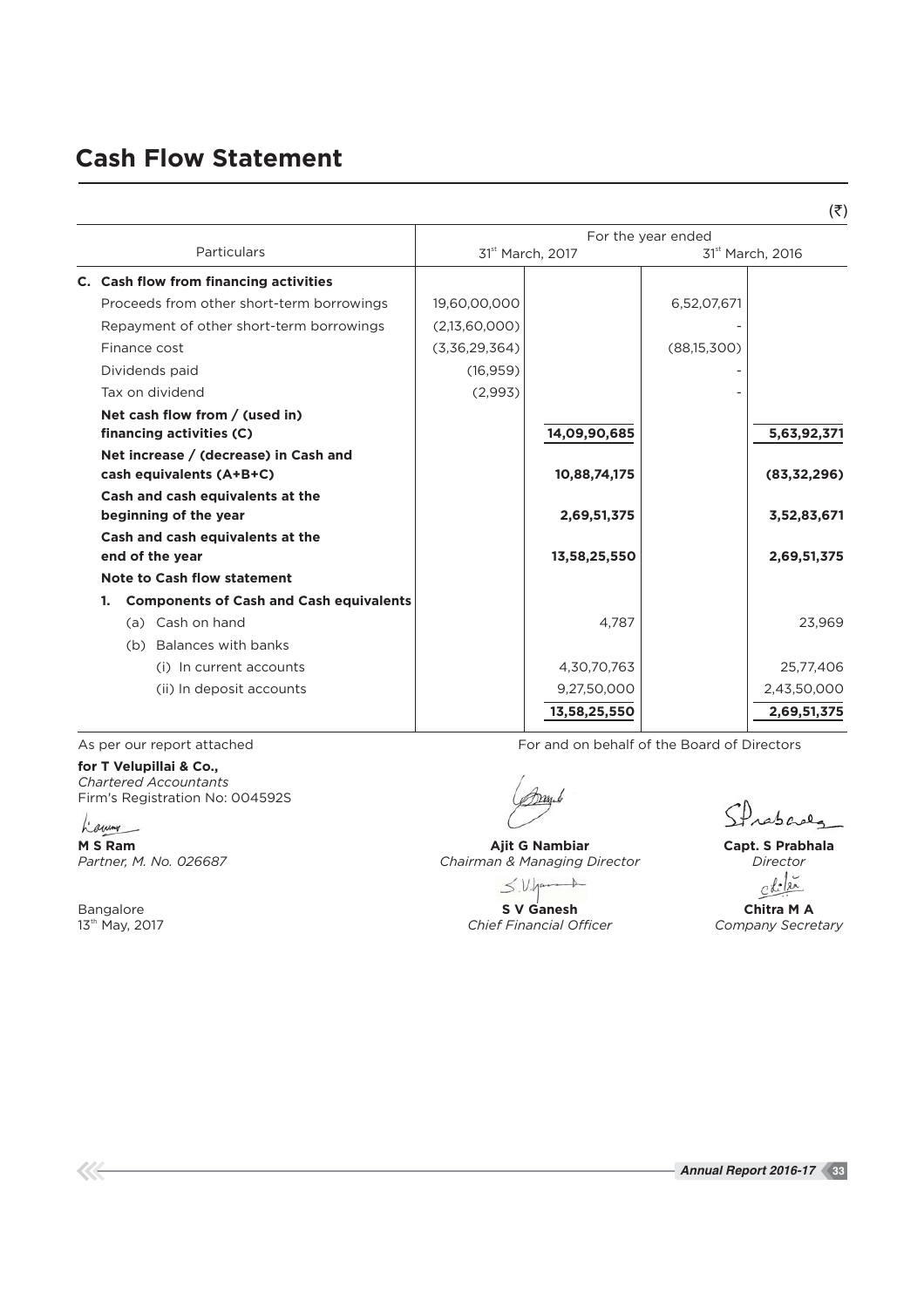|    |                                                            |       |                                                                                               |                              | $(\overline{\zeta})$         |
|----|------------------------------------------------------------|-------|-----------------------------------------------------------------------------------------------|------------------------------|------------------------------|
|    |                                                            |       | Particulars                                                                                   | 31 <sup>st</sup> March, 2017 | 31 <sup>st</sup> March, 2016 |
| 1. |                                                            |       | <b>Shareholders' Funds</b>                                                                    |                              |                              |
|    | <b>Share Capital</b><br><b>Equity Share Capital</b><br>1.1 |       |                                                                                               |                              |                              |
|    |                                                            |       |                                                                                               |                              |                              |
|    |                                                            | 1.1.1 | Authorised Equity Share Capital<br>5,50,00,000 Shares (5,50,00,000 Shares) of ₹10/- each      | 55,00,00,000                 | 55,00,00,000                 |
|    |                                                            | 1.1.2 | Issued, Subscribed and fully Paid-Up<br>4,88,84,818 Shares (4,88,84,818 Shares) of ₹10/- each | 48,88,48,180                 | 48,88,48,180                 |
|    |                                                            | 1.1.3 | <b>Forfeited Shares</b>                                                                       | 9,750                        | 9,750                        |
|    |                                                            |       | <b>Total - Equity Share Capital</b>                                                           | 48,88,57,930                 | 48,88,57,930                 |

Refer Note No.22.2.1

a) Reconciliation of Shares outstanding at the beginning and end of the year is as under:

|                                              | As at March 31, 2017 |                          |                      | As at March 31, 2016       |
|----------------------------------------------|----------------------|--------------------------|----------------------|----------------------------|
|                                              | No. of Shares        |                          | Amount No. of Shares | Amount                     |
| Balance at the beginning and end of the year |                      | 4,88,84,818 48,88,48,180 |                      | 4,88,84,818   48,88,48,180 |
|                                              |                      | 4,88,84,818 48,88,48,180 |                      | 4,88,84,818   48,88,48,180 |

b) Details of shareholders holding more than 5% of equity shares

|        |                                                                                                |               | As at March 31, 2017 |               | As at March 31, 2016 |
|--------|------------------------------------------------------------------------------------------------|---------------|----------------------|---------------|----------------------|
| SI No. | Name of the Shareholder                                                                        | No. of Shares | % of holding         | No. of Shares | % of holding         |
|        | Electro Investment Pyt Ltd                                                                     | 2,31,02,544   | 47.26                | 2,31,02,544   | 47.26                |
| 2      | Merino Finance Private Limited                                                                 | 30,77,500     | 6.30                 | 30,77,500     | 6.30                 |
|        | <b>Total</b>                                                                                   | 2,61,80,044   | 53.56                | 2,61,80,044   | 53.56                |
|        | 1.2 Preference Share Capital                                                                   |               | March 31, 2017       | March 31,2016 |                      |
| 1.2.1  | Authorised Preference Share Capital<br>1,70,00,000 Shares (1,70,00,000 Shares) of ₹100/- each  |               | 170,00,00,000        | 170.00.00.000 |                      |
| 1,2.2  | Issued, Subscribed and fully Paid-Up<br>1,69,58,682 Shares (1,69,58,682 Shares) of ₹100/- each |               | 169,58,68,200        | 169.58.68.200 |                      |
|        | Total - Preference Share Capital                                                               | 169,58,68,200 | 169,58,68,200        |               |                      |

Refer Note No.22.2.2

a) Reconciliation of Shares outstanding at the beginning and end of the year is as under:

|                                              | As at March 31, 2017 |                             |                      | As at March 31, 2016      |
|----------------------------------------------|----------------------|-----------------------------|----------------------|---------------------------|
|                                              | INo. of Shares       |                             | Amount No. of Shares | Amount                    |
| Balance at the beginning and end of the year |                      | 1,69,58,682   169,58,68,200 |                      | 1,69,58,682 169,58,68,200 |
|                                              |                      | 1,69,58,682   169,58,68,200 |                      | 1,69,58,682 169,58,68,200 |

**34 BPL Limited**

⋙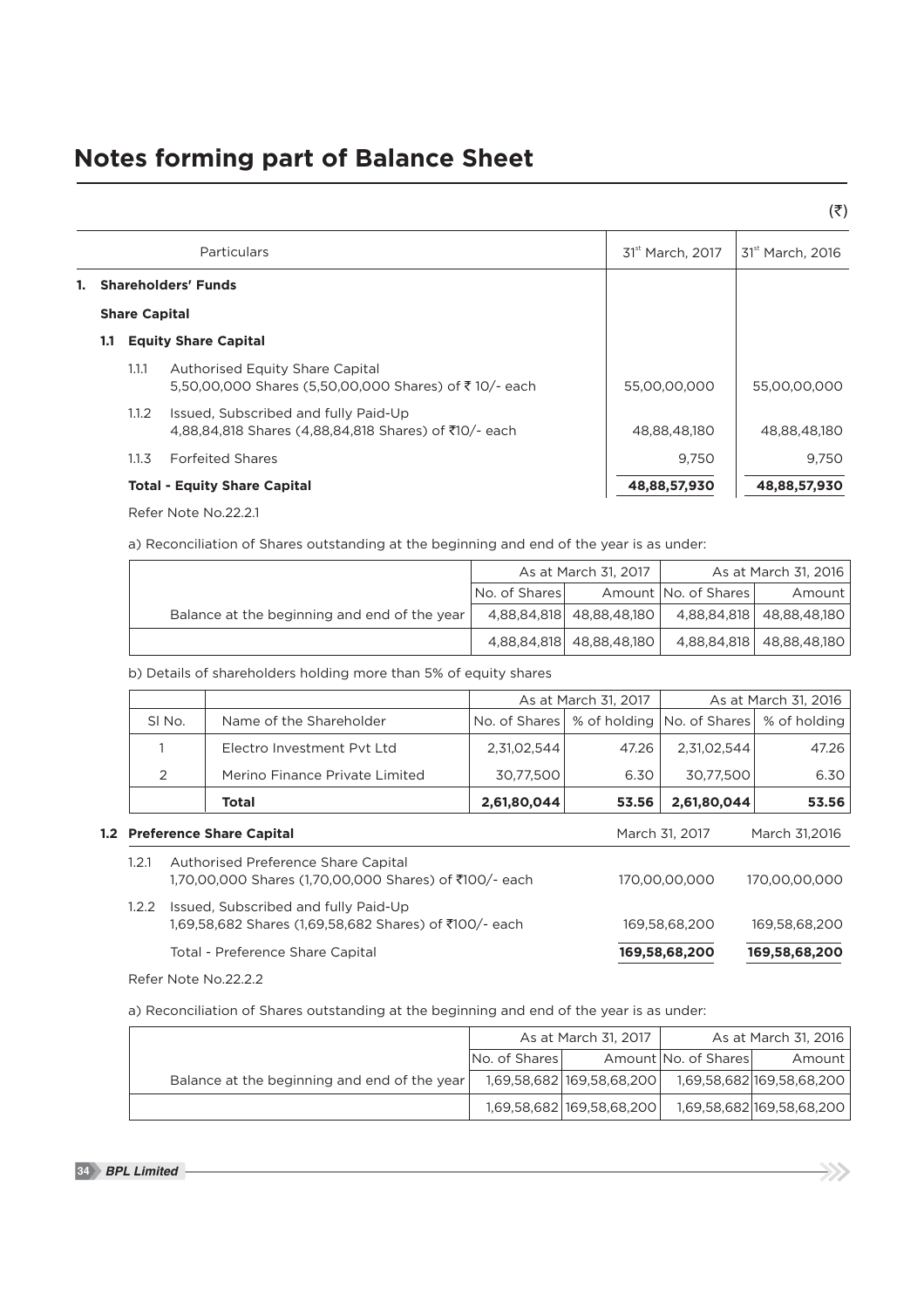|                | Name of the Shareholder     |               | As at March 31, 2017 | As at March 31, 2016        |       |  |
|----------------|-----------------------------|---------------|----------------------|-----------------------------|-------|--|
| SI No.         |                             | No. of Shares | % of holding         | No. of Shares  % of holding |       |  |
|                | <b>ER Computers Pvt Ltd</b> | 73,71,837     | 43.47                | 73,71,837                   | 43.47 |  |
| 2              | Electro Investment Pyt Ltd  | 15,76,222     | 9.29                 | 15,76,222                   | 9.29  |  |
| 3              | Namfil Finance Co Pyt Ltd   | 13,23,728     | 7.81                 | 13,23,728                   | 7.81  |  |
| $\overline{4}$ | Merino Finance Pyt Ltd      | 9,80,429      | 5.78                 | 9,80,429                    | 5.78  |  |
| 5              | Oriental Bank of Commerce   | 20,00,000     | 11.79                | 20,00,000                   | 11.79 |  |
| 6              | Canara Bank                 | 18,07,033     | 10.66                | 18,07,033                   | 10.66 |  |
|                | <b>Total</b>                | 1,50,59,249   | 88,80                | 1,50,59,249                 | 88.80 |  |

#### **2. Reserves and Surplus**

#### **2.1 Reserves**

| <b>Total</b>               | 53,33,49,800                           | - | 53, 33, 49, 800              |
|----------------------------|----------------------------------------|---|------------------------------|
| Capital Reserve            | 49,800                                 |   | 49,800                       |
| Capital Redemption Reserve | 53,33,00,000                           |   | 53,33,00,000                 |
|                            | 31 <sup>st</sup> March, 2017           |   | 31 <sup>st</sup> March, 2016 |
| Description                | Balance as at   Additions   Deductions |   | Balance as at                |
|                            |                                        |   |                              |

#### **2.2 Surplus**

UL

|                                               | 73,78,30,004                                                                                                                                                                        |  | 20,71,37,512       |
|-----------------------------------------------|-------------------------------------------------------------------------------------------------------------------------------------------------------------------------------------|--|--------------------|
| Profit and Loss                               | 20,44,80,204                                                                                                                                                                        |  | (32, 62, 12, 288)  |
|                                               |                                                                                                                                                                                     |  |                    |
| Tax on Preference Dividend                    | 2.993                                                                                                                                                                               |  |                    |
|                                               |                                                                                                                                                                                     |  |                    |
|                                               |                                                                                                                                                                                     |  | 184,09,28,868      |
| Less: Dividend on Preference Shares           | 16.959                                                                                                                                                                              |  |                    |
| of Statement of Profit and Loss               | 53,07,12,443                                                                                                                                                                        |  | (8,44,72,394)      |
|                                               |                                                                                                                                                                                     |  |                    |
| Profit and Loss                               | (32, 62, 12, 288)                                                                                                                                                                   |  | (208, 26, 68, 762) |
| Opening Surplus i.e., Balance in Statement of |                                                                                                                                                                                     |  |                    |
|                                               | Add: Profit/(Loss) for the period as per XIII<br>Share Premium Adjusted:<br>(Refer Note below)<br>Closing Surplus i.e., Balance in Statement of<br>2.3 Total - Reserves and Surplus |  |                    |

Share Premium Adjusted: The Hon'ble High Court of Kerala, on 9th September 2015 approved a Scheme of Arrangement of the Company, whereby the whole amount of ₹184,09,28,868/- in the Share Premium Account has been adjusted against the accumulated losses by passing requisite entries in the books of account as on 30th Sept. 2015.

 $(\overline{\zeta})$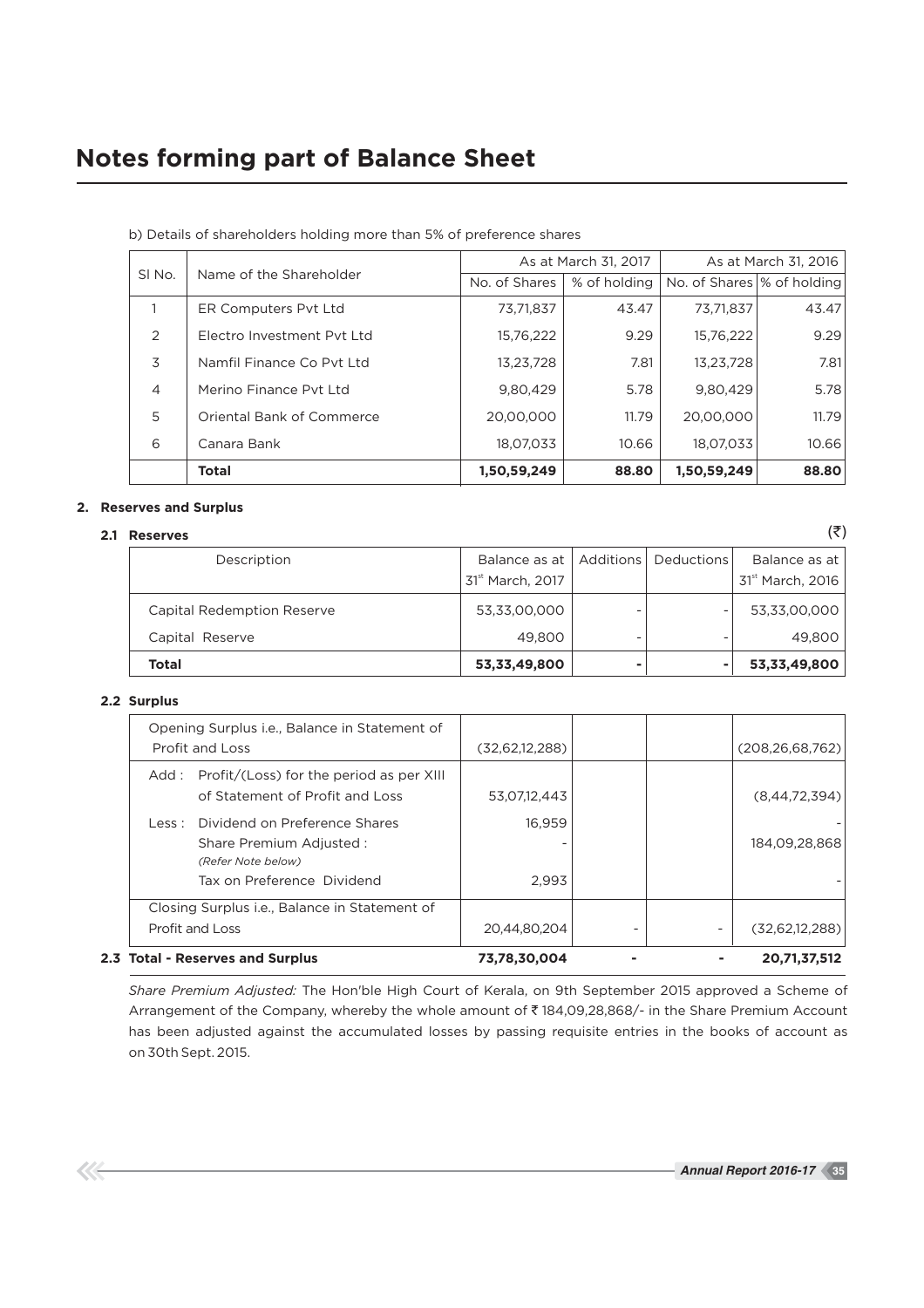|  |                                                                                                                                                                                                                                                     |                                       | (₹)                       |
|--|-----------------------------------------------------------------------------------------------------------------------------------------------------------------------------------------------------------------------------------------------------|---------------------------------------|---------------------------|
|  | Particulars                                                                                                                                                                                                                                         | As at<br>31 <sup>st</sup> March, 2017 | As at<br>31st March, 2016 |
|  | <b>3. Non-Current Liabilities</b>                                                                                                                                                                                                                   |                                       |                           |
|  | 3.1 Long Term Borrowings                                                                                                                                                                                                                            |                                       |                           |
|  | 3.1.1<br>Unsecured                                                                                                                                                                                                                                  |                                       |                           |
|  | Term Loans from other Parties                                                                                                                                                                                                                       | 4,38,47,671                           | 6,52,07,671               |
|  | <b>Total Unsecured Long Term Borrowings</b>                                                                                                                                                                                                         | 4,38,47,671                           | 6,52,07,671               |
|  | <b>Total Long Term Borrowings</b>                                                                                                                                                                                                                   | 4,38,47,671                           | 6,52,07,671               |
|  | Unsecured Loan represents loan availed by the company from<br>M/s. Jupiter Capital Private limited on 25th August 2016 at an<br>interest rate of 16% P.A. The principal amount outstanding at the<br>end of the reporting period is Rs.438.48 lacs. |                                       |                           |
|  | 3.2 Long Term Provisions                                                                                                                                                                                                                            |                                       |                           |
|  | Provision for employee Gratuity/Superannuation                                                                                                                                                                                                      | 1,35,66,441                           | 1,57,76,509               |
|  | <b>Total Long Term Provisions</b>                                                                                                                                                                                                                   | 1,35,66,441                           | 1,57,76,509               |
|  | 4. Current Liabilities                                                                                                                                                                                                                              |                                       |                           |
|  | 4.1 Short Term Borrowings                                                                                                                                                                                                                           |                                       |                           |
|  | 4.1.1<br>Secured                                                                                                                                                                                                                                    |                                       |                           |
|  | Loans repayable on demand from other parties*                                                                                                                                                                                                       | 1960,00,000                           |                           |
|  | <b>Total Secured Short Term Borrowings</b>                                                                                                                                                                                                          | 19,60,00,000                          |                           |
|  | * Refer Note No: 22.2.17                                                                                                                                                                                                                            |                                       |                           |
|  | 4.2 Trade Payables                                                                                                                                                                                                                                  |                                       |                           |
|  | <b>Trade Payables</b>                                                                                                                                                                                                                               | 4,52,26,538                           | 4,20,74,313               |
|  | Others                                                                                                                                                                                                                                              | 8,62,41,203                           | 6,77,55,006               |
|  | <b>Total - Trade Payables</b>                                                                                                                                                                                                                       | 13, 14, 67, 741                       | 10,98,29,319              |
|  | 4.3 Other Current Liabilities                                                                                                                                                                                                                       |                                       |                           |
|  | Trade Deposit & Advances                                                                                                                                                                                                                            | 7,35,56,354                           | 39,07,20,340              |
|  | Sales Tax & withholding taxes payable                                                                                                                                                                                                               | 3,74,92,498                           | 3,03,60,146               |
|  | Employees- Salaries & Benefits                                                                                                                                                                                                                      | 60,56,362                             | 53,26,333                 |
|  | <b>Total - Other Current Liabilities</b>                                                                                                                                                                                                            | 11,71,05,214                          | 42,64,06,819              |
|  | 4.4 Short Term Provisions                                                                                                                                                                                                                           |                                       |                           |
|  | Provision for Preference Dividends                                                                                                                                                                                                                  | 16,959                                |                           |
|  | Provision for Tax                                                                                                                                                                                                                                   | 26,70,790                             | 26,70,790                 |
|  | Provision for Warranties (Ref Note No: 22.2.13)                                                                                                                                                                                                     | 62,02,576                             | 20,79,075                 |
|  | <b>Total Short Term Provisions</b>                                                                                                                                                                                                                  | 88,90,325                             | 47,49,865                 |
|  | <b>Total - Current Liabilities</b>                                                                                                                                                                                                                  | 45,34,63,279                          | 54,09,86,003              |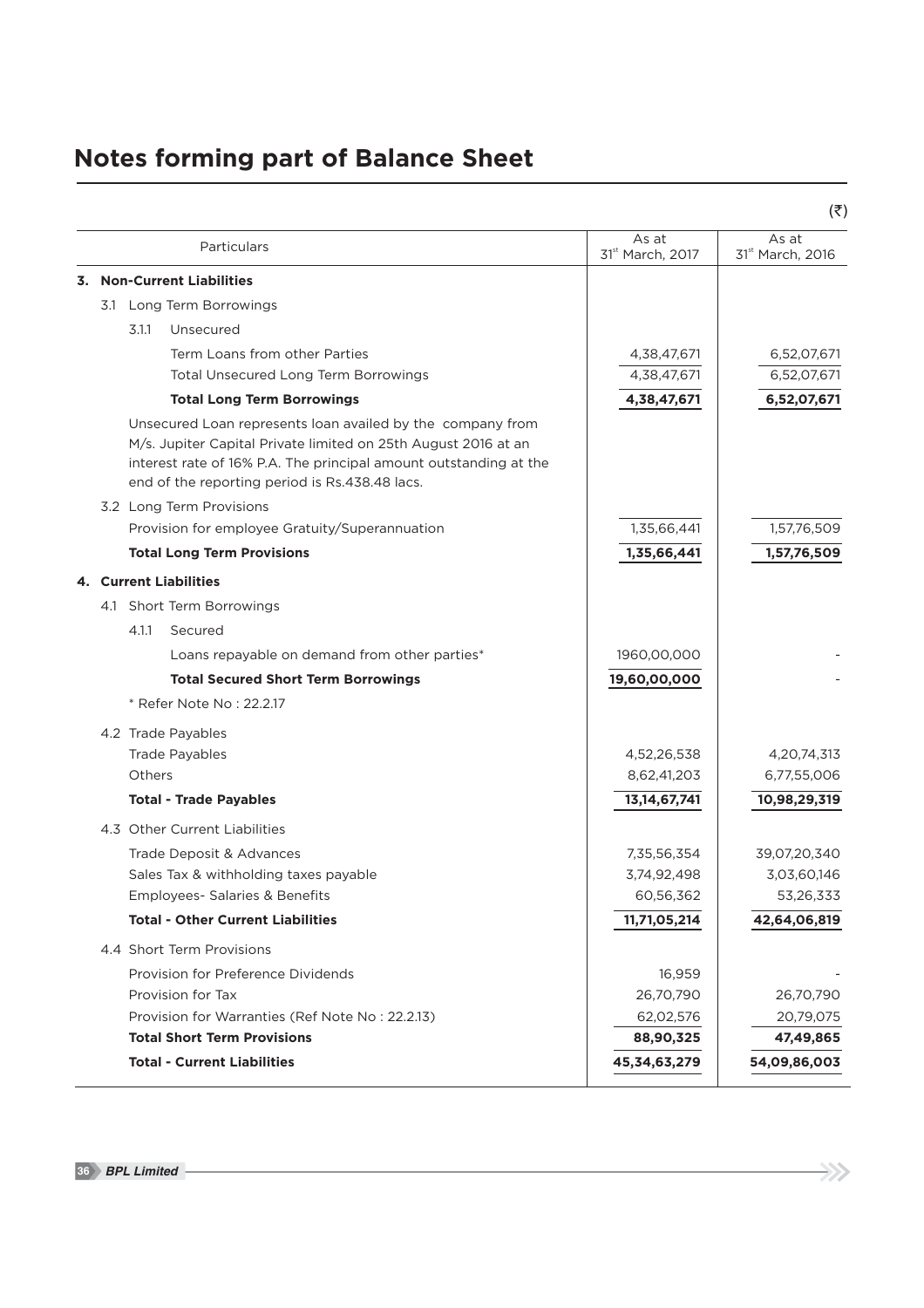### **5.** Non − Current Assets (₹)

 $\ll$ 

| <b>Gross Block</b> |                                                                                         |                                                                                                                                    |                                                                                         |                                   |                            |                                            |                         |                                                        |                                            | Depreciation                           |                                            |                                                            | Net Block                                 |  |  |
|--------------------|-----------------------------------------------------------------------------------------|------------------------------------------------------------------------------------------------------------------------------------|-----------------------------------------------------------------------------------------|-----------------------------------|----------------------------|--------------------------------------------|-------------------------|--------------------------------------------------------|--------------------------------------------|----------------------------------------|--------------------------------------------|------------------------------------------------------------|-------------------------------------------|--|--|
|                    |                                                                                         | Description                                                                                                                        | As at<br>31 <sup>st</sup> March,<br>2016                                                | Additions                         | Deletions                  | As at<br>31 <sup>st</sup> March,<br>2017   |                         | As at<br>31 <sup>st</sup> March,<br>2016               | For the<br>Period                          | Deletion                               | As at<br>31st March,<br>2017               | As at<br>31 <sup>st</sup> March,<br>2017                   | As at<br>31 <sup>st</sup> March,<br>2016  |  |  |
|                    |                                                                                         | 5.1 Tangible assets<br>Land<br><b>Buildings</b><br>Plant & Machinery                                                               | 2,78,31,896<br>17,52,71,912<br>8,53,66,190                                              | 55,23,914                         | 1,42,31,130<br>95,49,166   | 1,36,00,766<br>16,57,22,746<br>9,08,90,104 |                         | 11,45,16,839<br>6,36,67,825                            | 28,76,538<br>17,67,394                     | 40,07,094                              | 11,33,86,283<br>6,54,35,219                | 1,36,00,766<br>5,23,36,463<br>2,54,54,885                  | 2,78,31,896<br>6,07,55,073<br>2,16,98,365 |  |  |
|                    |                                                                                         | Computer, Equipments<br>and Networking<br>Furniture & Fixtures<br>Vehicles                                                         | 8,88,06,555<br>16,46,36,444<br>3,42,03,893                                              | 4,39,381<br>2,51,515<br>16,47,571 |                            | 8,92,45,936<br>16,48,87,959<br>3,58,51,464 |                         | 8,72,97,115<br>16,06,98,695<br>3,38,13,704             | 5,99,503<br>5,61,852<br>2,45,244           |                                        | 8,78,96,618<br>16,12,60,547<br>3,40,58,948 | 13,49,318<br>36,27,412<br>17,92,516                        | 15,09,440<br>39, 37, 749<br>3,90,189      |  |  |
|                    |                                                                                         | Research and<br>Developmental Expenditure 13,23,60,509                                                                             |                                                                                         |                                   |                            | 13,23,60,509                               |                         | 13,23,53,325                                           |                                            |                                        | 13,23,53,325                               | 7,184                                                      | 7,184                                     |  |  |
|                    |                                                                                         | 5.2 Intangible Assets<br>Software                                                                                                  |                                                                                         | 4,54,500                          |                            |                                            | 4,54,500                |                                                        | 15,192                                     |                                        | 15,192                                     | 439,308                                                    |                                           |  |  |
|                    |                                                                                         | 5.3 Total Tangible & Intangible<br>Assets<br><b>Previous Year</b>                                                                  | 70,84,77,399<br>70,82,52,033 1,81,17,993                                                | 83, 16, 881                       | 2,37,80,296<br>1,78,92,627 |                                            |                         | 69,30,13,984 59,23,47,503<br>70,84,77,399 58,95,05,462 | 60,65,723<br>49,18,109                     | 40,07,094<br>20,76,068                 | 59,44,06,132<br>59,23,47,503               | 9,86,07,852<br>11,61,29,896                                | 11,61,29,896<br>11,87,46,571              |  |  |
|                    |                                                                                         |                                                                                                                                    | Particulars                                                                             |                                   |                            |                                            |                         | No. of<br><b>Shares</b>                                | 31 <sup>st</sup> March,<br>2017            |                                        | No. of<br><b>Shares</b>                    |                                                            | 31 <sup>st</sup> March,<br>2016           |  |  |
|                    |                                                                                         | <b>6. Non-Current Investments</b>                                                                                                  |                                                                                         |                                   |                            |                                            |                         |                                                        |                                            |                                        |                                            |                                                            |                                           |  |  |
|                    |                                                                                         | Other non-current investments                                                                                                      |                                                                                         |                                   |                            |                                            |                         |                                                        |                                            |                                        |                                            |                                                            |                                           |  |  |
|                    |                                                                                         | <b>Total - Trade Investments</b>                                                                                                   |                                                                                         |                                   |                            |                                            |                         |                                                        |                                            |                                        |                                            |                                                            |                                           |  |  |
|                    | 6.1 Other Investments<br>Investment in Partnership Firm<br>Investment in Joint Ventures |                                                                                                                                    | Investments in Traded Companies - Quoted<br>Investments in Traded Companies - Un-quoted |                                   |                            |                                            | 4,15,000<br>3,68,50,980 |                                                        | 3,88,04,549<br>1,14,93,325<br>81,83,43,408 | 2,26,90,000<br>4.15.000<br>3,68,50,980 |                                            | 3,88,04,549<br>22,69,00,000<br>1,14,93,325<br>81,83,43,408 |                                           |  |  |
|                    |                                                                                         | <b>Total other Investments</b>                                                                                                     |                                                                                         |                                   |                            |                                            |                         |                                                        | 86,86,41,282                               |                                        |                                            |                                                            | 109,55,41,282                             |  |  |
|                    |                                                                                         | 6.2 Total of 6.1<br>Less: Provision for diminution in the value<br>of investments<br>Total - Trade Investments & Other Investments |                                                                                         |                                   |                            |                                            |                         |                                                        | 21,05,10,000                               | 65,81,31,282                           |                                            |                                                            | 88,50,31,282<br>21,05,10,000              |  |  |
|                    |                                                                                         | <b>6.3 General Information</b><br>Unquoted at cost                                                                                 |                                                                                         |                                   |                            |                                            |                         |                                                        |                                            | 21,05,10,000                           |                                            |                                                            | 21,05,10,000                              |  |  |
|                    |                                                                                         | <b>6.4 Details of Other Investments</b>                                                                                            |                                                                                         |                                   |                            |                                            |                         |                                                        |                                            |                                        |                                            |                                                            |                                           |  |  |
|                    |                                                                                         | 6.4.1 Investments in Traded Companies - Quoted<br>Equity Instruments - Fully Paid - Quoted                                         |                                                                                         |                                   |                            |                                            |                         |                                                        |                                            |                                        |                                            |                                                            |                                           |  |  |
|                    |                                                                                         | <b>B S Appliances Limited:</b><br>81,000 Equity Shares of ₹10/- each,<br>fully paid up (Market value: Nil)                         |                                                                                         |                                   |                            |                                            |                         | 81,000                                                 |                                            | 33,50,375                              | 81,000                                     |                                                            | 33,50,375                                 |  |  |
|                    |                                                                                         | <b>BPL Engineering Limited:</b><br>3,34,000 Equity Shares of ₹10/- each,<br>fully paid up (Market value: Nil)                      |                                                                                         |                                   |                            |                                            |                         | 3,34,000                                               |                                            | 81,42,950                              | 3,34,000                                   |                                                            | 81,42,950                                 |  |  |
|                    |                                                                                         | Investments in Traded Companies Un-quoted<br>6.4.2                                                                                 |                                                                                         |                                   |                            |                                            |                         |                                                        |                                            |                                        |                                            |                                                            |                                           |  |  |
|                    |                                                                                         | Equity Instruments - Fully Paid - Un-quoted                                                                                        |                                                                                         |                                   |                            |                                            |                         |                                                        |                                            |                                        |                                            |                                                            |                                           |  |  |
|                    |                                                                                         | <b>BPL Telecom Private Limited:</b><br>25,96,980 Equity Shares of ₹10/- each,<br>fully paid up                                     |                                                                                         |                                   |                            |                                            |                         | 25,96,980                                              |                                            | 21,59,58,986                           | 25,96,980                                  |                                                            | 21,59,58,986                              |  |  |
|                    |                                                                                         | <b>BPL Management Services Limited:</b><br>89,91,000 Equity Shares of ₹10/- each,<br>fully paid up                                 |                                                                                         |                                   |                            |                                            |                         | 89,91,000                                              |                                            | 8,99,09,910                            | 89,91,000                                  |                                                            | 8,99,09,910                               |  |  |

**Annual Report 2016-17 37**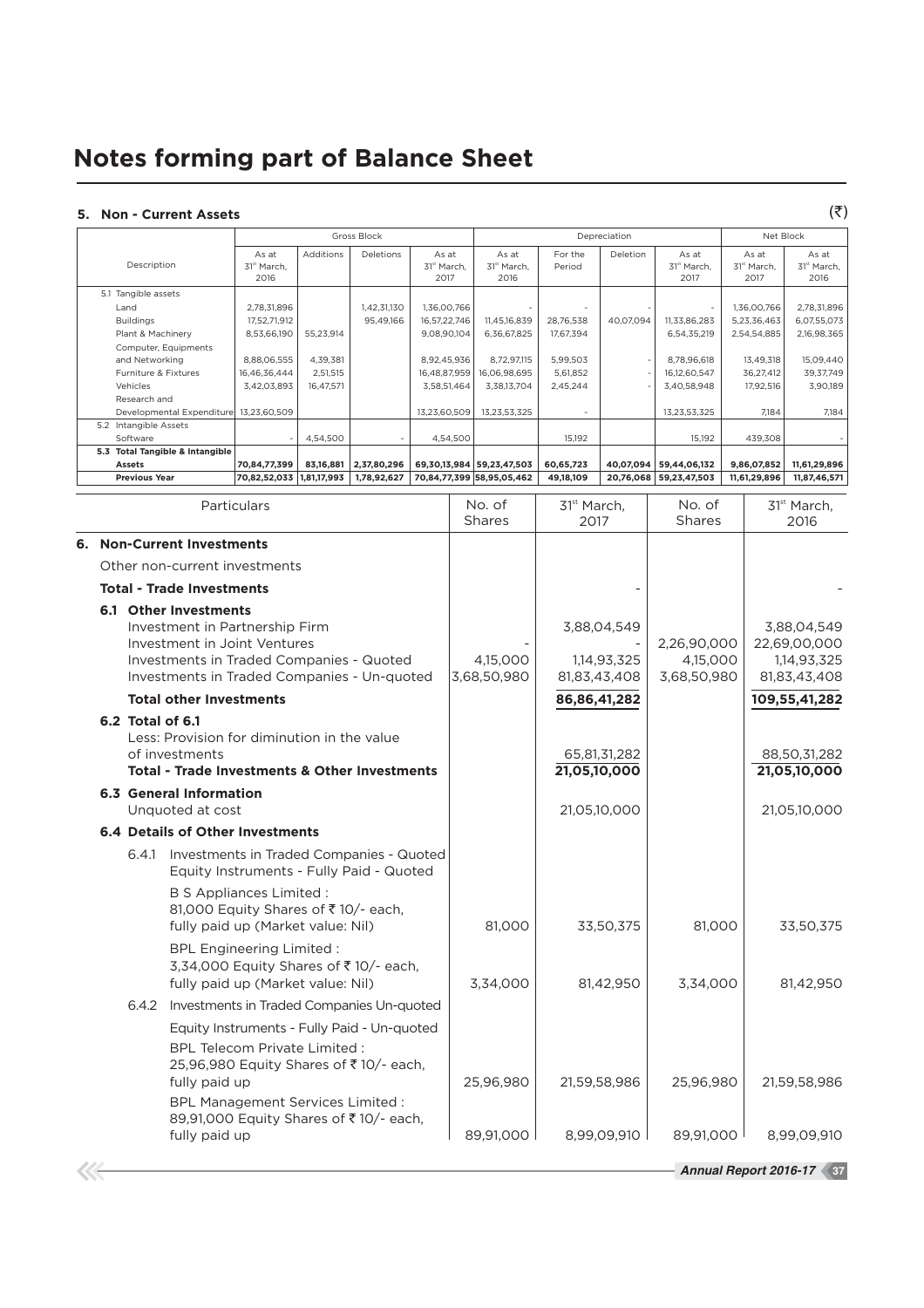|  |                      |                                                                                                                                                                             |                         |                                                                      |                         | $(\overline{\mathbf{z}})$                            |
|--|----------------------|-----------------------------------------------------------------------------------------------------------------------------------------------------------------------------|-------------------------|----------------------------------------------------------------------|-------------------------|------------------------------------------------------|
|  |                      | Particulars                                                                                                                                                                 | No. of<br><b>Shares</b> | 31 <sup>st</sup> March,<br>2017                                      | No. of<br><b>Shares</b> | 31 <sup>st</sup> March,<br>2016                      |
|  |                      | BPL Techno Vision Private Limited :<br>1000 Equity Shares of ₹10/- each<br>Electronic Research Private Limited :<br>35,75,000 Equity Shares of ₹10/- each,<br>fully paid up | 1,000<br>35,75,000      | 10,000<br>3,57,50,000                                                | 1,000<br>35,75,000      | 10,000<br>3,57,50,000                                |
|  |                      | Kleer Industries Inc. (USA) :<br>87,000 Shares of 7 USD each<br>5,50,000 Shares of 10 USD each                                                                              | 87,000<br>5,50,000      | 2,05,99,443<br>24,56,15,069                                          | 87,000<br>5,50,000      | 2,05,99,443<br>24,56,15,069                          |
|  |                      | BPL Medical Technologies Pvt Ltd<br>2,10,50,000 Equity Shares of Rs. 10/- each<br>fully paid up                                                                             | 2,10,50,000             | 21,05,00,000                                                         | 2,10,50,000             | 21,05,00,000                                         |
|  |                      | 6.4.3 Joint Venture Companies<br>Equity Instruments - Fully Paid - Un-quoted<br>Sanyo BPL Private Limited :<br>2,26,90,000 Equity Shares of ₹10/- each,<br>fully paid up    |                         |                                                                      | 2,26,90,000             | 22,69,00,000                                         |
|  |                      | 6.4.4 Investment in Partnership Firms<br>Kodi Properties and Finance<br><b>Wellworth Electronics</b>                                                                        |                         | 3,78,41,790<br>9,62,759                                              |                         | 3,78,41,790<br>9,62,759                              |
|  |                      | 7. Deferred Tax Assets (Net)                                                                                                                                                |                         |                                                                      |                         |                                                      |
|  | 7.1 Assets<br>Others | <b>Net Deferred Tax Asset</b>                                                                                                                                               |                         | 46,22,92,863<br>46,22,92,863                                         |                         | 46,53,95,293<br>46,53,95,293                         |
|  |                      | 8. Long Term Loans and Advances                                                                                                                                             |                         |                                                                      |                         |                                                      |
|  |                      | 8.1 Loans and advances to related parties<br>Unsecured, considered good<br>8.2 Total of Long Term Loans and Advances                                                        |                         |                                                                      |                         | 70,44,78,635<br>70,44,78,635                         |
|  |                      | 9. Other Non-Current Assets                                                                                                                                                 |                         |                                                                      |                         |                                                      |
|  |                      | 9.1 Others (Security Deposit)<br>Unsecured, considered good<br><b>Considered Doubtful</b><br>Less : Provision for doubtful deposits                                         |                         | 1,86,79,285                                                          |                         | 2,02,27,935                                          |
|  |                      | <b>Total Security Deposits</b>                                                                                                                                              |                         | 1,86,79,285                                                          |                         | 2,02,27,935                                          |
|  |                      | 9.2 Total of other non-current assets                                                                                                                                       |                         | 1,86,79,285                                                          |                         | 2,02,27,935                                          |
|  | 10. Inventories      |                                                                                                                                                                             |                         |                                                                      |                         |                                                      |
|  |                      | 10.1 Valued at Lower of Cost or Realisable value<br><b>Raw Materials</b><br>Work in Progress<br><b>Finished Goods</b><br><b>Stores and Spares</b><br>Goods in Transit       |                         | 2,46,84,008<br>44,71,610<br>4,48,37,091<br>35,59,001<br>11,80,05,245 |                         | 1,69,57,844<br>21,48,817<br>2,41,67,065<br>41,61,658 |
|  |                      | <b>Total Inventories</b>                                                                                                                                                    |                         | 19,55,56,955                                                         |                         | 4,74,35,384                                          |
|  |                      |                                                                                                                                                                             |                         |                                                                      |                         |                                                      |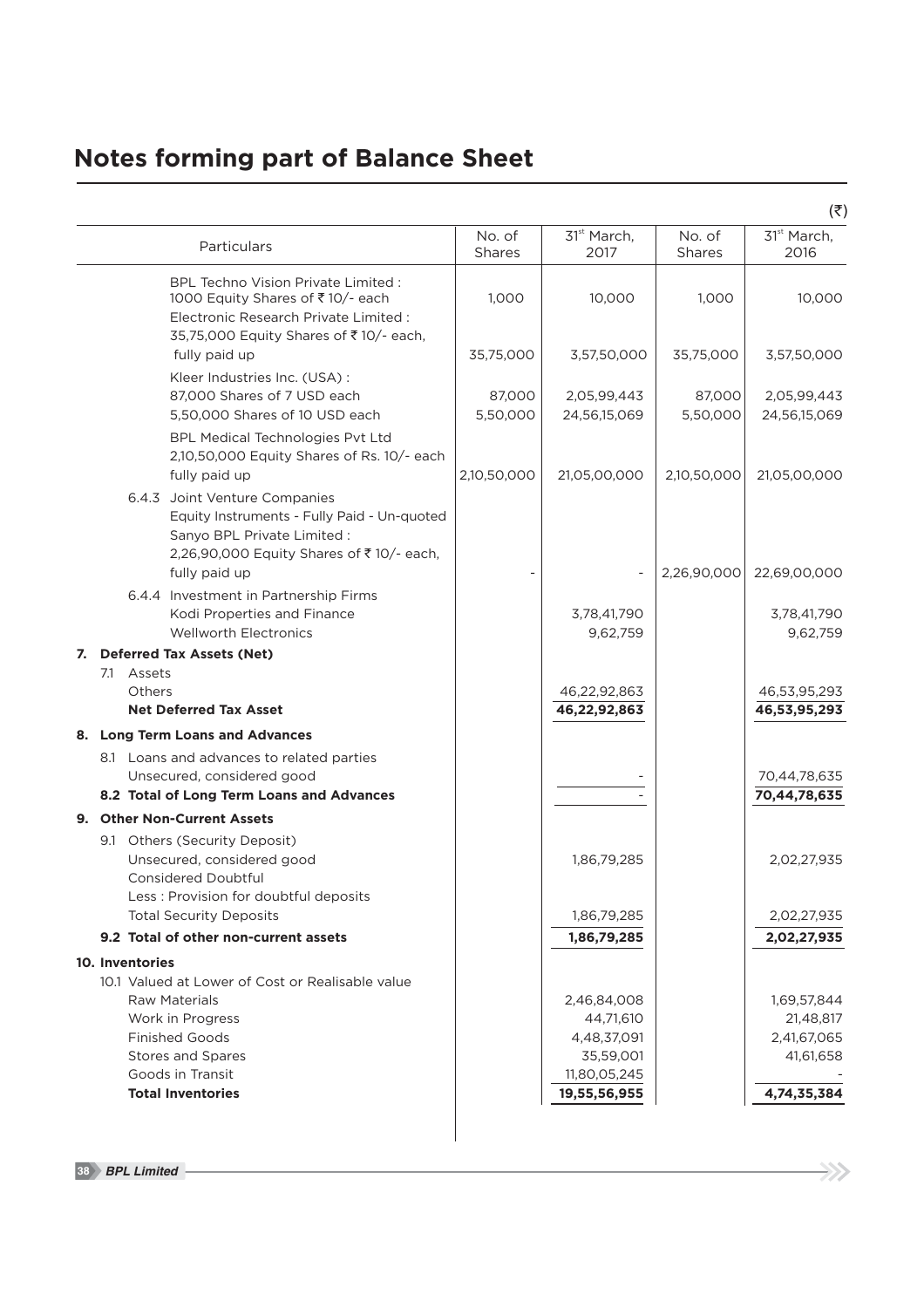|      |                                                                                |                              | $(\overline{\zeta})$         |
|------|--------------------------------------------------------------------------------|------------------------------|------------------------------|
|      | Particulars                                                                    | 31 <sup>st</sup> March, 2017 | 31 <sup>st</sup> March, 2016 |
|      | 11. Trade Receivables                                                          |                              |                              |
|      | 11.1 Outstanding for a period more than six months                             |                              |                              |
|      | from the due date of payment                                                   |                              |                              |
|      | Unsecured considered good (Ref Note No.22.2.8 and 22.2.6 (9))                  | 110,80,44,516                | 90,50,105                    |
|      | Unsecured considered doubtful                                                  |                              | 12,04,824                    |
|      | Less:- Provison for Doubtful receivables                                       |                              | 12,04,824                    |
|      |                                                                                | 110,80,44,516                | 90,50,105                    |
|      | 11.2 Other Trade Receivables                                                   |                              |                              |
|      | Unsecured considered good                                                      | 10,65,55,532                 | 115,05,11,881                |
|      | <b>Total Trade Receivables</b>                                                 | 121,46,00,048                | 115,95,61,986                |
|      | 12. Cash and bank balances                                                     |                              |                              |
| 12.1 | Cash and Cash equivalents                                                      |                              |                              |
|      | Cash on hand (Ref Note No.22.2.10)                                             | 4,787                        | 23,969                       |
|      | <b>Total - Cash and Cash equivalents</b>                                       | 4,787                        | 23,969                       |
|      | 12.2 Other Bank Balances                                                       |                              |                              |
|      | <b>Bank Balances:</b>                                                          |                              |                              |
|      | (i) Current Account                                                            | 4,30,70,763                  | 25,77,406                    |
|      | (ii) Deposit Account (Ref Note No.22.2.9)                                      | 9,27,50,000                  | 2,43,50,000                  |
|      | <b>Total - Bank Balances</b>                                                   | 13,58,20,763                 | 2,69,27,406                  |
|      | <b>Total of Cash and Bank Balances</b>                                         | 13,58,25,550                 | 2,69,51,375                  |
|      | 13. Short Term Loans and Advances                                              |                              |                              |
| 13.1 | Advance payment of income tax & wealth tax (including TDS)                     | 6, 11, 92, 804               | 6,06,35,556                  |
|      | 13.2 Deposits/Balances with Excise / Sales Tax Authorities                     | 2,98,22,969                  | 2,95,66,128                  |
|      | 13.3 Loans & Advances to Employees<br>13.4 Others: Unsecured, considered good* | 8,27,037<br>99,42,11,186     | 6,00,615<br>16,66,28,574     |
|      | *Refer Note No 22.2.6 (3) & Note No :22.2.16                                   |                              |                              |
|      | <b>Total of Short Term Loans and Advances</b>                                  | 108,60,53,997                | 25,74,30,874                 |
|      | 14. Other Current Assets                                                       |                              |                              |
|      | Interest accrued                                                               | 46,20,799                    | 32,90,686                    |
|      | <b>Other Current Assets</b>                                                    | 66,86,176                    | 24, 21, 761                  |
|      |                                                                                | 1,13,06,975                  | 57, 12, 447                  |
|      | 15. Contingent Liabilities and Commitments                                     |                              |                              |
| 15.1 | <b>Contingent Liabilities</b>                                                  |                              |                              |
|      | Claims against the company not acknowledged as debt                            |                              |                              |
|      | <b>Cental Excise</b>                                                           | 3,83,44,396                  | 4,77,26,880                  |
|      | Customs                                                                        | 8,50,94,017                  | 8,00,94,017                  |
|      | Service Tax                                                                    | 98,48,238                    | 1,01,52,110                  |
|      | Sales Tax                                                                      | 33,60,09,996                 | 28,90,11,133                 |
|      | Guarantees                                                                     | 20,42,88,028                 | 20,42,88,028                 |
|      | <b>Total - Contingent Liabilities and Commitments</b>                          | 67, 35, 84, 675              | 63, 12, 72, 168              |

#### **Other Notes to Balance Sheet**

 $\ll$ 

In the opinion of the Board, none of the assets have a value lower on realization in the ordinary course of business than the amount at which they are stated in the Balance Sheet.

**Annual Report 2016-17 39**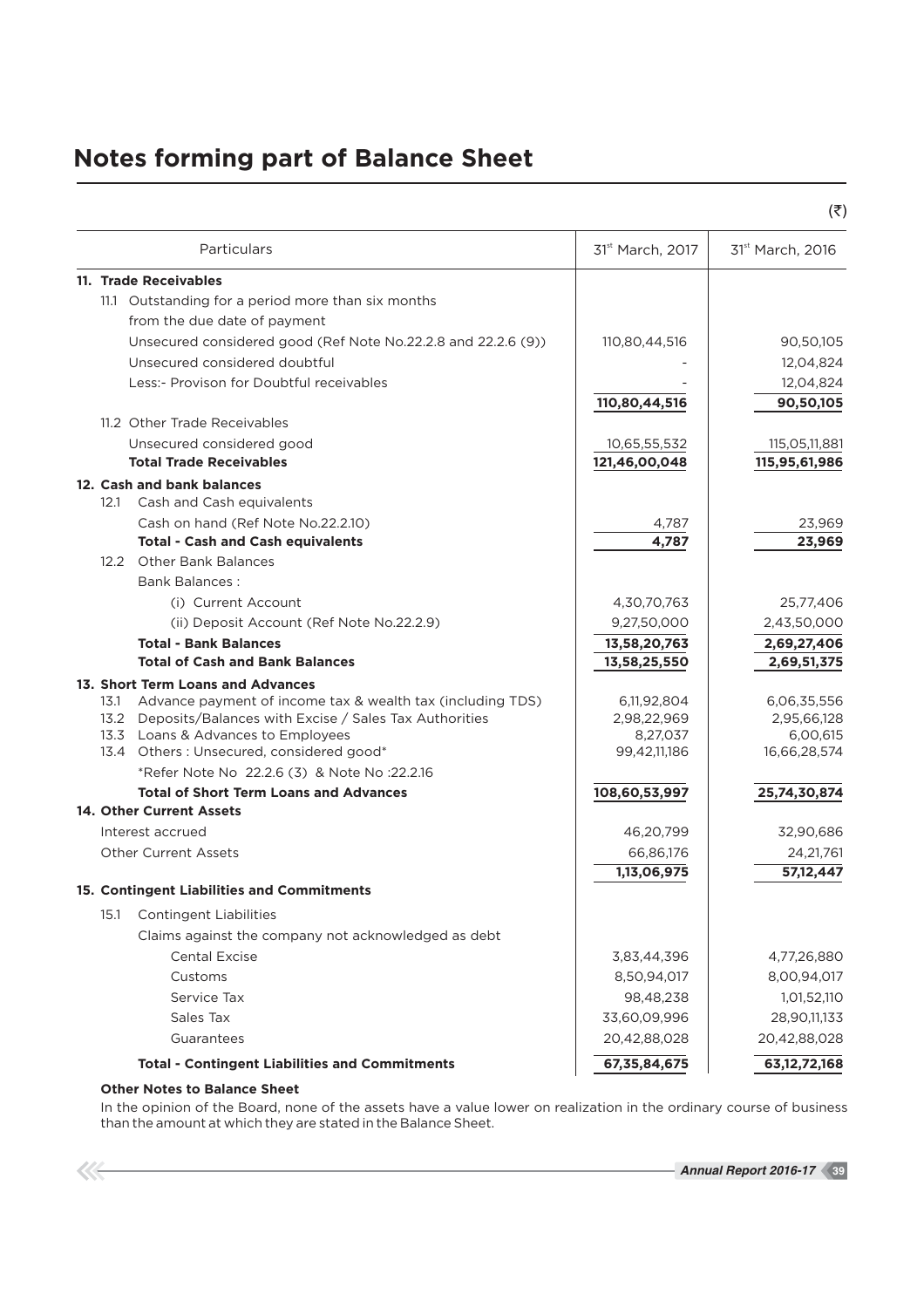### **Notes forming part of Statement of Profit and Loss**

|             |                                                                                                                                                                                                                                            |                                                                                 |                              |                                                                          | $\sqrt{ }$       |  |
|-------------|--------------------------------------------------------------------------------------------------------------------------------------------------------------------------------------------------------------------------------------------|---------------------------------------------------------------------------------|------------------------------|--------------------------------------------------------------------------|------------------|--|
|             | Particulars                                                                                                                                                                                                                                |                                                                                 | 31 <sup>st</sup> March, 2017 | 31 <sup>st</sup> March, 2016                                             |                  |  |
| 16. Revenue |                                                                                                                                                                                                                                            |                                                                                 |                              |                                                                          |                  |  |
| 16.1        | Revenue from Operations<br>Sale of Products<br>Manufactured<br><b>Traded</b><br>Sale of Services                                                                                                                                           | 36,05,50,308<br>62,02,57,494                                                    | 98,08,07,802                 | 33, 33, 30, 442<br>10,39,54,000<br>1,52,474                              | 43,72,84,442     |  |
|             | Less: Excise Duty<br><b>Net Sales</b>                                                                                                                                                                                                      | 3,63,23,766                                                                     | 94,44,84,036                 | 3,38,68,817                                                              | 40,35,68,099     |  |
|             | 16.2 Other Income<br>Interest Income<br>Rental Income (Refer Note no. 22.2.6(11))<br>Net gain / loss on sale of Fixed Assets<br>Freight<br>Provision no longer required<br>Other non-operating income - Net<br><b>Total - Other Income</b> | 43,48,554<br>88,39,837<br>55,05,36,798<br>47,52,381<br>22,89,79,075<br>4,03,585 | 79,78,60,230                 | 21,03,482<br>53,78,670<br>13,64,52,802<br>95,76,756<br>1,10,61,400       | 16,45,73,110     |  |
|             | 17. Raw Materials Consumed<br>Opening Stock<br>Raw & Process Material Purchased<br>Power Charges<br>Fuel & Water<br><b>Closing Stock</b>                                                                                                   | 2,11,19,502<br>22,32,73,849<br>1,31,84,362<br>14,90,934<br>(2,82,43,009)        |                              | 1,92,36,108<br>16,30,34,999<br>1,17,20,575<br>13,61,552<br>(2,11,19,502) |                  |  |
|             | <b>Total - Raw materials consumed</b>                                                                                                                                                                                                      |                                                                                 | 23,08,25,638                 |                                                                          | 17,42,33,732     |  |
|             | 18. Purchase of Stock-in-Trade                                                                                                                                                                                                             |                                                                                 | 51,85,30,641                 |                                                                          | 15, 15, 80, 297  |  |
|             | Changes in Inventories<br>Stock at Opening - Finished Goods<br>Stock at Opening - Work in Process<br>Total - Opening Stock                                                                                                                 | 2,41,67,065<br>21,48,817                                                        | 2,63,15,882                  | 7,14,403<br>13,85,453                                                    | 20,99,856        |  |
|             | Stock at Closing - Finished Goods<br>Stock at Closing - Stock in Trade<br>Stock at Closing - Work in Process                                                                                                                               | 8,38,599<br>4,39,98,492<br>44,71,610                                            |                              | 11,04,082<br>2,30,62,983<br>21,48,817                                    |                  |  |
|             | Total - Closing Stock                                                                                                                                                                                                                      |                                                                                 | 4,93,08,701                  |                                                                          | 2,63,15,882      |  |
|             | (Increase)/Decrease in Stocks                                                                                                                                                                                                              |                                                                                 | (2, 29, 92, 819)             |                                                                          | (2, 42, 16, 026) |  |
|             | 19. Employee Benefits<br>Salaries and Wages<br>Contribution to Provident and other funds<br>Director's Remuneration*<br>Staff welfare expenses                                                                                             | 3,98,29,378<br>40,70,285<br>87,60,000<br>24,49,765                              |                              | 3,34,09,293<br>12,22,352<br>87,60,000<br>25,88,253                       |                  |  |
|             | <b>Total - Employee Benefits</b>                                                                                                                                                                                                           |                                                                                 | 5,51,09,428                  |                                                                          | 4,59,79,898      |  |

**40 BPL Limited**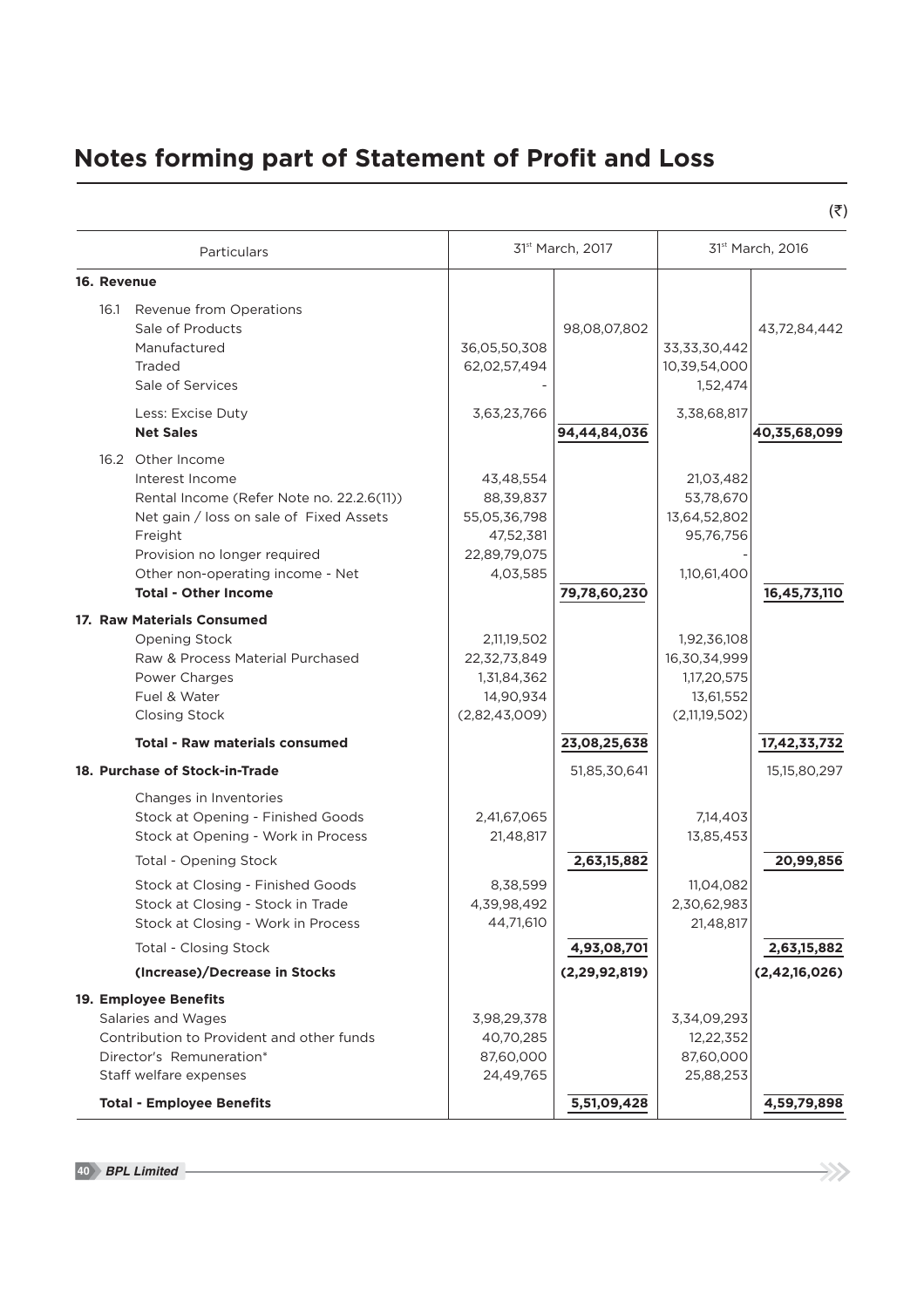## **Notes forming part of Statement of Profit and Loss**

| Particulars                       |              | 31 <sup>st</sup> March, 2017 |             | 31st March, 2016 |
|-----------------------------------|--------------|------------------------------|-------------|------------------|
| <b>20 Other Expenses</b>          |              |                              |             |                  |
| Advertisement & Publicity         | 2,59,11,636  |                              | 5,24,802    |                  |
| <b>Auditors Remuneration</b>      | 5,46,250     |                              | 6,07,025    |                  |
| <b>Bad Debts Written Off</b>      | 33,541       |                              | 2,24,764    |                  |
| <b>Commission on Sales</b>        | 7,41,934     |                              | 12,68,295   |                  |
| <b>Selling Expenses</b>           | 27,88,095    |                              | 5,36,829    |                  |
| Warranties                        | 62,02,576    |                              | 20,79,075   |                  |
| Investment Written off            | 22,69,00,000 |                              |             |                  |
| <b>Communication Expenses</b>     | 23,00,365    |                              | 13,88,408   |                  |
| <b>Travelling Expenses</b>        | 68,97,471    |                              | 62,59,875   |                  |
| Conveyance Expenses               | 31,03,546    |                              | 38,22,836   |                  |
| <b>Rebates and Discounts</b>      | 53,46,161    |                              | 6,51,000    |                  |
| <b>Directors Sitting Fees</b>     | 4,30,000     |                              | 4,10,000    |                  |
| <b>Freight Charges</b>            | 1,45,32,271  |                              | 1,08,56,288 |                  |
| <b>Insurance Expenses</b>         | 10,82,553    |                              | 8,22,538    |                  |
| Legal & Professional              | 3,26,53,066  |                              | 1,70,80,033 |                  |
| Miscellaneous Expenses            | 7,96,317     |                              | 4,93,231    |                  |
| Office Maintenance                | 1,02,92,375  |                              | 60,53,226   |                  |
| Printing & Stationary             | 12,59,808    |                              | 6,70,842    |                  |
| Rates & Taxes                     | 3,54,68,024  |                              | 89,43,774   |                  |
| <b>Interest Cost</b>              | 3,10,04,713  |                              | 57,86,301   |                  |
| <b>Bank Charges</b>               | 19,07,477    |                              | 6,84,681    |                  |
| <b>Bills Discounting Charges</b>  | 33, 36, 777  |                              | 11,69,646   |                  |
| Interest - Others*                | 7,17,174     |                              | 23,44,318   |                  |
| Rent (Refer Note No: 22.2.6 (10)) | 62,12,830    |                              | 3,68,520    |                  |
| Donation                          | 2,60,000     |                              |             |                  |
| Repair & Maintenance P&M          | 2,65,824     |                              | 2,74,900    |                  |
| <b>Total Other Expenses</b>       |              | 42,09,90,783                 |             | 7,33,21,207      |
| 20.1 Auditors' Remuneration       |              |                              |             |                  |
| <b>Audit Fees</b>                 | 4,00,000     |                              | 4,00,000    |                  |
| <b>Tax Audit Fees</b>             | 75,000       |                              | 75,000      |                  |
| Reimbursement of Expenses         |              |                              | 16,205      |                  |
| <b>Taxation matters</b>           |              |                              | 21,000      |                  |
| <b>Certification Charges</b>      |              |                              | 20,000      |                  |
| Service tax                       | 71,250       |                              | 74,820      |                  |
| Total                             |              | 5,46,250                     |             | 6,07,025         |

 $\ll$ 

 $(\overline{\zeta})$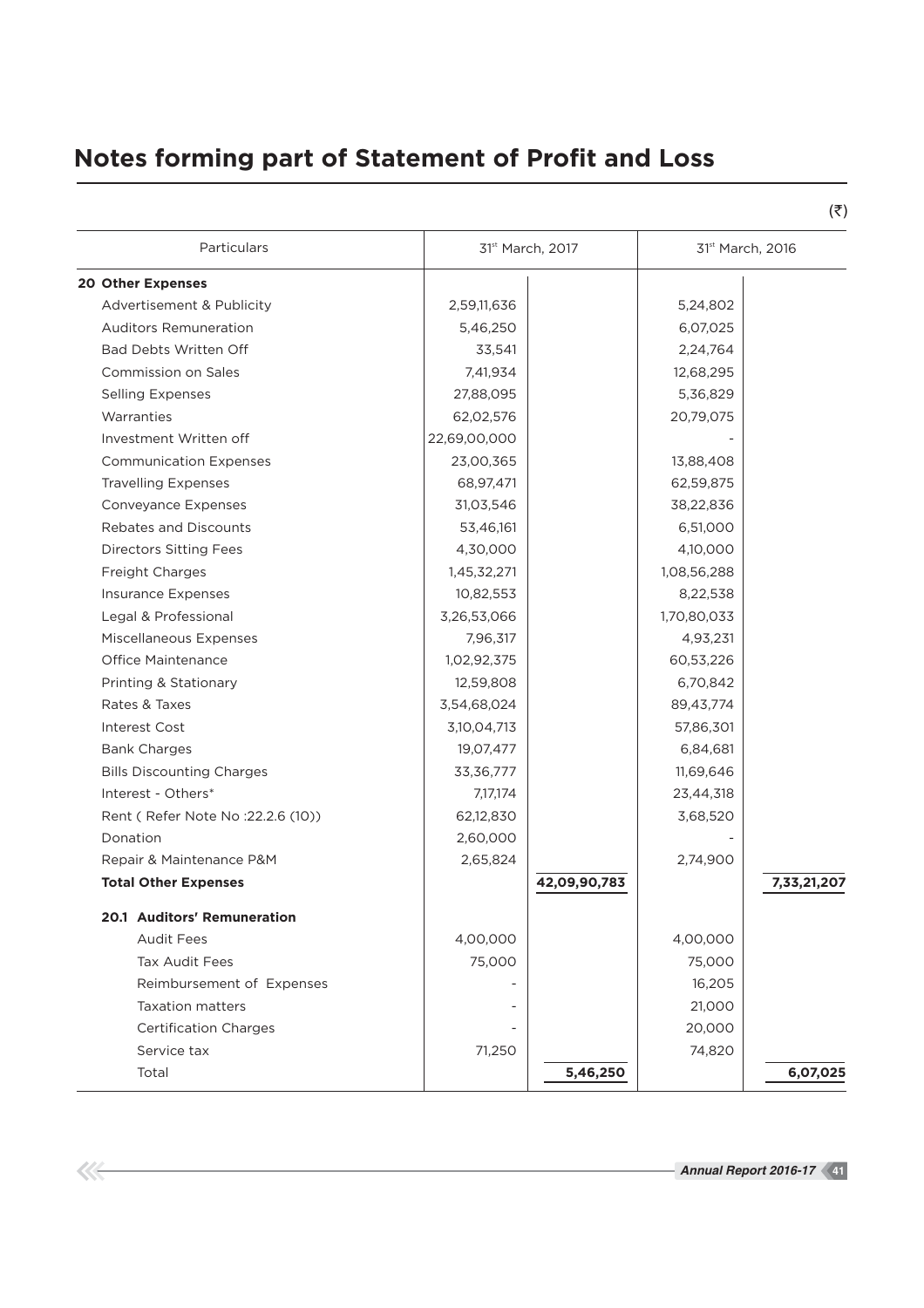Notes attached to and forming part of the Accounts for the period ended 31st March, 2017

#### **21. Significant Accounting Policies**

#### **1.1 General**

The financial statements have been prepared under historical cost convention in accordance with Generally Accepted Accounting Principles in India and the provisions of the Companies Act, 2013 as adopted consistently by the company.

#### **1.2 Fixed Assets**

Fixed Assets, except Land and Building which were revalued as on 30.04.85, are stated at their original cost of acquisition including incidental expenditure related thereto, taxes, duties other than modvat credit availed and installation expenses. Net surplus or deficiency that arise when an asset is disposed/ discarded/ demolished/ destroyed, are duly accounted.

#### **1.3 Depreciation**

Depreciation on Fixed Assets are provided on Straight Line Method at the rates and manner prescribed under Schedule II of the Companies Act, 2013.

#### **1.4 Investments**

Investments are stated at cost. Provisions are made to recognize permanent diminution in the value of Investments.

#### **1.5 Inventories**

Inventories are valued as under: Finished Goods : At lower of cost or realisable value

Work in Progress : At cost inclusive of appropriate overheads

Materials, Components & Spares : At weighted average cost excluding taxes & duties Goods in transit : At cost

#### **1.6 Foreign Currency Transaction**

As per "AS11-The effects of changes in foreign exchange rates." Transactions in Foreign Currency, other than those covered by forward contracts are accounted at exchange rates prevailing on the date of the transaction. Assets and liabilities in foreign currency not covered by forward contracts are translated at exchange rate prevailing on the date of the Balance Sheet. The Net loss, if any, on conversion is charged to revenue/asset account but gains if insignificant, is not accounted for.

#### **1.7 Research and Development**

Fixed Assets purchased for Research & Development are capitalised and depreciated as per the Company's policy.

#### **1.8 Retirement Benefit**

Contribution to recognized Provident Fund is made at predetermined rates. The Company has an arrangement with Life Insurance Corporation of India to administer its Gratuity and SuperannuationSchemes

The Company had discontinued the Superannuation Scheme effective November 2011. The crystallized liability under Superannuation Scheme as on 31st March, 2017 was Rs. 12.56 Lakhs.

#### **1.9 Borrowing Cost**

Borrowing Cost that are directly attributable to the acquisition, Construction or production of a qualifying asset are capitalised as part of the asset as per AS16-"Borrowing Costs". Other borrowing costs are recognized as expense in the period in which they are incurred.

#### **1.10 Revenue Recognition**

Revenue in respect of Sale of Products is recognized when goods are supplied to customers.

Service Income is accounted as and when services are rendered. Dividend income on Investments is accounted when the right to receive the payment is established. Interest income is recognised on a time proportionate basis considering the amount outstanding and rate applicable. Expenses are accounted for on accrual basis and provision is made for all known losses and liabilities.

#### **1.11 Contingent Liability**

All known liabilities are provided for in the accounts except liabilities of a contingent nature, which are adequately disclosed in accounts.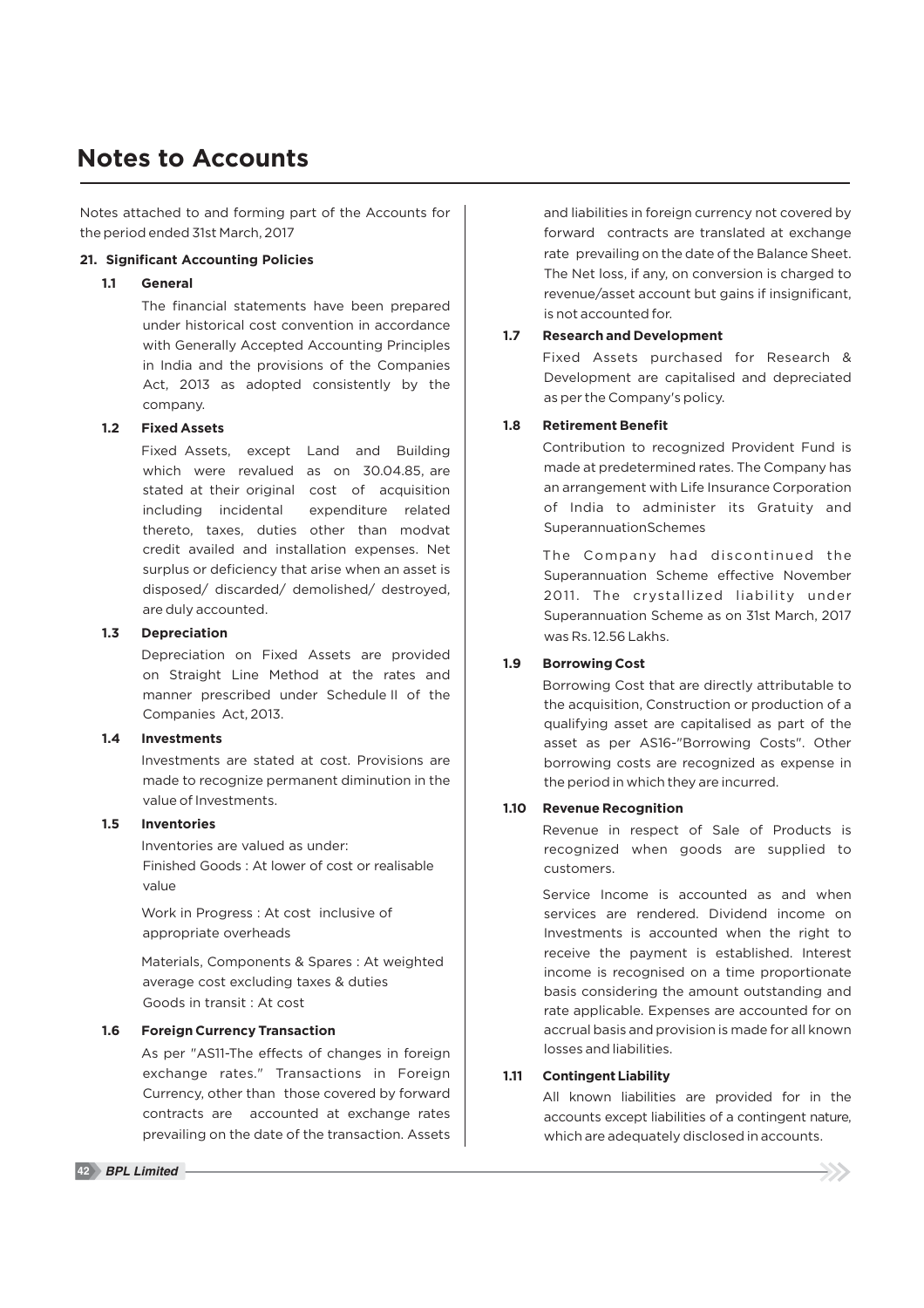#### **22. Notes to Accounts**

#### **22.1 Quantitative Particulars**

| а. | Particulars of opening and closing stock of finished goods after adjusting returns                                                                                                                                                                        |           |          |                                         |                   |  |  |
|----|-----------------------------------------------------------------------------------------------------------------------------------------------------------------------------------------------------------------------------------------------------------|-----------|----------|-----------------------------------------|-------------------|--|--|
|    | Products                                                                                                                                                                                                                                                  |           |          | Opening Stock (Sqm) Closing Stock (Sqm) |                   |  |  |
|    | Printed Circuit Board (Unpopulated)                                                                                                                                                                                                                       | 866       |          | 622                                     |                   |  |  |
| b. | <b>Production</b>                                                                                                                                                                                                                                         |           |          |                                         |                   |  |  |
|    |                                                                                                                                                                                                                                                           | Installed |          |                                         | Actual production |  |  |
|    | Products                                                                                                                                                                                                                                                  | Capacity  | 2016-17  |                                         | 2015-16           |  |  |
|    |                                                                                                                                                                                                                                                           | (Sgm)     | (Sgm)    |                                         | (Sqm)             |  |  |
|    | Printed Circuit Board (Unpopulated)                                                                                                                                                                                                                       | 2,88,000  | 2.24.594 |                                         | 2,17,184          |  |  |
|    | $\sim$ $\sim$ $\sim$<br>$\mathbf{r}$ . The set of the set of the set of the set of the set of the set of the set of the set of the set of the set of the set of the set of the set of the set of the set of the set of the set of the set of the set of t |           |          |                                         |                   |  |  |

The products are assembled from a large number of Components/Parts procured from outside suppliers. Hence, quantity particulars for each item in respect of Purchases, Consumption and Sales cannot be furnished.

| $c_{\cdot}$ | <b>Traded Goods Purchase</b>           |          |         | (Qty. in nos / Value in lakhs) |         |
|-------------|----------------------------------------|----------|---------|--------------------------------|---------|
|             |                                        | 2016-17  |         | 2015-16                        |         |
|             | <b>Products</b>                        | Quantity | Value   | Quantity                       | Value   |
|             | LED TVs/Refrigerators/Washing Machines | 55.494   | 5185.31 | 7.076                          | 1270.00 |

#### **d. Sales**

| LED TVs/Refrigerators/Washing Machines | 51.992 | . ഹാറാ | .381 | ን39.00 |
|----------------------------------------|--------|--------|------|--------|

- 2.1 Share Capital includes 21,930 Equity Shares of Rs 10/- each allotted as Fully Paid Up for consideration other than cash and 96,50,000 Equity Shares of Rs 10/- each allotted as Bonus Shares by Capitalisation of General Reserve during an earlier period.
- 2.2 1,69,58,682 Non- Convertible, Non-Cumulative 0.001% Preference Shares of Rs. 100/- each, were allotted on 23rd September, 2005, pursuant to the Scheme of Arrangement approved by the Hon. High Court of Kerala, Ernakulam. Out of which, 1,41,24,682 shares are redeemable in four equal installments at the end of the 11th,12th,13th and 14th year and the balance of 28,34,000 shares are redeemable in ten equal installments commencing from 31st March, 2008. The Company is yet to redeem these preference shares and the amount outstanding as on 31st March 2017, was Rs.63.65 crores. The Company is making arrangements for the redemption of the above and the same will be redeemed in due course.
- **22.2 Share Capital** 2.3 There are no Micro and Small Enterprises to whom the company owes dues, which are outstanding for more than 45 days as at 31st March, 2017. This information as required to be disclosed under the Micro, Small and Medium Enterprises Development Act, 2006, has been determined to the extent such parties have been identified on the basis of information available with the company.
	- 2.4 As the company has no qualifying assets as defined in Accounting Standard 16 - "Borrowing Costs", amount of borrowing cost that are directly attributable to the acquisition, construction or production of a qualifying asset have not been capitalised.
	- 2.5 In accordance with the provisions of Accounting Standard 17 - "Segment Reporting", the Company has only one reportable product segment viz, Electronic products and one geographical segment, India. Segmental reporting as defined by AS 17 is therefore not applicable to the Company.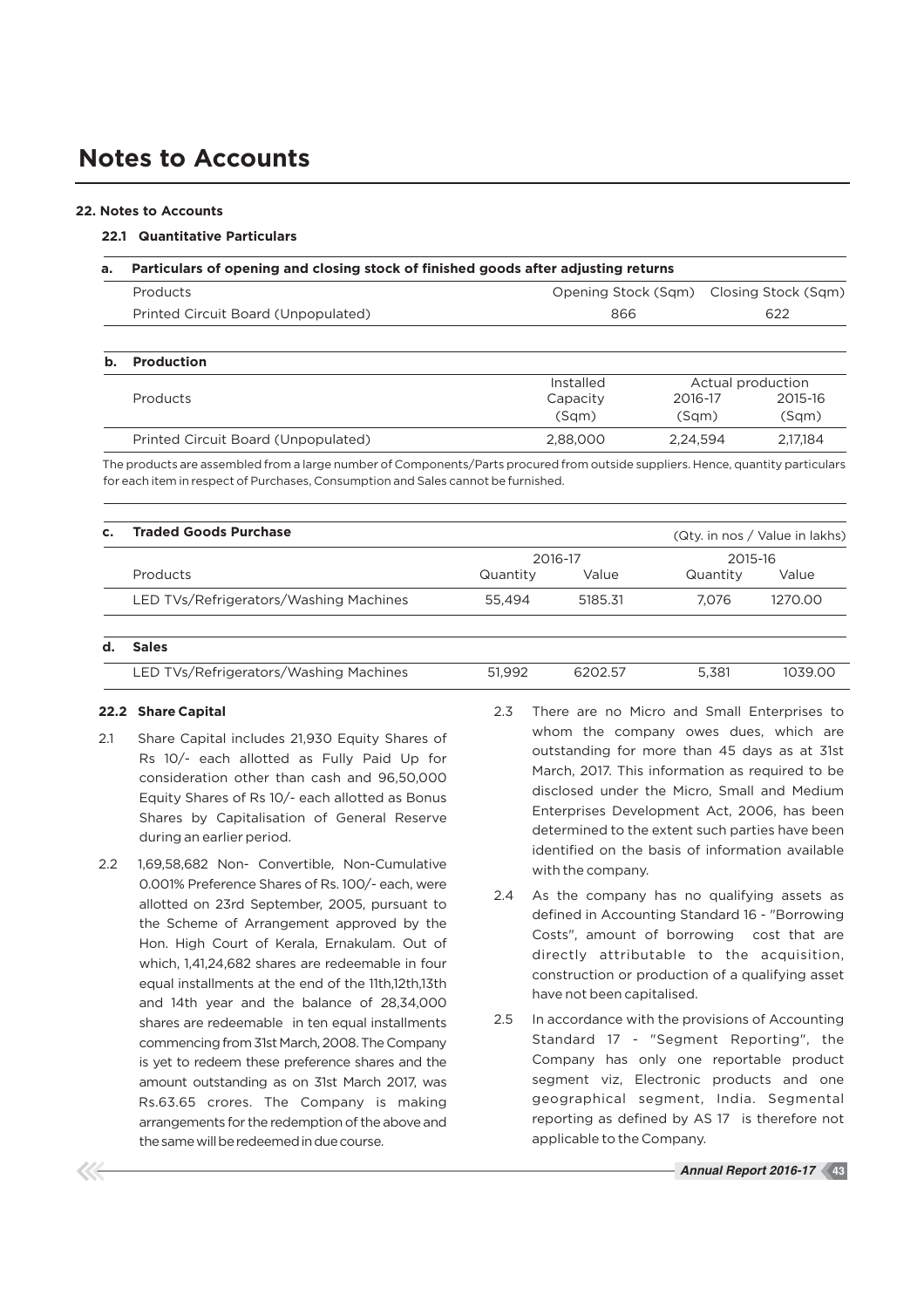|            | 2.6.1 Related Parties - 2016-17                 |                          |              |                          |                    |                                            |                                          |
|------------|-------------------------------------------------|--------------------------|--------------|--------------------------|--------------------|--------------------------------------------|------------------------------------------|
| SI.<br>No. | Party Name                                      | Opening<br>Balance       | Dr           | Cr                       | Closing<br>Balance | Nature of relation                         | Nature of<br>Transaction                 |
| 1)         | <b>Bharat Energy</b><br><b>Ventures Limited</b> | 70,44,78,635             | 59,00,058    | $\overline{\phantom{0}}$ | 71,03,78,693       | Co. in which Directors have<br>control     | Advance<br>given                         |
| 2)         | <b>BPL Telecom</b>                              | $-76,684$                | 31,80,261    | 28,60,829                | 2,42,748           | Company in which Directors<br>have control | Trade Receivable<br>Advance for purchase |
| 3)         | <b>Private Limited</b>                          | 13, 17, 82, 217          | 12,50,00,000 |                          | 25,67,82,217       |                                            | of property                              |
| 4)         | <b>BPL Techno Vision</b>                        | $-87,46,989$             | 29,71,286    |                          | $-57,75,702$       | Company in which Directors<br>have control | Repayment of<br>advance taken            |
| 5)         | Private Limited                                 | 28,854                   | 23,05,268    | 23,34,122                |                    |                                            | for Trade                                |
| 6)         | <b>Orion Constructions</b><br>Company Pvt Ltd   | $-7,01,696$              |              |                          | $-7,01,696$        | Company in which Directors<br>have control | Trade payable                            |
| 7)         | Electronic Research<br>Private Limited          | 109,99,28,404            |              | $\overline{\phantom{a}}$ | 109,99,28,404      | Company in which Directors<br>have control | Trade Receivable                         |
| 8)         | Mr. Ajit G Nambiar                              | $-4,12,985$              | 49,62,079    | 49,59,530                | $-4,10,436$        | Chairman & Managing Director               | Remuneration                             |
| 9)         | <b>Stallion Computers</b><br>Pvt. Ltd.          | $\overline{\phantom{a}}$ | 32,40,000    | 50,40,000                | 18,00,000          | Company in which Directors<br>have control | Rend paid                                |
| 10)        | <b>BPL Medical</b><br>Technologies Pvt. Ltd     | $-1,05,61,227$           | 98,45,456    | 11,86,870                | $-19,02,641$       | Company in which Directors<br>have control | Rent received                            |

#### 2.6 Related Party disclosure in accordance with Accounting Standard 18:

2.6.2 List of Companies with common Directors

| SI. No. | Company Name                       |
|---------|------------------------------------|
| 1.      | BPL Medical Technologies Pvt. Ltd. |
| 2.      | Stallion Computers Pvt. Ltd.       |
| 3.      | Bharat Energy Ventures Ltd.        |
| 4.      | Flectronic Research Pyt. Ltd.      |
| 5.      | BPL Telecom Pyt. Ltd.              |

2.7 The Lease Rentals received/charged during the year and the obligations on operating leases are as follows:

| As Lessor:                                            | $(3\overline{5})$ in lakhs)               |       |  |
|-------------------------------------------------------|-------------------------------------------|-------|--|
|                                                       | Year ended 31 <sup>st</sup> March<br>2017 | 2016  |  |
| Lease rentals recognized<br>during the period         | 88.40                                     | 53.79 |  |
| As Lessee:<br>Lease rentals paid during<br>the period | 61.96                                     | 3.68  |  |
| Lease obligations payable<br>within one year          |                                           |       |  |

The operating lease arrangements are renewable on a periodic basis. Some of these lease agreements have price escalation clauses.

2.8 The amount receivable from M/s Electronic Research Private Limited (ERPL) represents the due on account of disinvestment of equity shares of Bharat Energy Ventures Limited (BEVL) held by the company as investment earlier. BEVL is the main sponsor company of power generating company viz. BPL Power Projects (AP) Private Limited. The company is in the process of generating power. However, the amount receivable from ERPL is realizable over a period of time hence, it has been classified as considered good, even though it is due for more than six months.

- 2.9 Deposits includes fixed deposits with banks Rs.20,00,000/- marked as lien for Bank Guarantee No: 039217IGPER0014 to Mantri Dwellings Private Limited., and Rs. 50,000/- marked as lien for Bank Guarantee No : 0392151GPER0045 to VAT Department issued by Andhra bank.
- 2.10 The details of specified notes (SBN) held and transacted during the period from 8th November, 2016 to 30th December, 2016 as provided in the table below:

| Particulars             | <b>SBN</b> | Other Denomination | Total         |
|-------------------------|------------|--------------------|---------------|
|                         | (Rs.)      | Notes (Rs.)        | (Rs.)         |
| Cash Balance            |            |                    |               |
| as on 8/11/2016         | 41,000     |                    | 14,824 55,824 |
| permitted Receipts      | 1,500      | 70,000             | 71,500        |
| permitted Payments      |            |                    | 48,634 48,634 |
| <b>Amount Deposited</b> | 42.500     |                    | 10,000 52,500 |
| in Banks                |            |                    |               |
| <b>Closing Balance</b>  |            |                    | 26.190 26.190 |
| 30/12/2016              |            |                    |               |

**44 BPL Limited**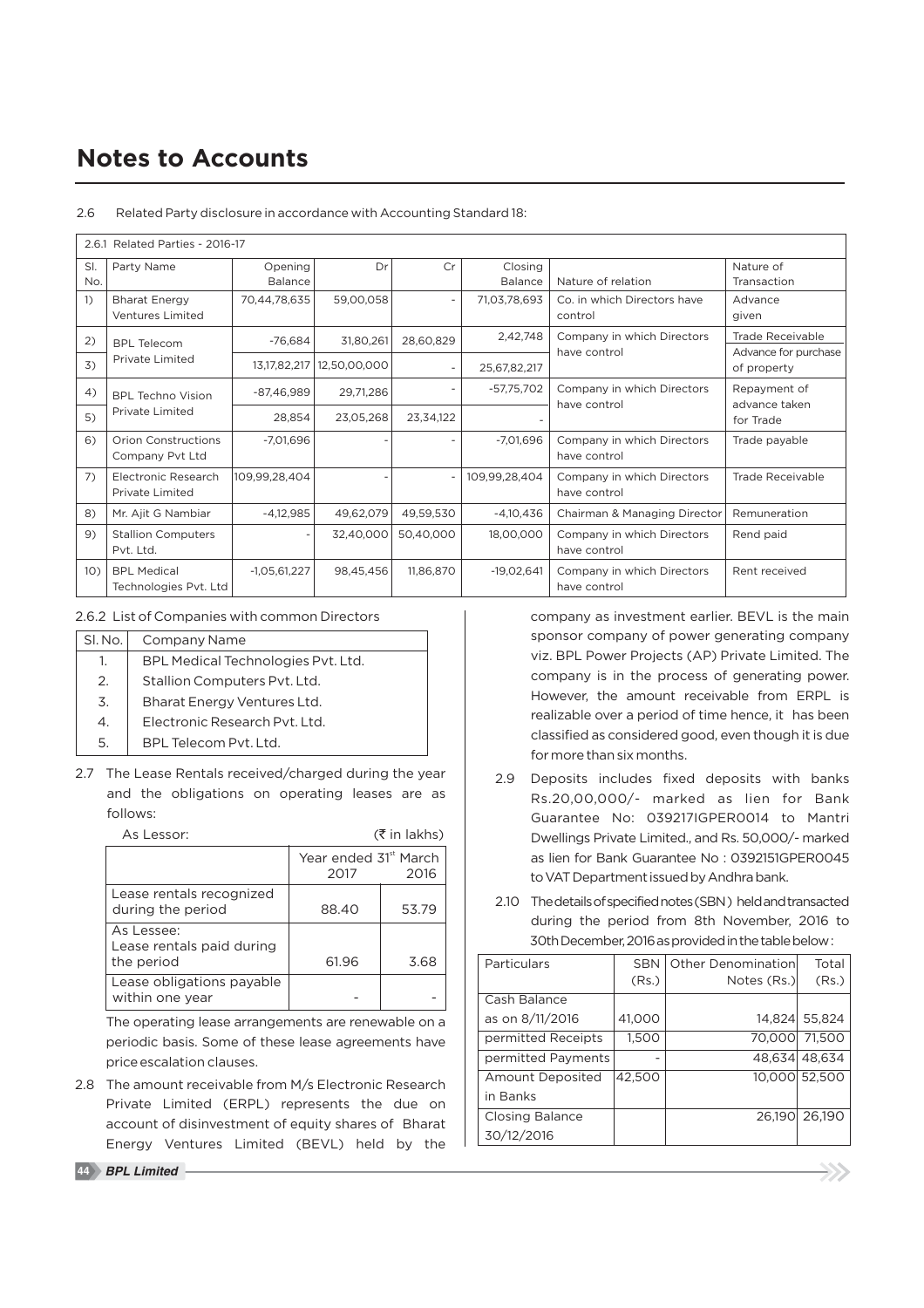2.11 The amount provided by the company in the books of account towards gratuity is sufficient to cover the actuarial value of liability as certified by an external valuer. However, due to shortage of funds, the company is yet to fund the full actuarial liability under the scheme administered by LIC of India. As per the agreement with employees, the company has no liability for payment of leave encashment to its employees. The Gratuity liability calculated as per Actuarial Valuation is Rs. 123.09 Lakhs for existing employees. The following table sets out the status of the plan as required under AS 15 - "Employee Benefits"

|             | Gratuity computations as on 31 <sup>st</sup> March, 2017                                                                                                                                                                                                                                                                                                               |                                                                                                                          | $(\overline{\zeta})$                                                                                                |
|-------------|------------------------------------------------------------------------------------------------------------------------------------------------------------------------------------------------------------------------------------------------------------------------------------------------------------------------------------------------------------------------|--------------------------------------------------------------------------------------------------------------------------|---------------------------------------------------------------------------------------------------------------------|
|             | Defined Benefit Plans - Gratuity - Funded Obligation                                                                                                                                                                                                                                                                                                                   | 31.03.2017                                                                                                               | 31.03.2016                                                                                                          |
| j.          | <b>Actuarial Assumptions</b><br>Discount Rate (per annum)<br>Expected return on plan assets<br>Salary escalation rate*<br>Expected average future service (years)                                                                                                                                                                                                      | 7.31%<br>8%<br>5%<br>18.26                                                                                               | 8%<br>8%<br>5%<br>18.23                                                                                             |
| ii.         | Reconciliation of present value of obligation<br>Obligations at period beginning - Current<br>Obligations at period beginning - Non-current<br><b>Current Service Cost</b><br><b>Interest Cost</b><br>Actuarial (gain)/loss<br><b>Benefits Paid</b><br>Present value of obligation at end of the year<br>Current Liability (within 12 months)<br>Non Current Liability | 6,73,152<br>85, 10, 273<br>30,65,427<br>5,97,018<br>14,96,579<br>(20, 32, 574)<br>1,23,09,875<br>9,01,746<br>1,14,08,129 | 5,96,734<br>77,24,913<br>10,65,743<br>6,24,730<br>1,96,352<br>(10, 25, 046)<br>91,83,425<br>6,73,152<br>85, 10, 273 |
| iii.        | Change in plan assets<br>Plans assets at period beginning, at fair value<br>Expected return on plan assets<br>Actuarial gain/(loss)<br>Contribution for Benefits settled directly by company<br>Benefits settled directly by the company<br>Plans assets at period end, at fair value                                                                                  | 9,526<br>1,508<br>1.487<br>20.60.741<br>(20, 32, 574)<br>40,688                                                          | 9,617<br>357<br>235<br>1,001,700<br>(10, 01, 700)<br>19,053                                                         |
| iv          | Net (Asset)/Liability recognised in Balance Sheet<br>Present value of obligation at end of the year<br>Fair value of plan assets at end of the year<br>Net Asset/(Liability) recognized in the Balance Sheet                                                                                                                                                           | 1,23,09,875<br>40,688<br>(1, 22, 69, 187)                                                                                | 91,83,425<br>19,053<br>91,64,372                                                                                    |
| $\mathbf v$ | <b>Expenses recognised in the Statement of Profit and Loss</b><br><b>Current Service Cost</b><br>Interest Cost<br>Expected return on plan assets<br>Actuarial (gain) / loss recognised in the period                                                                                                                                                                   | 30,65,427<br>5,97,018<br>(1,508)<br>14,95,092                                                                            | 10,65,743<br>6,24,730<br>(357)<br>1,96,351                                                                          |

2.12 During the current year, an unsecured claimant has obtained an arbitration award against the Company. The Company has filed an appeal against the said order as provided for in Arbitration and Conciliation Act, 1996. As the matter is subjudice and the company's liability, if any, will crystallize upon completion of the legal proceedings, we are unable to quantity the liability as on date. Hence no liability has been created in the books nor reconsigned as contingent.

- 2.13 Warranty provision for the financial year 2015-2016 had been calculated at 2% on total turnover. Whereas for the current year, provision has calculated at 1 % on total turnover, since supplier has offered the company for 1 % of free spares. During the year, warranty of Rs.62,02,575/- provided from 1% of turnover of Rs. 62,02,57,494/-.
- 2.14 Company has entered into an agreement with PVK Koramangala Development Pvt Ltd., for the sale of Coimbatore Property for the consideration of Rs.15,00,00,000/- . Advance of Rs.5,62,20,000/- for the said transfer have been received during the year 2016-2017 and categorized under "Other Current liability " .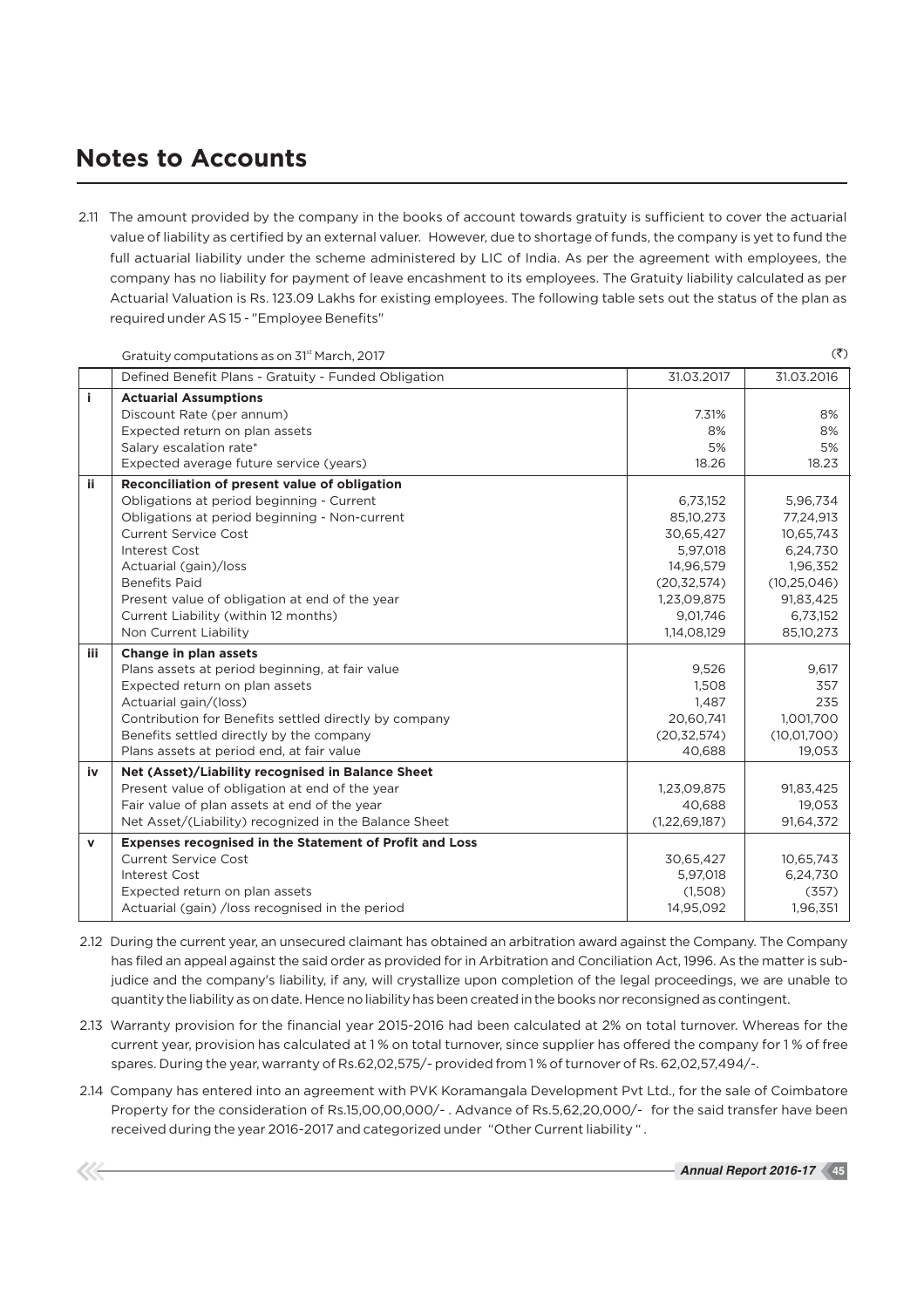- 2.15 The Ind AS as prescribed applies to the Company from financial year 2017-18 only. Therefore, the current year financials have been prepared as per Accounting Standard (Rules), 2006.
- 2.16 The Company entered into a transaction of purchase of land measuring 892.52 cents situated at Palakkad from BPL Telecom Pvt. Ltd. (BTPL) for an approximate value of Rs. 40 crores. Since this transaction attracts Section 188 of the companies Act, 2013, a special resolution has been passed by BTPL at its Extra-ordinary General Meeting (EGM) held on 12th October, 2016 at Palakkad for the sale of above property by BTPL.
- 2.17 Land and building including Factory in Plot No 23-B and 29 at Doddaballapur Industrial Area situated in SY NOS 79, 92 and 93 of Veerapura Village, Kasaba Hobli, Doddaballapur Taluk, Bangalore District, measuring 37, 853 sq.mts (Tentatively valued at INR 35Crs) Mortgaged for the purpose of Short term loan of Rs.19.60 Crores borrowed from Muthoot Fincorp Limited.
- 2.18 The Company has advanced a sum of Rs. 71,03,78,693/- to Bharat Energy Ventures Limited (BEVL), a holding company of a Power generating company and the Board has decided to seek equity shares of BEVL by converting the said advance paid by the company. However, in view of the interim restraint order of the High Court of Delhi which prohibits further investment in any other entity's shares. The Company has informed BEVL not to issue shares till the said interim order is set aside. Accordingly, the company has disclosed the above sum as the share application money pending allotment from BEVL.
- 2.19 Components of Director's Remuneration

| Sl.No | <b>Particulars</b>                          | <b>Rs. Per Annum</b> |
|-------|---------------------------------------------|----------------------|
| A     | <b>Basic</b>                                | 48,00,000            |
| в     | <b>Perquisites</b>                          |                      |
|       | Medical                                     | 15,000               |
|       | Perquisite value of rent free accommodation | 4,80,000             |
|       | Special Allowance / Pay                     | 22,35,000            |
|       | Leave Travel Allowance                      | 6,00,000             |
|       | <b>Total of B</b>                           | 28,80,000            |
| C     | <b>Employer's Statutory Contributions</b>   |                      |
|       | Provident Fund (12% of Basic)               | 5,76,000             |
|       | <b>Gratuity Fund</b>                        | 3,99,840             |
|       | Medical Insurance Premium                   | 1,04,160             |
|       | <b>Total of C</b>                           | 10,80,000            |
| D     | Performance Pay / Bonus                     |                      |
|       | Performance Pay / Bonus (KRA)               | <b>NA</b>            |
|       | Performance Pay / Bonus (Co. performance)   | <b>NA</b>            |
|       | <b>Total</b>                                | 87,60,000            |

- 2.20 The Company has requested confirmation of balance from all the debtors. Few of them have confirmed the balances. Amount due to creditors have been reconciled with major of the party records. Group companies are subject to reconcilation.
- 2.21 Previous year's figures have been regrouped/ reclassified, wherever necessary, to correspond with the current year's classification/ disclosure.

As per our report attached For and on behalf of the Board of Directors

Firm's Registration No: 004592S **for T Velupillai & Co.,** *Chartered Accountants*

Launy

Bangalore 13<sup>th</sup> May, 2017

**46 BPL Limited**

**M S Ram Ajit G Nambiar Capt. S Prabhala**<br>Partner, M. No. 026687 **Chairman & Managing Director** Chairman B Managing Director *Director Partner, M. No. 026687 Chairman & Managing Director Director*

 $5.11$ 

**S V Ganesh Chitra M A Chief Financial Officer Company Secretary** 

abade

حداثهم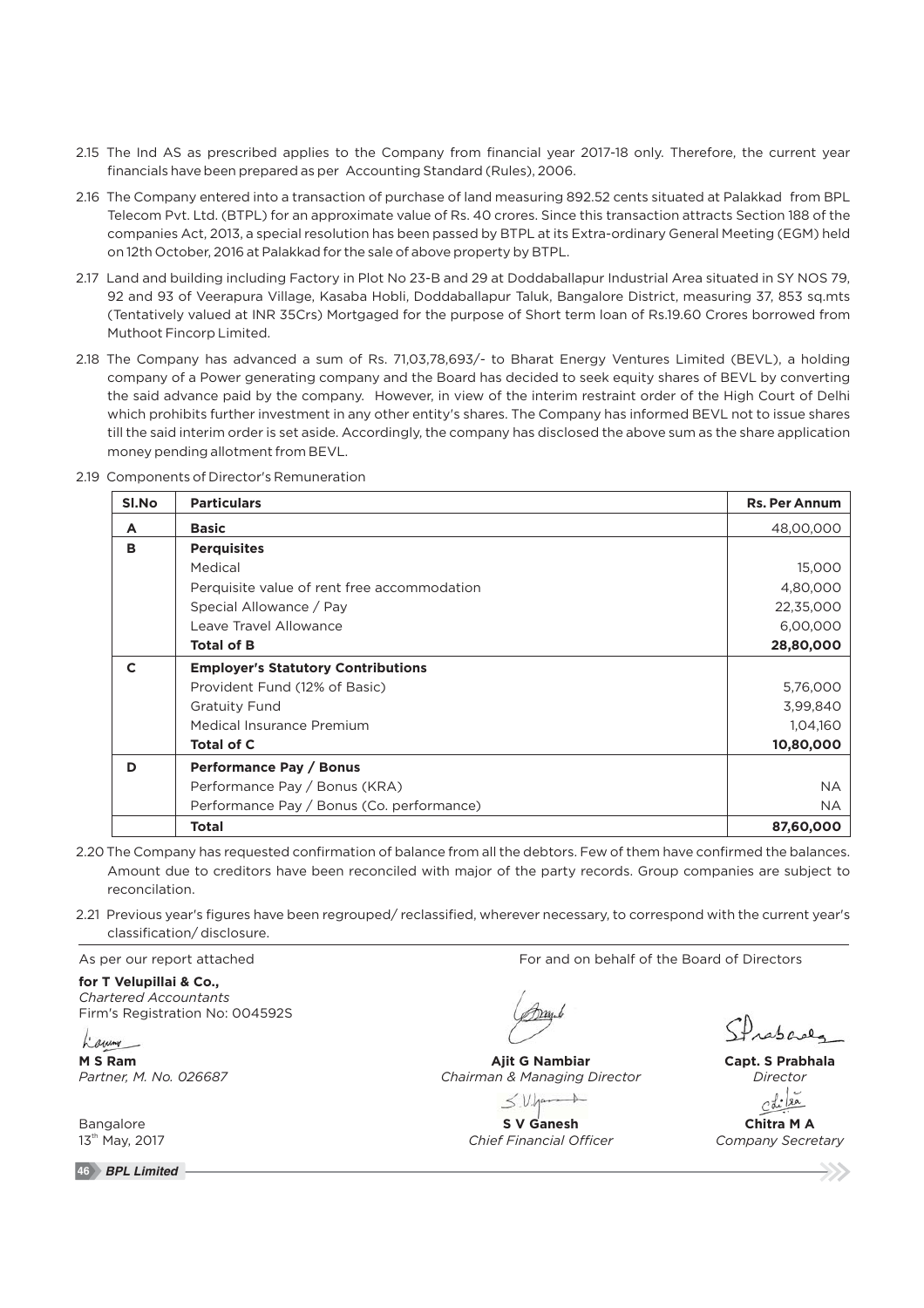### **Proxy Form**

|                        | <b>BPL LIMITED</b><br>CIN: L28997KL1963PLC002015                                                                                                                                                                                                                |                  |
|------------------------|-----------------------------------------------------------------------------------------------------------------------------------------------------------------------------------------------------------------------------------------------------------------|------------------|
|                        | Registered Office: BPL Works, Palakkad -678 007, Kerala                                                                                                                                                                                                         |                  |
|                        | Phone: 91-80-25589109, email id: investor@bpl.in, website: www.bpl.in                                                                                                                                                                                           |                  |
|                        | <b>PROXY FORM</b>                                                                                                                                                                                                                                               |                  |
|                        | (Pursuant to Section 105 (6) of the Companies Act, 2013 and Rule 19 (3) of the Companies<br>(Management and Administration) Rules, 2014)                                                                                                                        |                  |
| Name of the member(s): |                                                                                                                                                                                                                                                                 |                  |
| Registered address:    |                                                                                                                                                                                                                                                                 |                  |
| E-mail Id:             |                                                                                                                                                                                                                                                                 |                  |
| Folio No/ Client Id:   |                                                                                                                                                                                                                                                                 |                  |
| DP/ID:                 |                                                                                                                                                                                                                                                                 |                  |
|                        | I/We, being the member (s) of  shares of the above named company, hereby appoint                                                                                                                                                                                |                  |
|                        |                                                                                                                                                                                                                                                                 |                  |
|                        |                                                                                                                                                                                                                                                                 |                  |
|                        |                                                                                                                                                                                                                                                                 |                  |
|                        |                                                                                                                                                                                                                                                                 |                  |
|                        |                                                                                                                                                                                                                                                                 |                  |
|                        |                                                                                                                                                                                                                                                                 |                  |
|                        |                                                                                                                                                                                                                                                                 |                  |
|                        | as my/our proxy to attend and vote (on a poll) for me/us and on my/our behalf at the 53 <sup>rd</sup> Annual General Meeting of the<br>Company, to be held on September 26, 2017 at 2.45 P.M. at Hotel Sri Chackra International, Krishna Gardens, Chandranagar |                  |
|                        | P.O, Palakkad -678 007, Kerala and at any adjournment thereof in respect of such resolutions as are indicated below:                                                                                                                                            |                  |
| Resolution No.         | Resolutions                                                                                                                                                                                                                                                     |                  |
| 1.                     | To consider and adopt the Audited Financial Statements for the year ended 31st March, 2017<br>together with Report of the Board and the Auditors thereon.                                                                                                       |                  |
| 2.                     | To declare dividend of Rs. 0.001 per share on the Preference Shares.                                                                                                                                                                                            |                  |
| 3.                     | To appoint a director in place of Mr Ajit G Nambiar, who retires by rotation and being eligible,<br>offers himself for re-election.                                                                                                                             |                  |
| 4.                     | To appoint auditors of the company and to fix their remuneration.                                                                                                                                                                                               |                  |
| Signed this            | day of September, 2017                                                                                                                                                                                                                                          |                  |
|                        |                                                                                                                                                                                                                                                                 | Affix<br>Re.0.30 |
|                        |                                                                                                                                                                                                                                                                 | Revenue          |
|                        |                                                                                                                                                                                                                                                                 | Stamp            |
| Notes:                 |                                                                                                                                                                                                                                                                 |                  |
|                        | 1. This form of proxy in order to be effective should be duly completed and deposited at the Registered Office/<br>Corporate Office of the Company, not less than 48 hours before the commencement of the Meeting.                                              |                  |
|                        | 2. A Shareholder may vote either for or against each resolution.                                                                                                                                                                                                |                  |
|                        | 3. Please refer to the Notice convening the 53rd Annual General Meeting for the details of Resolutions and Notes thereon.                                                                                                                                       |                  |

4. Please fill all the information including details of member(s) in the above box before submission.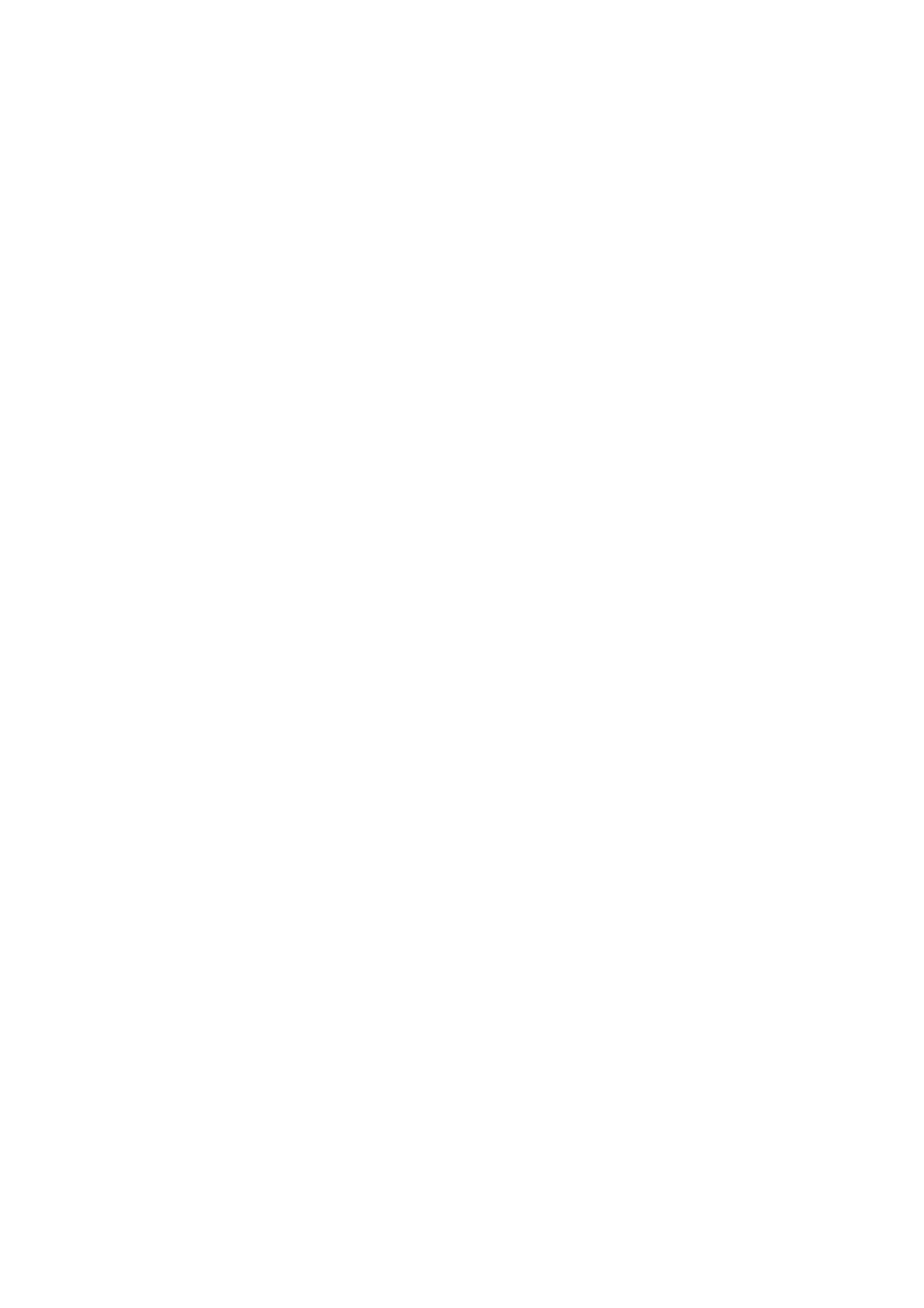### BPL'S EXTENSIVE RANGE OF TELEVISIONS AND LARGE APPLICANCES

### **TELEVISIONS**

**VIVID SERIES** 



STELLAR SMART SERIES



### **WASHING MACHINES**



**FULLY-AUTOMATIC** FRONT LOAD 7.5KC WM



FULLY-AUTOMATIC FRONT LOAD 6.5KC WM

### **MICROWAVES**



CONVECTION 30L MW



**CONVECTION** 25L MW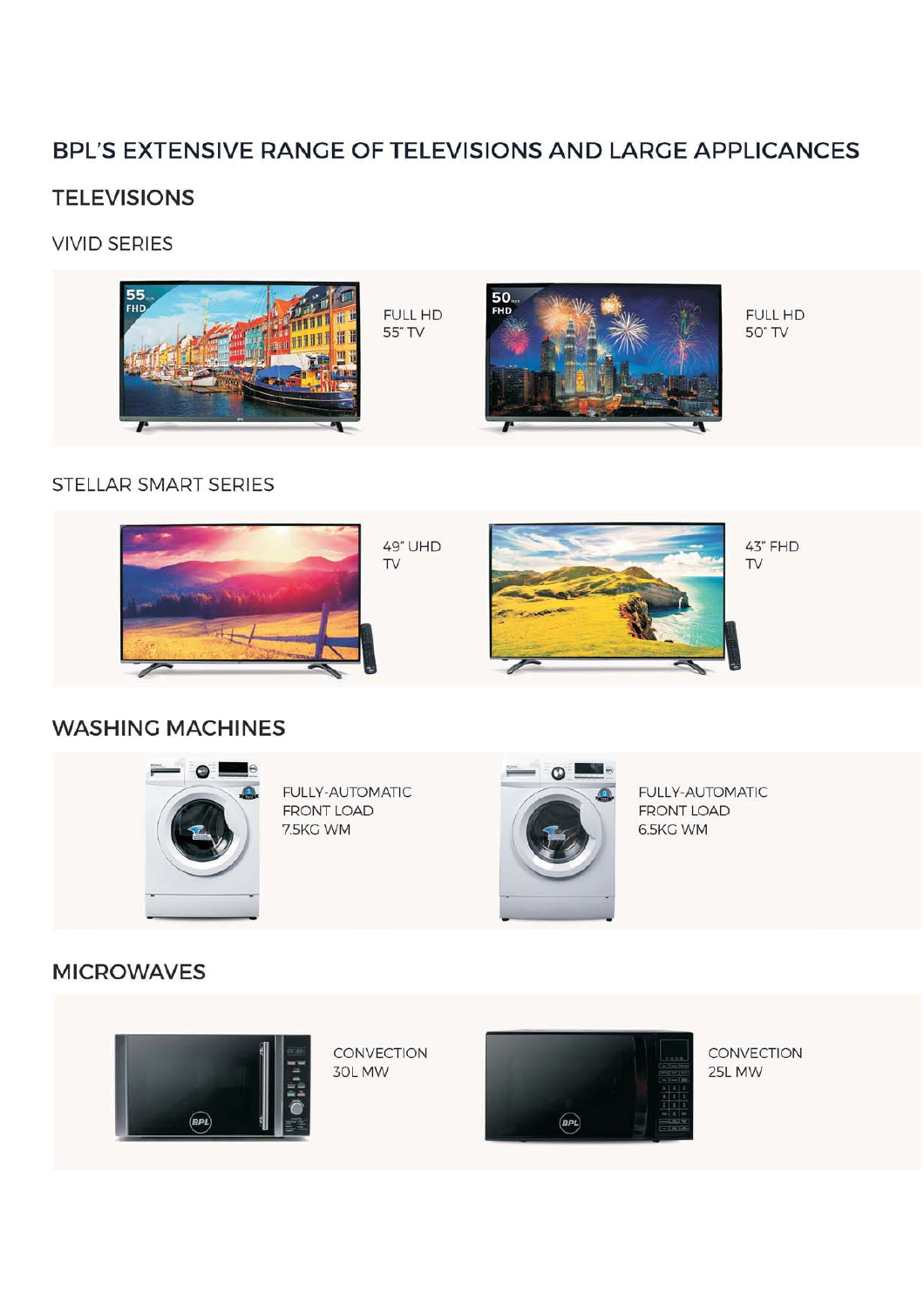

FULL HD<br>43" TV



FULL HD<br>40" TV



32" HD READY



FULLY-AUTOMATIC TOP LOAD 7.2KG WM



SEMI-AUTOMATIC 7.2KC WM



CONVECTION 20L MW



SOLO 20L MW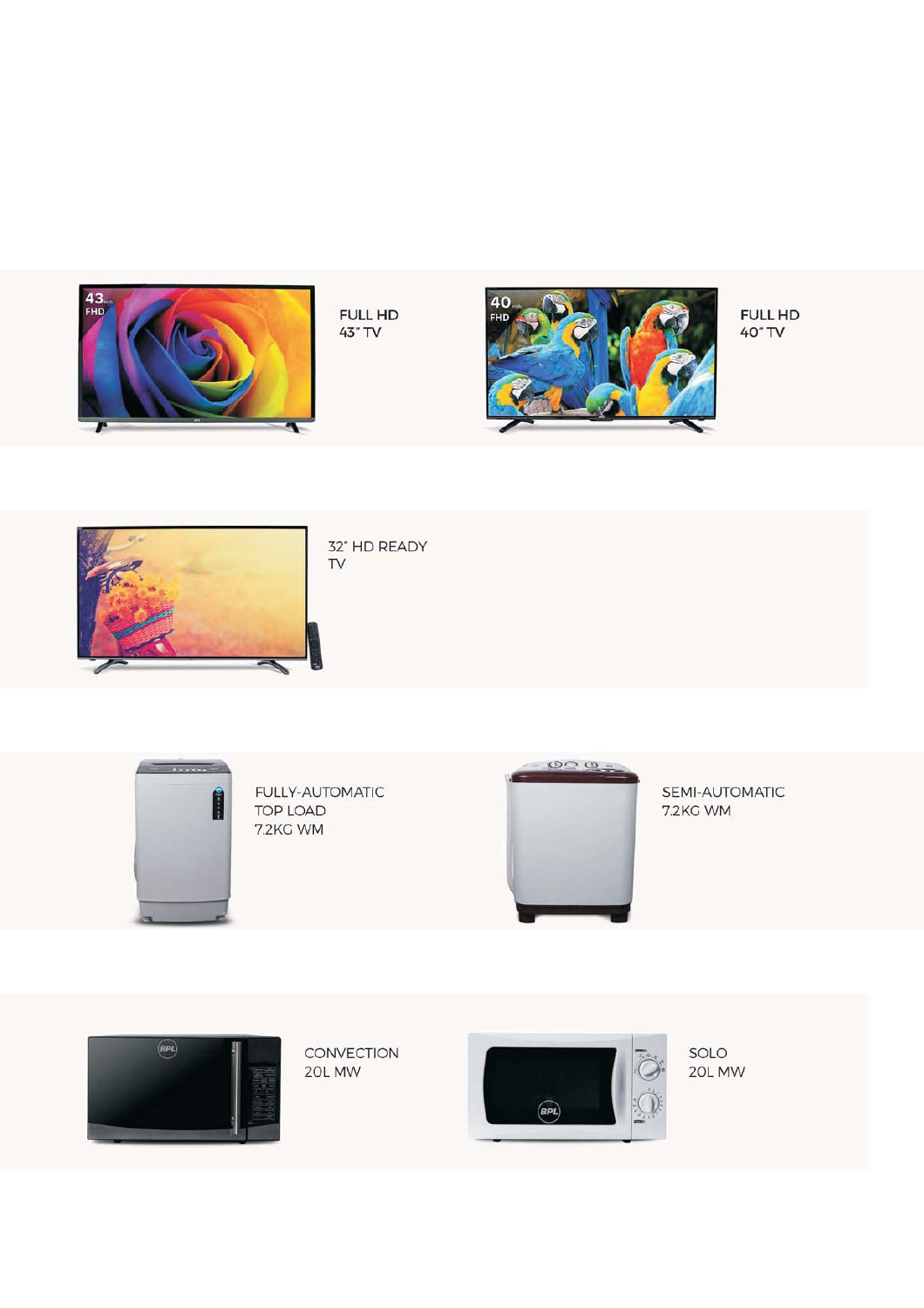

**520 LTS** SIDE BY SIDE **REFRIGERATORS** 

# amazonexclusive

### **REFRIGERATORS**



SEMI-AUTOMATIC 6.5KG WM



SEMI-AUTOMATIC 6.2KC WM



**AIR CONDITIONERS** 

1 TON 3 STAR & 5 STAR AC



1.5 TON 3 STAR & 5 STAR AC



**FULL HD** 32" TV



**FULL HD** 24" TV